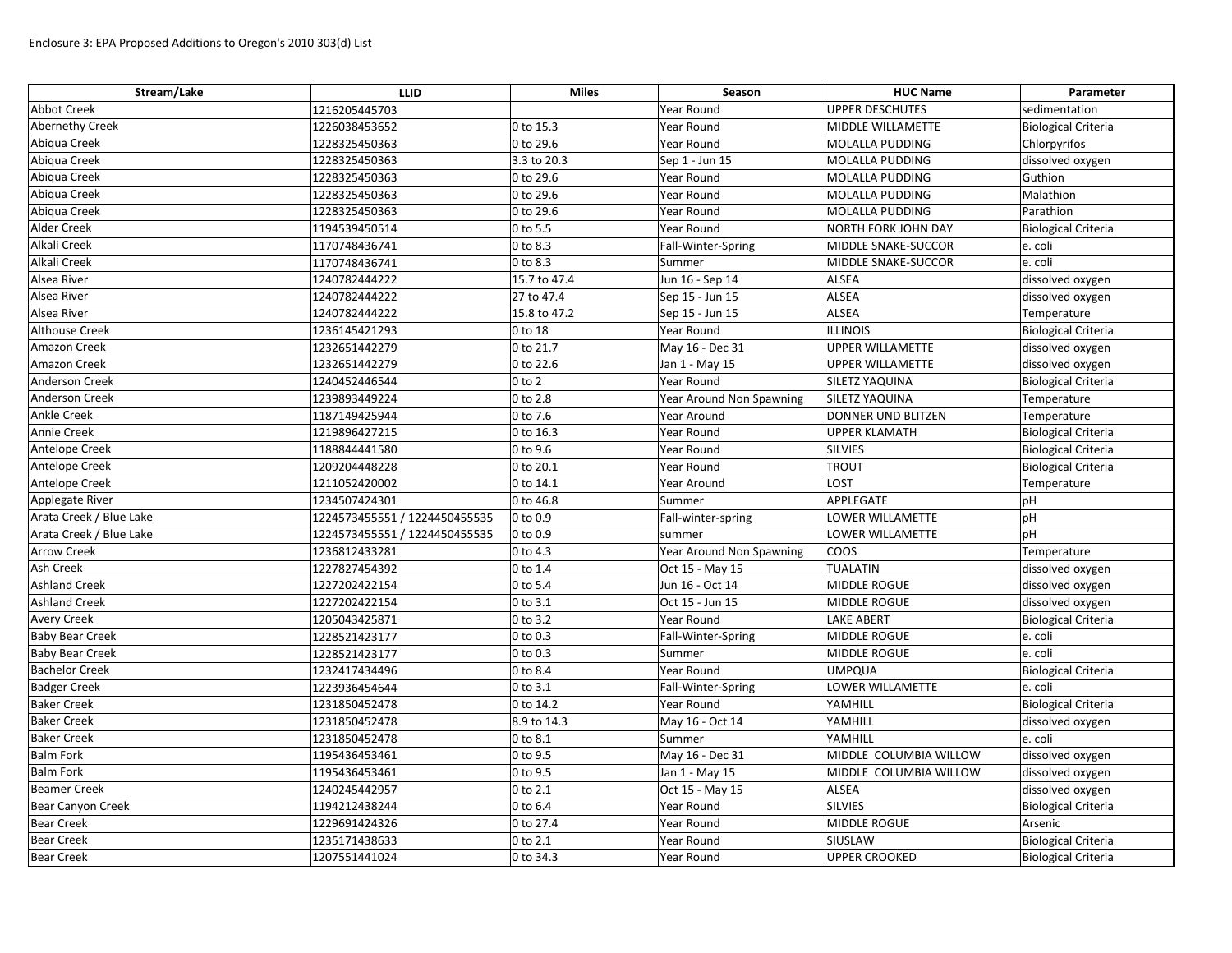| Stream/Lake            | <b>LLID</b>   | <b>Miles</b> | Season                   | <b>HUC Name</b>              | Parameter                  |
|------------------------|---------------|--------------|--------------------------|------------------------------|----------------------------|
| <b>Bear Creek</b>      | 1182966440752 | 0 to 14.7    | Year Round               | <b>UPPER MALHEUR</b>         | <b>Biological Criteria</b> |
| <b>Bear Creek</b>      | 1219494453469 | 0 to 2.0     | Aug 15 - Jun 15          | LOWER COLUMBIA SANDY         | dissolved oxygen           |
| <b>Bear Creek</b>      | 1229691424326 | 0 to 26.3    | Jun 16 - Oct 14          | MIDDLE ROGUE                 | dissolved oxygen           |
| <b>Bear Creek</b>      | 1232660442255 | 5.5 to 12.9  | May 16 - Dec 31          | <b>UPPER WILLAMETTE</b>      | dissolved oxygen           |
| <b>Bear Creek</b>      | 1232660442255 | 0 to 5.5     | May 16 - Dec 31          | <b>UPPER WILLAMETTE</b>      | dissolved oxygen           |
| <b>Bear Creek</b>      | 1232660442255 | 0 to 12.9    | Jan 1 - May 15           | UPPER WILLAMETTE             | dissolved oxygen           |
| <b>Bear Creek</b>      | 1243374431375 | 0 to 13.2    | Fall-Winter-Spring       | <b>COQUILLE</b>              | e. coli                    |
| <b>Bear Creek</b>      | 1229691424326 | 0 to 26.3    | Fall-winter-spring       | MIDDLE ROGUE                 | pH                         |
| <b>Bear Creek</b>      | 1229691424326 | 0 to 26.3    | Summer                   | MIDDLE ROGUE                 | pH                         |
| <b>Bear Creek</b>      | 1243374431375 | 0 to 13.2    | Year Around Non Spawning | <b>COQUILLE</b>              | Temperature                |
| <b>Beaver Creek</b>    | 1177863459547 | 0 to 3.9     | Year Round               | <b>LOWER GRANDE RONDE</b>    | <b>Biological Criteria</b> |
| <b>Beaver Creek</b>    | 1223828455410 | 0 to 8.4     | Year Round               | LOWER COLUMBIA SANDY         | <b>Biological Criteria</b> |
| <b>Beaver Creek</b>    | 1228447449707 | 0 to 6.1     | Year Round               | MOLALLA PUDDING              | <b>Biological Criteria</b> |
| <b>Beaver Creek</b>    | 1232686456468 | 0 to 5.4     | Year Round               | <b>TUALATIN</b>              | <b>Biological Criteria</b> |
| <b>Beaver Creek</b>    | 1233189444584 | 0 to 9.9     | Year Round               | <b>UPPER WILLAMETTE</b>      | Biological Criteria        |
| <b>Beaver Creek</b>    | 1233318462228 | 0 to 19.9    | Year Round               | LOWER COLUMBIA CLATSKANIE    | <b>Biological Criteria</b> |
| <b>Beaver Creek</b>    | 1238275452753 | $0$ to 3     | Year Round               | <b>WILSON TRASK NESTUCCA</b> | <b>Biological Criteria</b> |
| <b>Beaver Creek</b>    | 1239498446308 | 0 to 7.3     | May 16 - Oct 14          | SILETZ YAQUINA               | dissolved oxygen           |
| <b>Beaver Creek</b>    | 1239498446308 | 0 to 7.3     | Oct 15 - May 15          | SILETZ YAQUINA               | dissolved oxygen           |
| <b>Beaver Creek</b>    | 1200526441019 | 0 to 20      | May 16 - Dec 31          | <b>SOUTH FORK BEAVER</b>     | dissolved oxygen           |
| <b>Beaver Creek</b>    | 1232745439275 | 0 to 1.2     | May 16 - Dec 31          | <b>UPPER WILLAMETTE</b>      | dissolved oxygen           |
| <b>Beaver Creek</b>    | 1232745439275 | 0 to 1.2     | Jan 1 - May 15           | <b>UPPER WILLAMETTE</b>      | dissolved oxygen           |
| <b>Beaver Creek</b>    | 1232751439280 | 0 to 1.3     | Fall-Winter-Spring       | <b>UPPER WILLAMETTE</b>      | e. coli                    |
| <b>Beaver Creek</b>    | 1238275452753 | $0$ to $3$   | Fall-Winter-Spring       | <b>WILSON TRASK NESTUCCA</b> | e. coli                    |
| <b>Beaver Creek</b>    | 1238275452753 | $0$ to $3$   | Summer                   | <b>WILSON TRASK NESTUCCA</b> | e. coli                    |
| <b>Beaver Slough</b>   | 1232329461403 | 0 to 2.4     | May 16 - Dec 31          | LOWER COLUMBIA-CLATSKANIE    | dissolved oxygen           |
| <b>Beaverton Creek</b> | 1229133455196 | 0 to 9.8     | Year Round               | <b>TUALATIN</b>              | Arsenic                    |
| <b>Beaverton Creek</b> | 1228308454934 | 0 to 9.8     | Jan1 - May 15            | <b>TUALATIN</b>              | dissolved oxygen           |
| <b>Belding Creek</b>   | 1235076457091 | $0$ to $2$   | Year Round               | <b>NEHALEM</b>               | <b>Biological Criteria</b> |
| <b>Bell Creek</b>      | 1240140438382 | 0 to 3.6     | Year Round               | <b>SILTCOOS</b>              | <b>Biological Criteria</b> |
| <b>Ben Smith Creek</b> | 1235194455903 | 0 to 2.4     | Year Round               | <b>WILSON TRASK NESTUCCA</b> | <b>Biological Criteria</b> |
| <b>Bessey Creek</b>    | 1240321433681 | 0 to 2.4     | Year Around              | <b>COOS</b>                  | Temperature                |
| <b>Bethel Creek</b>    | 1244667429704 | 0 to 5.9     | Year Around Non Spawning | <b>SIXES</b>                 | Temperature                |
| <b>Bewley Creek</b>    | 1238283454068 | 2 to 5.3     | Summer                   | <b>WILSON TRASK NESTUCCA</b> | e. coli                    |
| <b>Big Creek</b>       | 1241160441765 | 0 to 9.4     | Year Around Non Spawning | ALSEA                        | Temperature                |
| <b>Big Elk Creek</b>   | 1238753446217 | 0 to 29.5    | May 16 - Dec 31          | SILETZ YAQUINA               | dissolved oxygen           |
| <b>Big Elk Creek</b>   | 1238753446217 | 0 to 5.3     | Jan 1 - May 15           | SILETZ YAQUINA               | dissolved oxygen           |
| <b>Big Elk Creek</b>   | 1238753446217 | 5.3 to 29.5  | Oct 15 - May 15          | SILETZ YAQUINA               | dissolved oxygen           |
| Big Elk Creek          | 1238753446217 | 18.9 to 29.5 | Summer                   | SILETZ YAQUINA               | e. coli                    |
| <b>Big Wall Creek</b>  | 1194101448830 | 0 to 21.3    | May 16 - Dec 31          | NORTH FORK JOHN DAY          | dissolved oxygen           |
| <b>Big Wall Creek</b>  | 1194101448830 | 0 to 17      | Jan 1 - May 15           | NORTH FORK JOHN DAY          | dissolved oxygen           |
| <b>Big Wall Creek</b>  | 1194101448830 | 17 to 21.3   | Jan 1 - May 15           | NORTH FORK JOHN DAY          | dissolved oxygen           |
| <b>Big Wall Creek</b>  | 1194101448830 | 0 to 21.3    | fall-winter-spring       | NORTH FORK JOHN DAY          | pH                         |
| <b>Bilger Creek</b>    | 1232578430422 | 0 to 5.1     | May 16 - Oct 14          | SOUTH UMPQUA                 | dissolved oxygen           |
| <b>Bilger Creek</b>    | 1232578430422 | 0 to 5.1     | Oct 15 - May 15          | SOUTH UMPQUA                 | dissolved oxygen           |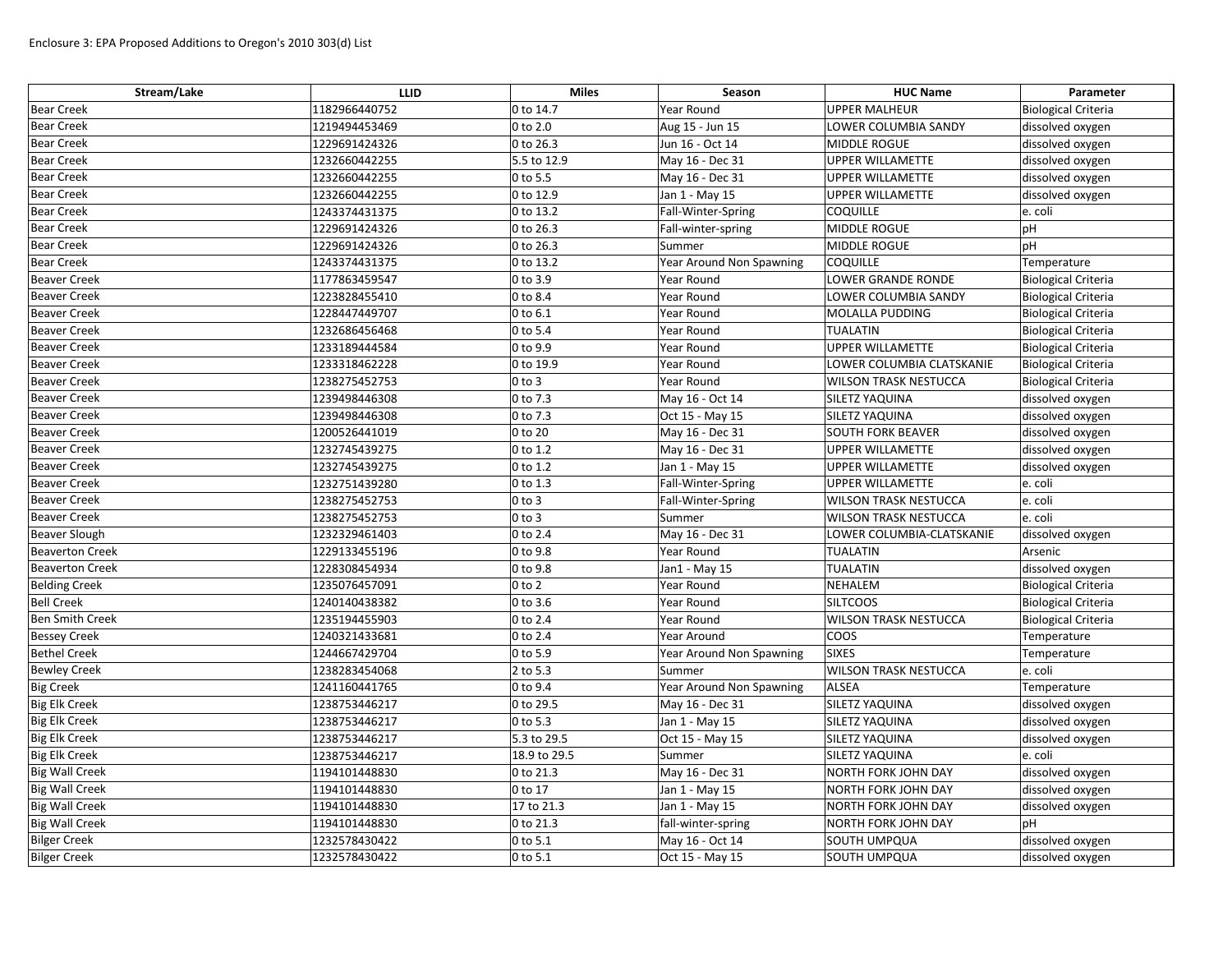| Stream/Lake                 | <b>LLID</b>                   | <b>Miles</b>           | Season                   | <b>HUC Name</b>            | Parameter                  |
|-----------------------------|-------------------------------|------------------------|--------------------------|----------------------------|----------------------------|
| <b>Bilger Creek</b>         | 1232578430422                 | $ 0 \text{ to } 5.3$   | Fall-Winter-Spring       | SOUTH UMPQUA               | e. coli                    |
| <b>Bilger Creek</b>         | 1232578430422                 | $ 0 \text{ to } 5.3$   | Summer                   | SOUTH UMPQUA               | e. coli                    |
| <b>Bill Creek</b>           | 1243369431063                 | $ 0 \text{ to } 7.7$   | Year Round               | <b>COQUILLE</b>            | <b>Biological Criteria</b> |
| <b>Billy Creek</b>          | 1233393436594                 | $0$ to 5               | Year Round               | <b>UMPQUA</b>              | <b>Biological Criteria</b> |
| <b>Bitter Lick Creek</b>    | 1226399427969                 | $ 0 \text{ to } 8.6$   | Year Round               | <b>UPPER ROGUE</b>         | <b>Biological Criteria</b> |
| <b>Blackwell Creek</b>      | 1237542438045                 | $0$ to 1.7             | Year Round               | <b>UMPQUA</b>              | <b>Biological Criteria</b> |
| <b>Blowout Creek</b>        | 1222080446950                 | $ 0 \text{ to } 11.9$  | Year Round               | <b>NORTH SANTIAM</b>       | Biological Criteria        |
| <b>Bochsler Creek</b>       | 1227943450944                 | $ 0 \text{ to } 0.6$   | Year Round               | MOLALLA PUDDING            | Chlorpyrifos               |
| <b>Bolivar Creek</b>        | 1238485428078                 | $0$ to 2               | Year Round               | <b>SOUTH UMPQUA</b>        | <b>Biological Criteria</b> |
| <b>Boschler Creek</b>       | 1227943450944                 | $ 0 \text{ to } 4.6$   | Jan 1 - May 15           | MOLALLA PUDDING            | dissolved oxygen           |
| <b>Boschler Creek</b>       | 1227943450944                 | $ 0 \text{ to } 4.6$   | Fall-Winter-Spring       | MOLALLA PUDDING            | e. coli                    |
| <b>Bottom Creek</b>         | 1237848433258                 | $ 0 \text{ to } 9.7$   | Year Around Non Spawning | coos                       | Temperature                |
| <b>Boulder Creek</b>        | 1227784430529                 | $ 0 \text{ to } 10.7$  | Year Round               | SOUTH UMPQUA               | <b>Biological Criteria</b> |
| <b>Boulder Creek</b>        | 1240421422782                 | $ 0 \text{ to } 9.5$   | Year Around Non Spawning | <b>CHETCO</b>              | Temperature                |
| <b>Boulder Creek</b>        | 1244974429131                 | $ 0 \text{ to } 6.1$   | Year Around              | <b>SIXES</b>               | Temperature                |
| <b>Boulder Creek</b>        | 1244974429131                 | $ 0 \text{ to } 2.6$   | Oct 15 - May 15          | <b>SIXES</b>               | dissolved oxygen           |
| Boulder Creek / Floras Lake | 1244974429131 / 1245047428942 | $ 0.8 \text{ to } 2.1$ | Fall-Winter-Spring       | <b>SIXES</b>               | chlorophyll a              |
| Boulder Creek / Floras Lake | 1244767428611                 | $0$ to 1.4             | Year Round               | <b>SIXES</b>               | Iron                       |
| <b>Bowman Creek</b>         | 1186964451690                 | $ 0 \text{ to } 6.9$   | Year Round               | NORTH FORK JOHN DAY        | <b>Biological Criteria</b> |
| <b>Breitenbush River</b>    | 1221580447267                 | $ 0 \text{ to } 12.2$  | Year Round               | <b>NORTH SANTIAM</b>       | Biological Criteria        |
| <b>Bridge Creek</b>         | 1185111445880                 | 0 to 7.8               | Year Round               | MIDDLE FORK JOHN DAY       | <b>Biological Criteria</b> |
| <b>Bridge Creek</b>         | 1203065447366                 | 0 to 28.7              | Year Round               | <b>LOWER JOHN DAY</b>      | <b>Biological Criteria</b> |
| <b>Bridge Creek</b>         | 1203065447366                 | 0 to 28.7              | Year Round               | LOWER JOHN DAY             | sedimentation              |
| <b>Bronson Creek</b>        | 1228861455195                 | $0$ to 5               | Jan 1 - May 15           | TUALATIN                   | dissolved oxygen           |
| <b>Bronson Creek</b>        | 1228861455195                 | 5 to 6.5               | Jan 1 - May 15           | TUALATIN                   | dissolved oxygen           |
| <b>Brown Creek</b>          | 1198759450734                 | $0$ to 9.4             | Year Round               | LOWER JOHN DAY             | <b>Biological Criteria</b> |
| <b>Brown Creek</b>          | 1198759450734                 | $ 0 \text{ to } 9.5$   | Year Round               | LOWER JOHN DAY             | sedimentation              |
| <b>Brush Creek</b>          | 1228300450040                 | $1.1$ to 4.6           | May 16 - Oct 14          | MOLALLA PUDDING            | dissolved oxygen           |
| <b>Brush Creek</b>          | 1228300450040                 | $ 0 \text{ to } 2$     | Oct 15 - May 15          | MOLALLA PUDDING            | dissolved oxygen           |
| <b>Buck Creek</b>           | 1224576435963                 | $ 0 \text{ to } 4.3 $  | Year Round               | MIDDLE FORK WILLAMETTE     | <b>Biological Criteria</b> |
| <b>Buck Fork Creek</b>      | 1231216431294                 | $ 0 \text{ to } 4.4 $  | Summer                   | SOUTH UMPQUA               | e. coli                    |
| <b>Budworm Creek</b>        | 1220627442588                 | $ 0 \text{ to } 3.1 $  | Year Round               | MCKENZIE                   | <b>Biological Criteria</b> |
| <b>Bull Run</b>             | 1232622427619                 | $0$ to 2.6             | Year Round               | SOUTH UMPQUA               | <b>Biological Criteria</b> |
| <b>Bull Run Creek</b>       | 1184252448079                 | $ 0 \text{ to } 1.8$   | Year Round               | <b>NORTH FORK JOHN DAY</b> | <b>Biological Criteria</b> |
| <b>Bully Creek</b>          | 1172433439745                 | 0 to 57.2              | Year Round               | <b>BULLY</b>               | Arsenic                    |
| <b>Burke Creek</b>          | 1234436433644                 | $ 0 \text{ to } 2.7 $  | Year Round               | UMPQUA                     | <b>Biological Criteria</b> |
| <b>Burnt River</b>          | 1172299443641                 | 0 to 77.9              | Year Round               | <b>BURNT</b>               | Arsenic                    |
| <b>Burnt River</b>          | 1172299443641                 | 0 to 77.9              | Jan 1 - May 15           | <b>BURNT</b>               | dissolved oxygen           |
| <b>Burnt River</b>          | 1172299443641                 | $ 0 \text{ to } 45.1$  | Fall-Winter-Spring       | BURNT                      | e. coli                    |
| <b>Buster Creek</b>         | 1235059458944                 | $0$ to 9.1             | Year Round               | NEHALEM                    | <b>Biological Criteria</b> |
| <b>Butte Creek</b>          | 1204842450573                 | 0 to 28                | Year Round               | LOWER JOHN DAY             | <b>Biological Criteria</b> |
| <b>Butte Creek</b>          | 1227735451611                 | $ 0 \text{ to } 19$    | Year Round               | MOLALLA PUDDING            | <b>Biological Criteria</b> |
| <b>Butte Creek</b>          | 1227735451611                 | $ 0 \text{ to } 6.8 $  | Jan 1 - May 15           | MOLALLA PUDDING            | dissolved oxygen           |
| <b>Butte Creek</b>          | 1227735451611                 | 11.9 to 16.9           | Sep 1 - Jun 15           | MOLALLA PUDDING            | dissolved oxygen           |
| <b>Butte Creek</b>          | 1227735451611                 | $ 0 \text{ to } 11.9$  | Fall-Winter-Spring       | MOLALLA PUDDING            | e. coli                    |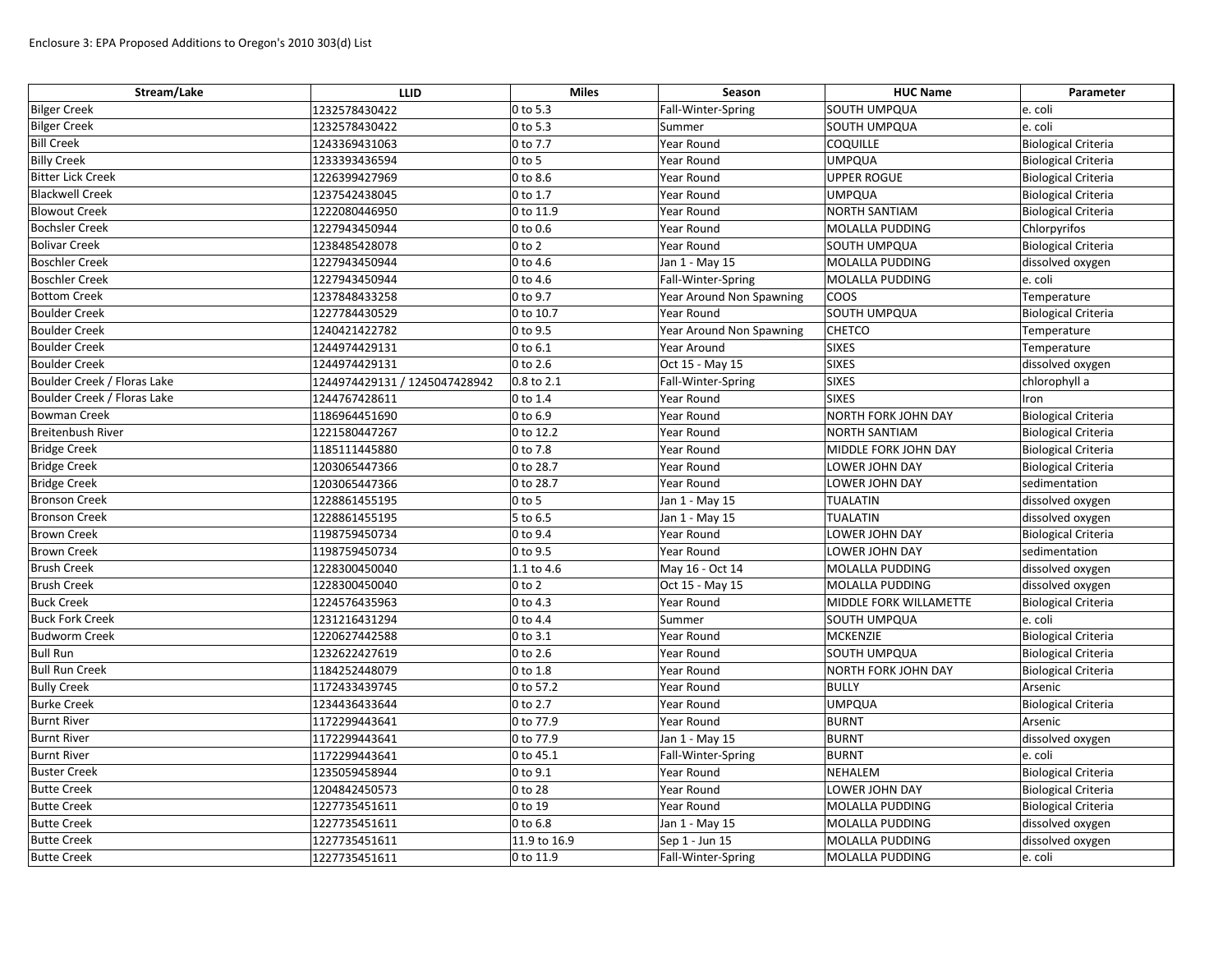| Stream/Lake               | <b>LLID</b>   | <b>Miles</b>       | Season                   | <b>HUC Name</b>              | Parameter                  |
|---------------------------|---------------|--------------------|--------------------------|------------------------------|----------------------------|
| <b>Butte Creek</b>        | 1227735451611 | 0 to 35.6          | Summer                   | MOLALLA PUDDING              | e. coli                    |
| <b>Butte Creek</b>        | 1204842450573 | 0 to 28            | Year Round               | <b>LOWER JOHN DAY</b>        | sedimentation              |
| <b>Butte Creek</b>        | 1244598429527 | 0 to 3.6           | Year Around Non Spawning | <b>SIXES</b>                 | Temperature                |
| <b>Byron Creek</b>        | 1235469430282 | 0 to 4.3           | Year Round               | <b>SOUTH UMPQUA</b>          | <b>Biological Criteria</b> |
| Calapooia River           | 1231108446399 | 0 to 69.2          | Year Round               | UPPER WILLAMETTE             | <b>Biological Criteria</b> |
| <b>Calloway Creek</b>     | 1241927431855 | 0 to 1.9           | Fall-Winter-Spring       | <b>COQUILLE</b>              | e. coli                    |
| <b>Calloway Creek</b>     | 1241927431855 | 0 to 1.9           | Summer                   | <b>COQUILLE</b>              | e. coli                    |
| <b>Camas Creek</b>        | 1189961450100 | 0 to 36.7          | <b>Year Round</b>        | NORTH FORK JOHN DAY          | Biological Criteria        |
| <b>Camp Creek</b>         | 1189528440611 | 0 to 16.7          | Year Round               | SILVIES                      | <b>Biological Criteria</b> |
| <b>Camp Creek</b>         | 1238361436095 | 0 to 20.4          | Year Round               | UMPQUA                       | <b>Biological Criteria</b> |
| <b>Canal Creek</b>        | 1239291443960 | 0 to 7.2           | Year Round               | ALSEA                        | fecal coliform             |
| <b>Canyon Creek</b>       | 1224485443976 | 0 to 13.1          | Year Round               | <b>SOUTH SANTIAM</b>         | <b>Biological Criteria</b> |
| Canyon Creek              | 1189595444224 | 0 to 23.9          | Year Round               | <b>UPPER JOHN DAY</b>        | <b>Biological Criteria</b> |
| <b>Carpenter Creek</b>    | 1231131454906 | 0 to 6.3           | Year Round               | <b>TUALATIN</b>              | <b>Biological Criteria</b> |
| <b>Carson Creek</b>       | 1240227442940 | 0 to 2.9           | Year Around Non Spawning | <b>ALSEA</b>                 | Temperature                |
| <b>Catching Creek</b>     | 1241452433077 | 0 to 4.6           | Year Round               | coos                         | <b>Biological Criteria</b> |
| <b>Catching Creek</b>     | 1241541430552 | 0 to 11.2          | Fall-Winter-Spring       | coos                         | e. coli                    |
| <b>Catching Creek</b>     | 1241452433077 | 0 to 4.6           | Summer                   | COOS                         | e. coli                    |
| <b>Catching Creek</b>     | 1241541430552 | 0 to 11.2          | Summer                   | COOS                         | e. coli                    |
| <b>Catching Creek</b>     | 1241452433077 | 1.4 to 4.6         | Year Around              | COOS                         | Temperature                |
| <b>Catching Creek</b>     | 1241541430552 | 0 to 11.1          | Year Around              | <b>COQUILLE</b>              | Temperature                |
| <b>Cavitt Creek</b>       | 1230204432409 | 0 to 15.6          | Year Round               | NORTH UMPQUA                 | <b>Biological Criteria</b> |
| <b>Cedar Creek</b>        | 1235608455763 | 0 to 4.3           | Year Round               | <b>WILSON TRASK NESTUCCA</b> | <b>Biological Criteria</b> |
| <b>Cedar Creek</b>        | 1237303433122 | 0 to 11.6          | Year Round               | coos                         | Biological Criteria        |
| <b>Cedar Creek</b>        | 1235252440666 | 0 to 1.9           | Jan 1 - May 15           | <b>UPPER WILLAMETTE</b>      | dissolved oxygen           |
| <b>Cedar Creek</b>        | 1227135451448 | 0 to 1.7           | Fall-Winter-Spring       | MOLALLA PUDDING              | e. coli                    |
| Cedar Mill Creek          | 1228477455001 | 0 to 4.7           | May 16 - Dec 31          | TUALATIN                     | dissolved oxygen           |
| Cedar Mill Creek          | 1228477455001 | 0 to 5.8           | Jan 1 - May 15           | TUALATIN                     | dissolved oxygen           |
| <b>Charlotte Creek</b>    | 1239185436609 | 0 to 3.1           | Year Round               | UMPQUA                       | <b>Biological Criteria</b> |
| <b>Chehalem Creek</b>     | 1229746452804 | 0 to 13.8          | May 16 - Dec 31          | MIDDLE WILLAMETTE            | dissolved oxygen           |
| <b>Chehalem Creek</b>     | 1229746452804 | 0 to 13.8          | Summer                   | MIDDLE WILLAMETTE            | e. coli                    |
| <b>Chetco River</b>       | 1242700420452 | 0 to 57.1          | Year Round               | <b>CHETCO</b>                | <b>Biological Criteria</b> |
| <b>Chickahominy Creek</b> | 1235901440289 | 0 to 2.9           | Year Around Non Spawning | SIUSLAW                      | Temperature                |
| <b>Chicken Creek</b>      | 1228372453885 | 0 to 2.7           | Jan 1 - May 15           | <b>TUALATIN</b>              | dissolved oxygen           |
| <b>Clackamas River</b>    | 1226050453723 | 0 to 83.2          | Year Round               | <b>CLACKAMAS</b>             | <b>Biological Criteria</b> |
| <b>Clackamas River</b>    | 1226050453723 | 0 to 8.8           | Oct 15 - May 15          | <b>CLACKAMAS</b>             | dissolved oxygen           |
| <b>Clagget Creek</b>      | 1230061449754 | 0 to 3.9           | Year Round               | MIDDLE WILLAMETTE            | <b>Biological Criteria</b> |
| <b>Claggett Creek</b>     | 1230310450293 | 0 to 5.2           | Year Round               | MIDDLE WILLAMETTE            | Biological Criteria        |
| <b>Clark Creek</b>        | 1230332449270 | 0 to 1.9           | Year Round               | MIDDLE WILLAMETTE            | <b>Biological Criteria</b> |
| <b>Clark Creek</b>        | 1230332449270 | 0 to 1.9           | Year Round               | MIDDLE WILLAMETTE            | Dieldrin                   |
| <b>Clark Creek</b>        | 120332449270  | 0 to 3.2           | Jan 1 - May 15           | MIDDLE WILLAMETTE            | dissolved oxygen           |
| Clatskanie River          | 1232215461207 | 0 to 25.6          | May 16 - Dec 31          | LOWER COLUMBIA-CLATSKANIE    | dissolved oxygen           |
| <b>Clear Creek</b>        | 1219397453543 | $ 0 \text{ to } 7$ | Year Round               | LOWER COLUMBIA SANDY         | <b>Biological Criteria</b> |
| <b>Clear Creek</b>        | 1232465427934 | $0$ to $2.4$       | Year Round               | <b>SOUTH UMPQUA</b>          | <b>Biological Criteria</b> |
| Coalbank Slough           | 1242064433621 | 0.5 to 2.5         | Year Round               | <b>COOS</b>                  | fecal coliform             |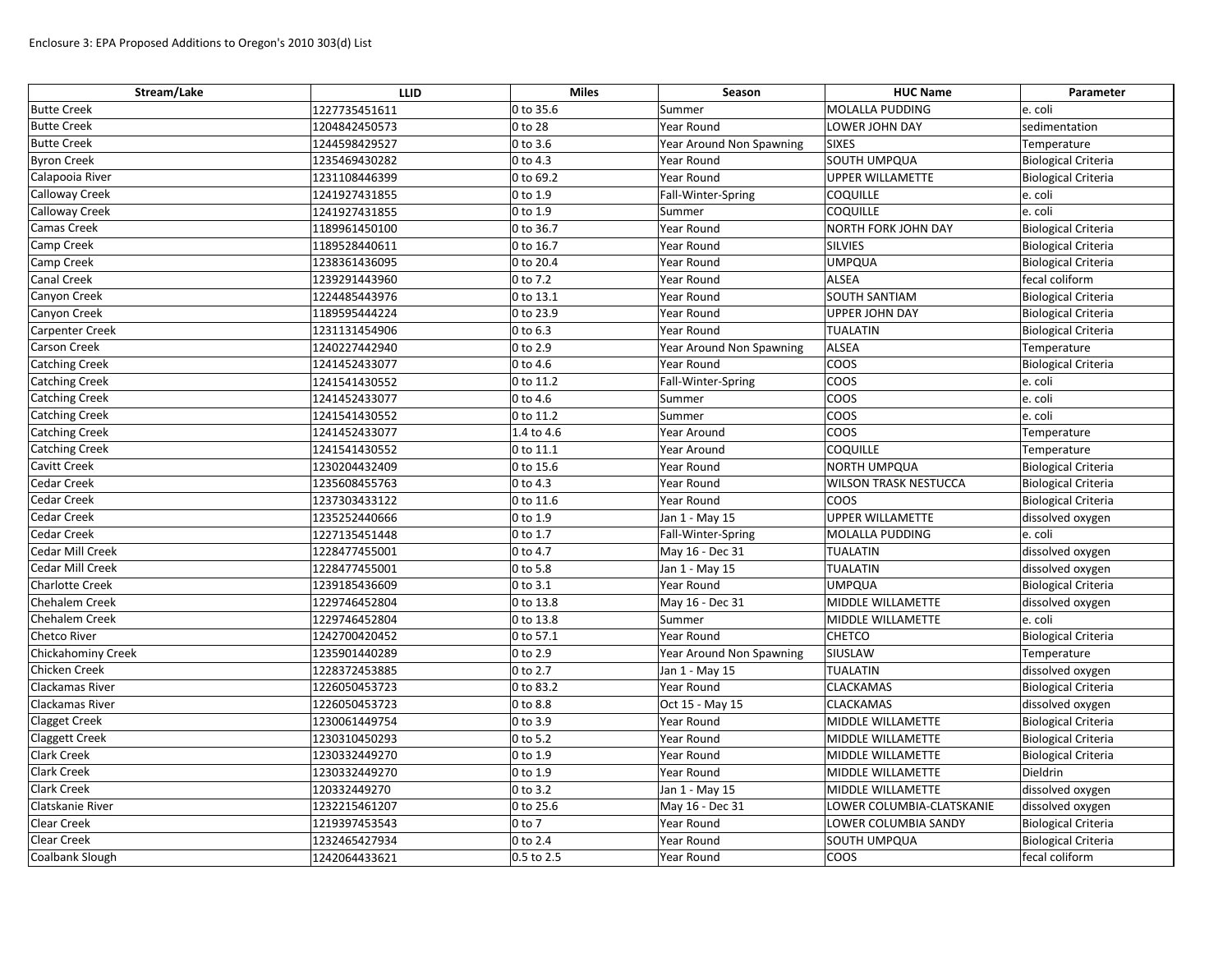| Stream/Lake                          | <b>LLID</b>                   | <b>Miles</b> | Season                   | <b>HUC Name</b>            | Parameter                  |
|--------------------------------------|-------------------------------|--------------|--------------------------|----------------------------|----------------------------|
| Coalbank Slough                      | 1242064433621                 | 2.4 to 2.5   | Year Around              | <b>COOS</b>                | Temperature                |
| <b>Coast Creek</b>                   | 1234970451533                 | 0 to 8.6     | Year Around Non Spawning | YAMHILL                    | Temperature                |
| <b>Coast Creek</b>                   | 1234970451533                 | 0 to 8.6     | Oct 15 - May 15          | YAMHILL                    | Temperature                |
| Cold Spring Creek                    | 1215703454047                 | 0 to 4.7     | Year Round               | MIDDLE COLUMBIA HOOD       | <b>Biological Criteria</b> |
| <b>Coleman Creek</b>                 | 1228220422858                 | 0 to 6.9     | Fall-Winter-Spring       | MIDDLE ROGUE               | e. coli                    |
| Coleman Creek                        | 1228220422858                 | 0 to 6.9     | Summer                   | MIDDLE ROGUE               | e. coli                    |
| <b>Collins Creek</b>                 | 1235980439014                 | 0 to 1.2     | Year Round               | SIUSLAW                    | <b>Biological Criteria</b> |
| Columbia River                       | 1240483462464                 | 98 to 142    | Fall-winter-spring       | <b>CROSSES SUBBASINS</b>   | pH                         |
| Columbia River                       | 1240483462464                 | 142 to 188.6 | Summer                   | <b>CROSSES SUBBASINS</b>   | pH                         |
| Columbia Slough                      | 1227713456445                 | 0 to 9.8     | Year Round               | LOWER WILLAMETTE           | <b>Biological Criteria</b> |
| Cooston Channel                      | 1242177434093                 | $0$ to $3$   | Year Round               | <b>COOS</b>                | fecal coliform             |
| <b>Coquille River</b>                | 1244273431235                 | 4.2 to 35.6  | Fall-Winter-Spring       | <b>COQUILLE</b>            | e. coli                    |
| <b>Cosper Creek</b>                  | 1235708450634                 | 0 to 9.1     | Summer                   | YAMHILL                    | e. coli                    |
| <b>Cosper Creek</b>                  | 1235708450634                 | 0 to 9.1     | Year Around Non Spawning | YAMHILL                    | Temperature                |
| <b>County Creek</b>                  | 1220925442785                 | 0 to 2.4     | Year Round               | <b>MCKENZIE</b>            | <b>Biological Criteria</b> |
| <b>Courtney Creek</b>                | 1230847444201                 | 0 to 14      | Year Round               | <b>UPPER WILLAMETTE</b>    | <b>Biological Criteria</b> |
| <b>Cow Creek</b>                     | 1233379429474                 | 0 to 29.3    | Oct 15 - May 15          | SOUTH UMPQUA               | dissolved oxygen           |
| Coyote Creek                         | 1233975426932                 | 0 to 7.4     | Year Round               | <b>LOWER ROGUE</b>         | <b>Biological Criteria</b> |
| Coyote Creek                         | 1232820440749                 | 5 to 26.2    | May 16 - Dec 31          | <b>UPPER WILLAMETTE</b>    | dissolved oxygen           |
| Coyote Creek                         | 1232820440749                 | 0 to 26.2    | Jan 1 - May 15           | <b>UPPER WILLAMETTE</b>    | dissolved oxygen           |
| <b>Cozine Creek</b>                  | 1231877452053                 | 0 to 5.0     | May 16 - Dec 31          | YAMHILL                    | dissolved oxygen           |
| Cozine Creek                         | 1231877452053                 | 0 to 6.8     | Jan1 - May 15            | YAMHILL                    | dissolved oxygen           |
| Cozine Creek                         | 1231877452053                 | 0 to 6.8     | Summer                   | YAMHILL                    | e. coli                    |
| <b>Cozine Creek</b>                  | 1231877452053                 | 0 to 6.8     | Year Around              | YAMHILL                    | Temperature                |
| <b>Cracker Creek</b>                 | 1182058447415                 | 0 to 10.3    | Jan 1 - May 15           | <b>POWDER</b>              | dissolved oxygen           |
| <b>Crane Creek</b>                   | 1183709441616                 | 0 to 10.2    | Year Round               | <b>UPPER MALHEUR</b>       | <b>Biological Criteria</b> |
| <b>Crane Creek</b>                   | 1184777448936                 | 0 to 8.1     | Year Round               | <b>NORTH FORK JOHN DAY</b> | <b>Biological Criteria</b> |
| <b>Croisan Creek</b>                 | 1230550449257                 | 0 to 6.5     | Year Round               | MIDDLE WILLAMETTE          | <b>Biological Criteria</b> |
| <b>Crook Creek</b>                   | 1243978422752                 | 0 to 2.3     | Year Around Non Spawning | <b>CHETCO</b>              | Temperature                |
| <b>Crooked Creek</b>                 | 1231612459301                 | 0 to 9.5     | Year Round               | NEHALEM                    | <b>Biological Criteria</b> |
| <b>Crooked River</b>                 | 1212676445778                 | 0 to 124.4   | Year Round               | <b>CROSSES SUBBASINS</b>   | <b>Biological Criteria</b> |
| <b>Crooked River</b>                 | 1212676445778                 | $0$ to 5     | Summer                   | <b>CROSSES SUBBASINS</b>   | chlorophyll a              |
| <b>Crooked River</b>                 | 1212676445778                 | 0 to 124.4   | Jun 14 - Dec 31          | <b>CROSSES SUBBASINS</b>   | dissolved oxygen           |
| <b>Crooked River</b>                 | 1212676445778                 | 0 to 51      | Summer                   | LOWER CROOKED              | e. coli                    |
| <b>Crooked River</b>                 | 1212676445778                 | 51 to 82.6   | Summer                   | LOWER CROOKED              | pH                         |
| Crooked River / Prineville Reservoir | 1212676445778 / 1207086441302 | 70 to 82.6   | Year Around              | LOWER CROOKED              | Temperature                |
| <b>Crowley Creek</b>                 | 1239925450399                 | 0 to 1.8     | Year Around Non Spawning | SILETZ YAQUINA             | Temperature                |
| <b>Crystal Creek</b>                 | 1220237435808                 | 0 to 2.8     | Aug 15 - Jun 15          | <b>UPPER DESCHUTES</b>     | dissolved oxygen           |
| <b>Cummins Creek</b>                 | 1241087442658                 | 1.5 to 2.2   | Year Round               | ALSEA                      | <b>Biological Criteria</b> |
| Cunningham Creek                     | 1242026431787                 | 0 to 7.4     | Fall-Winter-Spring       | <b>COQUILLE</b>            | e. coli                    |
| Cunningham Creek                     | 1242026431787                 | 0 to 7.4     | Summer                   | <b>COQUILLE</b>            | e. coli                    |
| Dairy Creek                          | 1229958455017                 | 0 to 10.1    | Jan 1 - May 15           | <b>TUALATIN</b>            | dissolved oxygen           |
| <b>Daniels Creek</b>                 | 1240832433630                 | 0 to 7.7     | Year Around Non Spawning | <b>COOS</b>                | Temperature                |
| Davis Creek                          | 1244596429890                 | 0 to 4.2     | Year Around Non Spawning | <b>SIXES</b>               | Temperature                |
| Davis Slough                         | 1242261432874                 | $0$ to 1.3   | Year Round               | <b>COOS</b>                | fecal coliform             |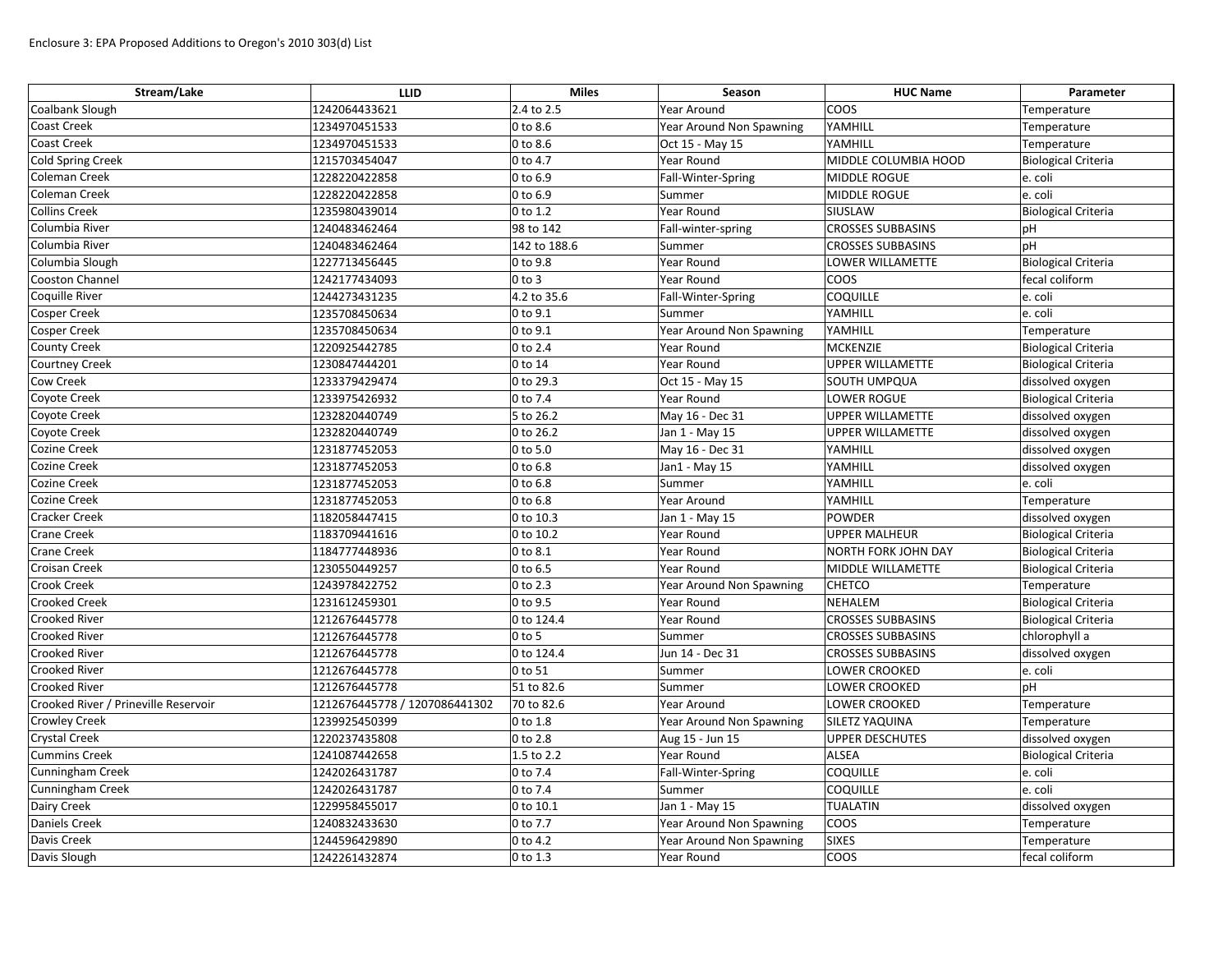| Stream/Lake                   | <b>LLID</b>   | <b>Miles</b>            | Season                   | <b>HUC Name</b>              | Parameter                  |
|-------------------------------|---------------|-------------------------|--------------------------|------------------------------|----------------------------|
| Dawson Creek                  | 1229329455162 | $ 0 \text{ to } 4.1$    | May 16 - Dec 31          | TUALATIN                     | dissolved oxygen           |
| Dawson Creek                  | 1229329455162 | $ 0 \text{ to } 4.1$    | Jan 1 - May 15           | TUALATIN                     | dissolved oxygen           |
| Day Inlet                     | 1243211433118 | $ 0 \text{ to } 0.6$    | Year Round               | coos                         | fecal coliform             |
| Deadwood Creek                | 1187927447678 | $0$ to 4.5              | Year Round               | MIDDLE FORK JOHN DAY         | <b>Biological Criteria</b> |
| Deadwood Creek                | 1237606440948 | 0 to 20.9               | Year Round               | SIUSLAW                      | <b>Biological Criteria</b> |
| Deep Creek                    | 1200747443249 | 6.3 to 10.6             | Year Round               | <b>UPPER CROOKED</b>         | <b>Biological Criteria</b> |
| Deep Creek                    | 1224320453894 | $ 0 \text{ to } 14.1$   | Year Round               | <b>CLACKAMAS</b>             | <b>Biological Criteria</b> |
| Deer Creek                    | 1232107459717 | $ 0 \text{ to } 9.8$    | Year Round               | NEHALEM                      | Biological Criteria        |
| Deer Creek                    | 1232578451336 | $ 0 \text{ to } 20.4 $  | Year Round               | YAMHILL                      | <b>Biological Criteria</b> |
| Deer Creek                    | 1238217450258 | $0$ to 2.7              | Year Round               | <b>SILETZ YAQUINA</b>        | <b>Biological Criteria</b> |
| Deer Creek                    | 1232578451336 | $ 0 \text{ to } 20.4 $  | Fall-Winter-Spring       | YAMHILL                      | e. coli                    |
| Deer Creek                    | 1232578451336 | 0 to 20.4               | Summer                   | YAMHILL                      | e. coli                    |
| Deer Creek                    | 1239620435816 | $ 0 \text{ to } 4$      | Year Around Non Spawning | coos                         | Temperature                |
| <b>Deer Creek</b>             | 1232578451336 | 0 to 20.5               | Year Around Non Spawning | YAMHILL                      | Temperature                |
| Deer Creek                    | 1232578451336 | 5.2 to 16.4             | Oct 15 - May 15          | YAMHILL                      | Temperature                |
| Depot Creek                   | 1239498446309 | $ 0 \text{ to } 4.5$    | May 16 - Oct 14          | <b>SILETZ YAQUINA</b>        | dissolved oxygen           |
| <b>Deschutes River</b>        | 1209151456389 | 83.4 to 111.3           | Jun 16 - Oct 14          | <b>CROSSES SUBBASINS</b>     | dissolved oxygen           |
| <b>Deschutes River</b>        | 1209151456389 | 83.8 to 99.8            | Oct 15 - Jun 15          | <b>CROSSES SUBBASINS</b>     | dissolved oxygen           |
| <b>Deton Creek</b>            | 1240641434031 | 0 to 2.4                | Year Around Non Spawning | coos                         | Temperature                |
| Devil's Lake                  | 1240122449673 | $0$ to 4.2              | Year Around              | <b>SILETZ YAQUINA</b>        | Temperature                |
| <b>Dickey Creek</b>           | 1220363449475 | $ 1.7 \text{ to } 5.5 $ | Year Round               | <b>CLACKAMAS</b>             | <b>Biological Criteria</b> |
| Ditch Creek                   | 1192943449516 | $ 0 \text{ to } 19.5$   | Year Round               | <b>NORTH FORK JOHN DAY</b>   | <b>Biological Criteria</b> |
| Ditch Creek                   | 1192943449516 | 10.1 to 19.5            | May 16 - Dec 31          | <b>NORTH FORK JOHN DAY</b>   | dissolved oxygen           |
| Ditch Creek                   | 1192943449516 | $ 0 \text{ to } 19.5$   | Jan 1 - May 15           | NORTH FORK JOHN DAY          | dissolved oxygen           |
| Dodson Creek                  | 1196521437941 | $ 0 \text{ to } 8.4$    | Year Round               | SILVER                       | <b>Biological Criteria</b> |
| Donegan Creek                 | 1226564429448 | $ 0 \text{ to } 4.1$    | Year Round               | <b>SOUTH UMPQUA</b>          | <b>Biological Criteria</b> |
| Dougherty Slough              | 1238581454635 | $ 0 \text{ to } 4.9$    | Year Round               | <b>WILSON TRASK NESTUCCA</b> | ammonia                    |
| Dougherty Slough              | 1238581454635 | $ 0 \text{ to } 4.9$    | Year Round               | <b>WILSON TRASK NESTUCCA</b> | dissolved oxygen           |
| Dougherty Slough              | 1238581454635 | $ 0 \text{ to } 3.2$    | Year Round               | <b>WILSON TRASK NESTUCCA</b> | dissolved oxygen           |
| <b>Drift Creek</b>            | 1240200449111 | $ 0 \text{ to } 21.6$   | Year Round               | <b>SILETZ YAQUINA</b>        | <b>Biological Criteria</b> |
| <b>Drift Creek</b>            | 1228342449828 | $ 0 \text{ to } 9.5$    | Fall-Winter-Spring       | <b>MOLALLA PUDDING</b>       | e. coli                    |
| <b>Drift Creek</b>            | 1228342449828 | $ 0 \text{ to } 9.5$    | Summer                   | MOLALLA PUDDING              | e. coli                    |
| Dry Creek                     | 1240548436501 | $ 0 \text{ to } 1$      | Year Round               | <b>UMPQUA</b>                | <b>Biological Criteria</b> |
| Dry River                     | 1210478443363 | $ 0 \text{ to } 91.9$   | Summer                   | LOWER CROOKED                | e. coli                    |
| Dupee Creek                   | 1233690451236 | $0$ to 4.1              | Year Round               | YAMHILL                      | <b>Biological Criteria</b> |
| Dutch Flat Creek              | 1180868449699 | $ 0 \text{ to } 9.2$    | Year Round               | POWDER                       | <b>Biological Criteria</b> |
| Eagle Creek                   | 1223833453520 | $ 0 \text{ to } 25.4 $  | Year Round               | <b>CLACKAMAS</b>             | <b>Biological Criteria</b> |
| <b>Eagle Creek</b>            | 1241417422159 | $ 0 \text{ to } 6.8$    | Year Around Non Spawning | <b>CHETCO</b>                | Temperature                |
| Eagle Creek                   | 1171699447463 | $ 0 \text{ to } 21.1 $  | Summer                   | POWDER                       | e. coli                    |
| Eagle Point Irrigation Ditch  | 1228113424651 | $ 0 \text{ to } 0$      | Fall-Winter-Spring       | <b>UPPER ROGUE</b>           | e. coli                    |
| East Branch Lost River        | 1211376420003 | $ 0 \text{ to } 2.4$    | Year Around              | LOST                         | Temperature                |
| East Little Walla Walla River | 1184113460197 | 1.5 to 6.1              | Year Round               | <b>WALLA WALLA</b>           | Chlorpyrifos               |
| East Little Walla Walla River | 1184113460197 | $1.5$ to 6.1            | Year Round               | <b>WALLA WALLA</b>           | Guthion                    |
| East Little Walla Walla River | 1184113460197 | 1.5 to 6.1              | Year Round               | <b>WALLA WALLA</b>           | Parathion                  |
| East Bologna Canyon           | 1196472448034 | $0$ to 6.7              | Year Round               | LOWER JOHN DAY               | <b>Biological Criteria</b> |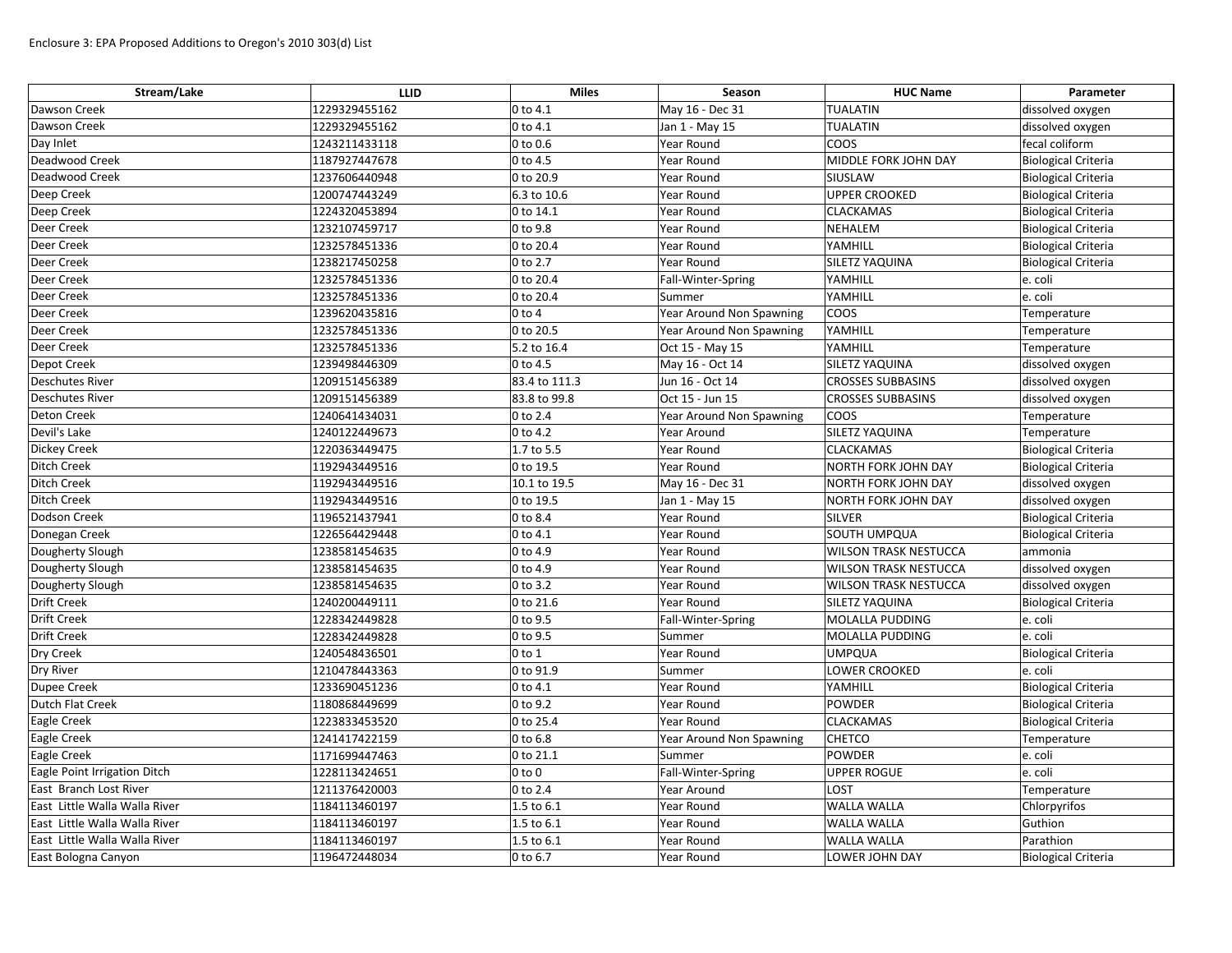| Stream/Lake                                           | <b>LLID</b>   | <b>Miles</b>         | Season                   | <b>HUC Name</b>              | Parameter                  |
|-------------------------------------------------------|---------------|----------------------|--------------------------|------------------------------|----------------------------|
| East Bologna Canyon                                   | 1196472448034 |                      | Year Round               | LOWER JOHN DAY               | sedimentation              |
| <b>East Creek</b>                                     | 1237007452805 | 0 to 6.9             | Year Round               | <b>WILSON TRASK NESTUCCA</b> | <b>Biological Criteria</b> |
| <b>East Fork Beech Creek</b>                          | 1190374445209 | 0 to 12.4            | Year Round               | <b>UPPER JOHN DAY</b>        | <b>Biological Criteria</b> |
| <b>East Fork Copeland Creek</b>                       | 1225261432349 | $0$ to $3$           | Year Round               | <b>NORTH UMPQUA</b>          | <b>Biological Criteria</b> |
| <b>East Fork Dairy Creek</b>                          | 1230728455698 | 0 to 21.5            | Year Round               | <b>TUALATIN</b>              | Biological Criteria        |
| <b>East Fork Dairy Creek</b>                          | 1230728455698 | 2.9 to 20            | Oct 15 - May 15          | <b>TUALATIN</b>              | dissolved oxygen           |
| <b>East Fork Elk Creek</b>                            | 1228474428311 | 0 to 3.1             | Year Round               | SOUTH UMPQUA                 | <b>Biological Criteria</b> |
| <b>East Fork Evans Creek</b>                          | 1230144425934 | 0 to 17.7            | Year Round               | MIDDLE ROGUE                 | Biological Criteria        |
| <b>East Fork Hood River</b>                           | 1216272455754 | 0 to 27.4            | Year Round               | MIDDLE COLUMBIA HOOD         | <b>Biological Criteria</b> |
| East Fork Hood River at County Gravel Pit (River Mile |               |                      |                          |                              |                            |
| (0.75)                                                | 1216272455754 | 0 to 27.4            | Year Round               | MIDDLE COLUMBIA HOOD         | Thallium                   |
| <b>East Fork Nehalem River</b>                        | 1231454459017 | 0 to 9.8             | Year Round               | <b>NEHALEM</b>               | <b>Biological Criteria</b> |
| <b>East Fork Pistol River</b>                         | 1242184423229 | $0$ to 4.6           | Year Around Non Spawning | <b>CHETCO</b>                | Temperature                |
| <b>East Fork Rock Creek</b>                           | 1229115434059 | $0$ to $6$           | Year Round               | <b>NORTH UMPQUA</b>          | <b>Biological Criteria</b> |
| <b>East Fork Winchuck River</b>                       | 1241077420357 | 0 to 7.5             | Year Round               | <b>CHETCO</b>                | <b>Biological Criteria</b> |
| <b>East Lostine River</b>                             | 1173750452454 | 0 to 6.3             | Year Round               | <b>WALLOWA</b>               | <b>Biological Criteria</b> |
| <b>Eel Creek</b>                                      | 1241934435768 | 0 to 2.5             | Year Around              | <b>COOS</b>                  | Temperature                |
| Egg Creek                                             | 1222153445177 | 0 to 1.7             | <b>Year Round</b>        | <b>SOUTH SANTIAM</b>         | <b>Biological Criteria</b> |
| <b>Eighth Creek</b>                                   | 1224014438332 | 0 to 2.7             | Year Round               | MIDDLE FORK WILLAMETTE       | <b>Biological Criteria</b> |
| <b>Elk Creek</b>                                      | 1235441452821 | $ 0 \text{ to } 5.6$ | Year Round               | <b>WILSON TRASK NESTUCCA</b> | Biological Criteria        |
| <b>Elk Creek</b>                                      | 1235674436327 | 0 to 45.6            | Year Round               | <b>UMPQUA</b>                | <b>Biological Criteria</b> |
| <b>Elk Creek</b>                                      | 1235674436327 | 25.9 to 45.5         | Oct 15 - May 15          | <b>UMPQUA</b>                | dissolved oxygen           |
| <b>Elk Creek</b>                                      | 1234510440554 | 0 to 5.9             | May 16 - Dec 31          | <b>UPPER WILLAMETTE</b>      | dissolved oxygen           |
| <b>Elk Creek</b>                                      | 1234510440554 | 0 to 5.9             | Jan 1 - May 15           | <b>UPPER WILLAMETTE</b>      | dissolved oxygen           |
| <b>Elk Creek</b>                                      | 1234510440554 | 0 to 5.9             | Fall-Winter-Spring       | <b>UPPER WILLAMETTE</b>      | e. coli                    |
| <b>Elk Creek</b>                                      | 1234510440554 | 0 to 5.9             | Summer                   | <b>UPPER WILLAMETTE</b>      | e. coli                    |
| <b>Elk Creek</b>                                      | 1237831454192 | 0 to 2.7             | Fall-Winter-Spring       | <b>WILSON TRASK NESTUCCA</b> | e. coli                    |
| <b>Elk Creek</b>                                      | 1237831454192 | 0 to 2.7             | Summer                   | <b>WILSON TRASK NESTUCCA</b> | e. coli                    |
| <b>Elk Creek</b>                                      | 1239320435826 | 0 to 8.7             | Year Around Non Spawning | <b>COOS</b>                  | Temperature                |
| <b>Emily Creek</b>                                    | 1241867421140 | 0 to 8.1             | Year Around Non Spawning | <b>CHETCO</b>                | Temperature                |
| Evans Creek                                           | 1215775455222 | $0$ to $8$           | Year Round               | MIDDLE COLUMBIA HOOD         | <b>Biological Criteria</b> |
| <b>Evans Creek</b>                                    | 1231755424330 | 0 to 19.1            | Year Round               | MIDDLE ROGUE                 | <b>Biological Criteria</b> |
| <b>Falcon Creek</b>                                   | 1225523429978 | 0 to 4.4             | Year Round               | SOUTH UMPQUA                 | <b>Biological Criteria</b> |
| <b>Fall Creek</b>                                     | 1238261433538 | 0 to 7.7             | Year Around Non Spawning | <b>COOS</b>                  | Temperature                |
| <b>Fall River</b>                                     | 1215092437884 | 0.5 to 11.2          | Year Around              | <b>UPPER DESCHUTES</b>       | Temperature                |
| Fanno Creek                                           | 1227639453931 | 0 to 13.9            | Year Round               | TUALATIN                     | Arsenic                    |
| <b>Fanno Creek</b>                                    | 1227639453931 | 0 to 13.9            | Jan 1 - May 15           | TUALATIN                     | dissolved oxygen           |
| Fanno Creek Trib                                      | 1227824454322 | 0 to 1.7             | Jan 1 - May 15           | TUALATIN                     | dissolved oxygen           |
| <b>Feagles Creek</b>                                  | 1236967445412 | 0 to 5.6             | Summer                   | SILETZ YAQUINA               | e. coli                    |
| <b>Feagles Creek</b>                                  | 1236967445412 | 0 to 5.6             | Year Around Non Spawning | SILETZ YAQUINA               | Temperature                |
| Ferguson Creek                                        | 1232672442527 | 0 to 5.2             | May 16 - Dec 31          | <b>UPPER WILLAMETTE</b>      | dissolved oxygen           |
| Ferguson Creek                                        | 1232672442527 | 0 to 10              | Jan 1 - May 15           | UPPER WILLAMETTE             | dissolved oxygen           |
| Fifteenmile Creek upstream of confluence with         |               |                      |                          |                              |                            |
| Twentymile Creek                                      | 1200127419982 | $0$ to 6.6           | Year Round               | <b>WARNER LAKES</b>          | Thallium                   |
| <b>Fish Lake Creek</b>                                | 1225775431030 | 0 to 6.2             | Year Round               | SOUTH UMPQUA                 | Biological Criteria        |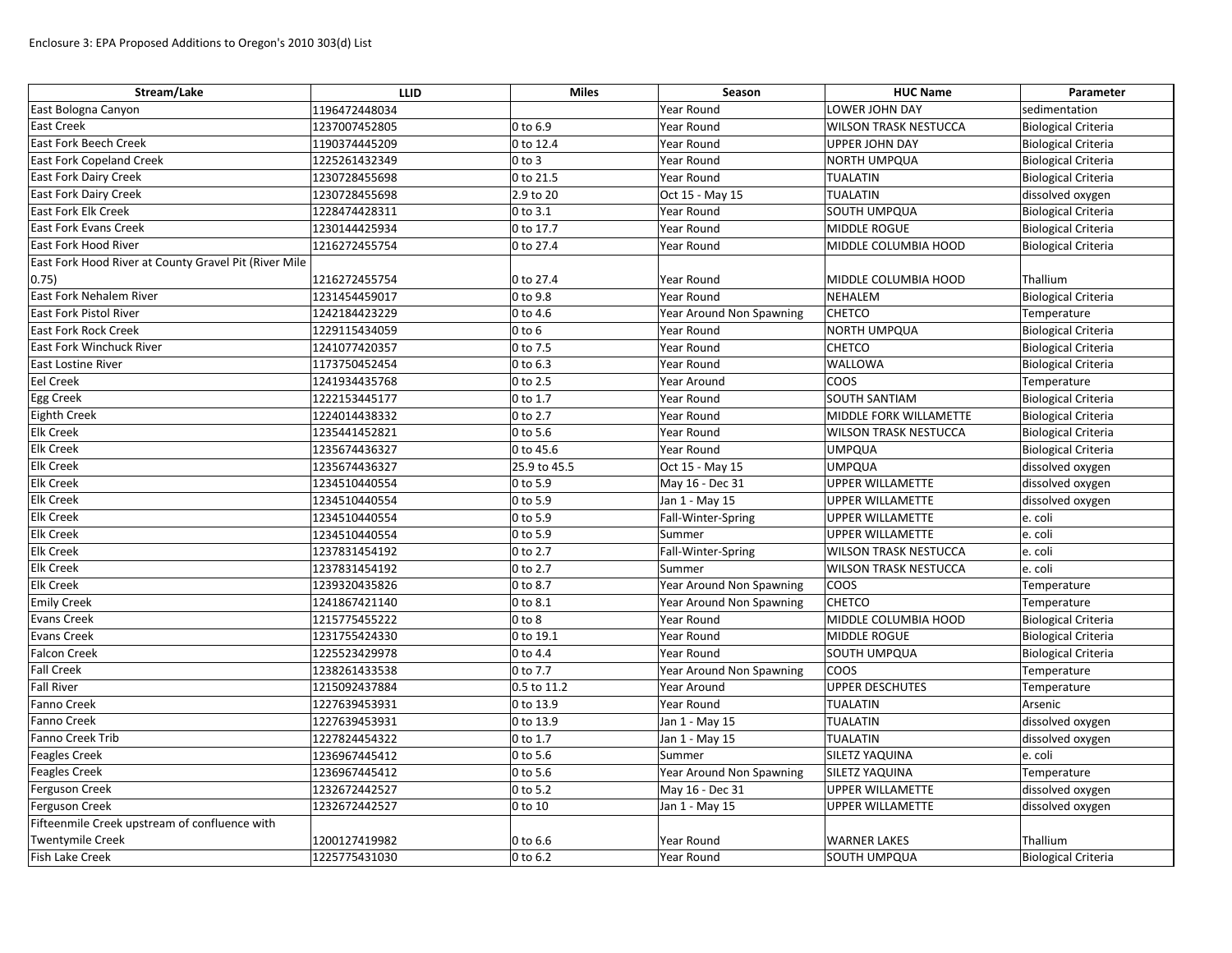| Stream/Lake                | <b>LLID</b>   | <b>Miles</b>           | Season                          | <b>HUC Name</b>              | Parameter                  |
|----------------------------|---------------|------------------------|---------------------------------|------------------------------|----------------------------|
| <b>Five Mile Creek</b>     | 1241028437983 | $0$ to 10              | <b>Year Around</b>              | <b>SILTCOOS</b>              | Temperature                |
| <b>Five Rivers</b>         | 1238291443583 | 6.5 to 22.4            | Oct 15 - Jun 15                 | <b>ALSEA</b>                 | Temperature                |
| <b>Fivemile Creek</b>      | 1189855450726 | $ 0 \text{ to } 21.3$  | Year Round                      | NORTH FORK JOHN DAY          | <b>Biological Criteria</b> |
| <b>Fivemile Creek</b>      | 1241028437983 | $ 0 \text{ to } 9.9$   | Year Round                      | <b>SILTCOOS</b>              | <b>Biological Criteria</b> |
| <b>Flat Creek</b>          | 1232402443186 | $ 0 \text{ to } 19.1$  | Year Round                      | <b>UPPER WILLAMETTE</b>      | <b>Biological Criteria</b> |
| Fletcher Drain (OWYDRN002) | 1174210437823 | $ 0 \text{ to } 1.4$   | Year Round                      | LOWER OWYHEE                 | Thallium                   |
| <b>Floras Creek</b>        | 1244974429130 | $ 0 \text{ to } 12.8$  | Year Round                      | <b>SIXES</b>                 | <b>Biological Criteria</b> |
| <b>Floras Creek</b>        | 1244974429130 | $1$ to 9.2             | May 16 - Oct 14                 | <b>SIXES</b>                 | dissolved oxygen           |
| <b>Flynn Creek</b>         | 1238668445242 | $ 0 \text{ to } 2.1$   | Year Round                      | <b>ALSEA</b>                 | <b>Biological Criteria</b> |
| <b>Foley Creek</b>         | 1238473456979 | $ 0 \text{ to } 7.1$   | Year Round                      | NEHALEM                      | <b>Biological Criteria</b> |
| <b>Foley Creek</b>         | 1238473456979 | $ 0 \text{ to } 7.1$   | Fall-Winter-Spring              | NEHALEM                      | e. coli                    |
| <b>Fourmile Creek</b>      | 1244558430014 | $ 0 \text{ to } 9.3$   | Year Round                      | <b>SIXES</b>                 | <b>Biological Criteria</b> |
| Fourmile Creek             | 1244558430014 | $ 0 \text{ to } 11.6$  | Year Around Non Spawning        | <b>SIXES</b>                 | Temperature                |
| Fourth of July Creek       | 1240897420467 | $0$ to 4.6             | Year Around Non Spawning        | <b>CHETCO</b>                | Temperature                |
| Fox Canyon Creek           | 1201071442358 | $0$ to 6.8             | Year Round                      | <b>UPPER CROOKED</b>         | <b>Biological Criteria</b> |
| <b>Fox Creek</b>           | 1192994446179 | $ 0 \text{ to } 19.7$  | Year Round                      | NORTH FORK JOHN DAY          | <b>Biological Criteria</b> |
| <b>Gales Creek</b>         | 1231025454915 | $ 0 \text{ to } 23$    | Oct 15 - May 15                 | TUALATIN                     | dissolved oxygen           |
| Gallagher Slough           | 1238815457006 | $ 0 \text{ to } 0.1$   | Fall-Winter-Spring              | NEHALEM                      | e. coli                    |
| <b>Gilmore Creek</b>       | 1235120459436 | $ 0 \text{ to } 1.9$   | Year Round                      | NEHALEM                      | <b>Biological Criteria</b> |
| <b>Glenn Creek</b>         | 1230650449903 | $ 0 \text{ to } 7$     | Year Round                      | MIDDLE WILLAMETTE            | <b>Biological Criteria</b> |
| <b>Glenn Creek</b>         | 1230650449903 | $4.1$ to 7             | May 16 - Dec 31                 | MIDDLE WILLAMETTE            | dissolved oxygen           |
| <b>Gooseneck Creek</b>     | 1234296450352 | 0 to 8.8               | Year Round                      | YAMHILL                      | <b>Biological Criteria</b> |
| <b>Gooseneck Creek</b>     | 1234296450352 | 0 to 8.8               | May 16 - Oct 14                 | YAMHILL                      | dissolved oxygen           |
| <b>Gooseneck Creek</b>     | 1234296450352 | 0 to 8.8               | Year Around Non Spawning        | YAMHILL                      | Temperature                |
| <b>Gooseneck Creek</b>     | 1234296450352 | $ 0 \text{ to } 6.1$   | Oct 15 - May 15                 | YAMHILL                      | Temperature                |
| <b>Gopher Creek</b>        | 1238450445181 | $0$ to 5.1             | Year Around Non Spawning        | ALSEA                        | Temperature                |
| <b>Grande Ronde River</b>  | 1169845460718 | 97.5 to 122.8          | Summer                          | <b>UPPER GRANDE RONDE</b>    | e. coli                    |
| <b>Granite Creek</b>       | 1185615448659 | $ 0 \text{ to } 16.3$  | Year Round                      | NORTH FORK JOHN DAY          | <b>Biological Criteria</b> |
| <b>Grass Creek</b>         | 1239387442829 | $ 0 \text{ to } 2.3$   | <b>Year Around Non Spawning</b> | <b>ALSEA</b>                 | Temperature                |
| <b>Grave Creek</b>         | 1235849426484 | $ 0 \text{ to } 37.6$  | Year Round                      | <b>LOWER ROGUE</b>           | Biological Criteria        |
| Griffin Creek              | 1229250423955 | $ 0 \text{ to } 14.4 $ | Jun 16 - Oct 14                 | MIDDLE ROGUE                 | dissolved oxygen           |
| <b>Griffin Creek</b>       | 1229250423955 | $ 0 \text{ to } 14.4 $ | Fall-winter-spring              | MIDDLE ROGUE                 | pH                         |
| <b>Hall Creek</b>          | 1241892430988 | $ 0 \text{ to } 9$     | May 16 - Dec 31                 | <b>COQUILLE</b>              | dissolved oxygen           |
| <b>Hall Creek</b>          | 1241892430988 | $ 0 \text{ to } 9$     | Year Around                     | <b>COQUILLE</b>              | Temperature                |
| <b>Hall Creek</b>          | 1241892430988 | $ 0 \text{ to } 9$     | Summer                          | <b>COQUILLE</b>              | e. coli                    |
| <b>Hall Slough</b>         | 1238740454800 | $ 0 \text{ to } 2.3$   | Year Round                      | <b>WILSON TRASK NESTUCCA</b> | dissolved oxygen           |
| <b>Hall Slough</b>         | 1238740454800 | $ 0 \text{ to } 2.8$   | summer                          | <b>WILSON TRASK NESTUCCA</b> | pH                         |
| Hardscrabble Creek         | 1233695436649 | $0$ to 5.7             | Year Round                      | UMPQUA                       | <b>Biological Criteria</b> |
| Harphan Creek              | 1217627456975 | $ 0 \text{ to } 2.6$   | Year Round                      | MIDDLE COLUMBIA HOOD         | <b>Biological Criteria</b> |
| <b>Harvey Creek</b>        | 1239459436856 | $0$ to 5               | Year Round                      | UMPQUA                       | <b>Biological Criteria</b> |
| Hatchet Slough             | 1242960431538 | $ 0 \text{ to } 3.5$   | Year Around Non Spawning        | <b>COQUILLE</b>              | Temperature                |
| <b>Hathaway Slough</b>     | 1238725455022 | $ 0 \text{ to } 1.4$   | Fall-Winter-Spring              | <b>WILSON TRASK NESTUCCA</b> | e. coli                    |
| <b>Hathaway Slough</b>     | 1238725455022 | $ 0 \text{ to } 1.4$   | Summer                          | <b>WILSON TRASK NESTUCCA</b> | e. coli                    |
| <b>Hay Creek</b>           | 1232768453990 | $ 0 \text{ to } 2.2 $  | May 16 - Dec 31                 | YAMHILL                      | dissolved oxygen           |
| <b>Hay Creek</b>           | 1192174438154 | $ 0 \text{ to } 12.3$  | Year Around                     | SILVIES                      | Temperature                |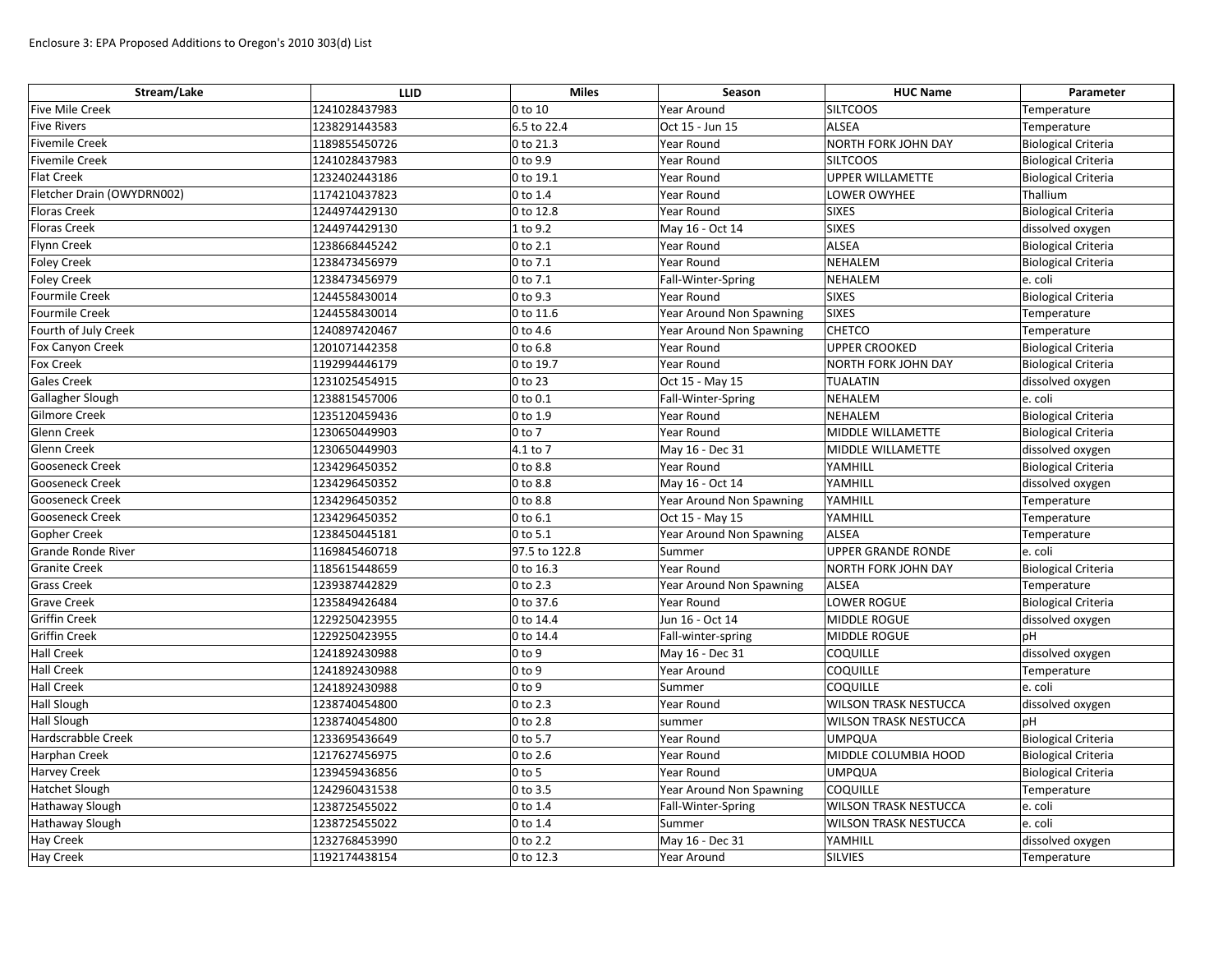| Stream/Lake                            | <b>LLID</b>   | <b>Miles</b>           | Season                   | <b>HUC Name</b>              | Parameter                  |
|----------------------------------------|---------------|------------------------|--------------------------|------------------------------|----------------------------|
| <b>Hay Creek</b>                       | 1232768453990 | 0 to 2.2               | Year Around              | YAMHILL                      | Temperature                |
| <b>Heddin Creek</b>                    | 1236155436098 | 0 to 3.7               | Year Round               | UMPQUA                       | <b>Biological Criteria</b> |
| <b>Hinton Creek</b>                    | 1195547453592 | 0 to 17.8              | Year Round               | MIDDLE COLUMBIA WILLOW       | <b>Biological Criteria</b> |
| <b>Hinton Creek</b>                    | 1195547453592 | 0 to 17.8              | Year Round               | MIDDLE COLUMBIA WILLOW       | sedimentation              |
| <b>Hog Ranch Creek</b>                 | 1238085432732 | 0 to 2.2               | Year Around Non Spawning | COOS                         | Temperature                |
| Hood River downstream of Ppl Powerdale |               |                        |                          |                              |                            |
| Powerhouse                             | 1215067457204 | 0 to 14.6              | Year Round               | <b>MIDDLE COLUMBIA HOOD</b>  | Thallium                   |
| <b>Hood River MF Trib</b>              | 1216400455487 | $ 0 \text{ to } 1.4$   | Year Round               | MIDDLE COLUMBIA HOOD         | <b>Biological Criteria</b> |
| <b>Hoquarten Slough</b>                | 1238441454461 | 0 to 3.6               | Year Round               | <b>WILSON TRASK NESTUCCA</b> | dissolved oxygen           |
| <b>Hoquarten Slough</b>                | 1238665454635 | $0$ to 2.6             | summer                   | <b>WILSON TRASK NESTUCCA</b> | pH                         |
| <b>Horseshoe Creek</b>                 | 1199198448104 | 0 to 12.1              | Year Round               | LOWER JOHN DAY               | sedimentation              |
| Hot Springs Fk Collawash River         | 1220653449851 | 0 to 14.2              | Year Round               | <b>CLACKAMAS</b>             | <b>Biological Criteria</b> |
| <b>Hudson Creek</b>                    | 1240442432431 | $0$ to 6.3             | Year Round               | <b>COQUILLE</b>              | <b>Biological Criteria</b> |
| <b>Hunter Creek</b>                    | 1244242423867 | 0 to 18.4              | May 16 - Oct 14          | <b>CHETCO</b>                | dissolved oxygen           |
| Imnaha River                           | 1167649458167 | 0 to 72.2              | Year Round               | <b>IMNAHA</b>                | <b>Biological Criteria</b> |
| Indian Creek                           | 1237903440806 | 0 to 22                | Year Round               | SIUSLAW                      | <b>Biological Criteria</b> |
| <b>Indian Creek</b>                    | 1215104457009 | 0 to 7.8               | Fall-Winter-Spring       | MIDDLE COLUMBIA HOOD         | e. coli                    |
| Indian Creek                           | 1215104457009 | 0 to 7.8               | Summer                   | MIDDLE COLUMBIA HOOD         | e. coli                    |
| Jackass Creek                          | 1195547443534 |                        | Year Round               | <b>UPPER JOHN DAY</b>        | sedimentation              |
| Jackson Creek                          | 1229416424128 | 0 to 12.6              | Year Round               | MIDDLE ROGUE                 | <b>Biological Criteria</b> |
| Jackson Creek                          | 1229416424128 | 0 to 12.6              | Jun 16 - Oct 14          | MIDDLE ROGUE                 | dissolved oxygen           |
| Jackson Creek                          | 1229416424128 | $ 0 \text{ to } 3.9$   | Oct 15 - Jun 15          | MIDDLE ROGUE                 | dissolved oxygen           |
| Jeans Creek                            | 1234547438662 | 0 to 1.2               | Year Round               | SIUSLAW                      | <b>Biological Criteria</b> |
| Jewel Creek                            | 1239345452971 | $ 0 \text{ to } 3$     | Year Round               | <b>WILSON TRASK NESTUCCA</b> | <b>Biological Criteria</b> |
| Jim Belieu Creek                       | 1237022430146 | 0 to 3.7               | Year Around              | <b>COQUILLE</b>              | Temperature                |
| Jim Creek                              | 1230209432413 | $0$ to $2$             | Summer                   | NORTH UMPQUA                 | e. coli                    |
| Jim Hunt Creek                         | 1243477424654 | 0 to 4.3               | Year Round               | LOWER ROGUE                  | <b>Biological Criteria</b> |
| Joe Creek                              | 1238103453764 | $ 0 \text{ to } 2.1$   | Year Round               | <b>WILSON TRASK NESTUCCA</b> | <b>Biological Criteria</b> |
| John Day River                         | 1206499457318 | 0 to 278.3             | Year Round               | <b>CROSSES SUBBASINS</b>     | <b>Biological Criteria</b> |
| John Day River                         | 1206499457318 | 182 to 243.7           | Jan 1 - May 15           | <b>UPPER JOHN DAY</b>        | dissolved oxygen           |
| John Day River                         | 1206499457318 | 265 to 278.3           | Sep 1 - Jun 15           | UPPER JOHN DAY               | dissolved oxygen           |
| Johnny Creek                           | 1196393446233 | $0$ to 6               | Year Round               | <b>UPPER JOHN DAY</b>        | sedimentation              |
| Johns Creek                            | 1240701430843 | 0 to 2.5               | Year Round               | <b>COQUILLE</b>              | <b>Biological Criteria</b> |
| Johnson Creek                          | 1241294435535 | 0 to 9.3               | Year Round               | <b>COOS</b>                  | <b>Biological Criteria</b> |
| Johnson Creek                          | 1226465454422 | 0 to 23.7              | Year Round               | LOWER WILLAMETTE             | <b>Biological Criteria</b> |
| Johnson Creek                          | 1226465454422 | $ 0 \text{ to } 10.2 $ | Oct 15 - May 15          | LOWER WILLAMETTE             | dissolved oxygen           |
| Johnson Creek                          | 1228355454932 | 0 to 7.7               | Jan 1 - May 15           | <b>TUALATIN</b>              | dissolved oxygen           |
| Johnson Creek                          | 1226465454422 | 0 to 23.7              | Fall-winter-spring       | LOWER WILLAMETTE             | pH                         |
| Jones Creek                            | 1232878424261 | 0 to 1.3               | Oct 15 - May 15          | MIDDLE ROGUE                 | dissolved oxygen           |
| Jones Creek                            | 1232878424261 | 0 to 1.3               | Fall-Winter-Spring       | MIDDLE ROGUE                 | e. coli                    |
| Jordan Creek                           | 1236034455473 | $0$ to 9.7             | Year Round               | <b>WILSON TRASK NESTUCCA</b> | <b>Biological Criteria</b> |
| Jumpoff Joe Creek                      | 1234983425291 | 0 to 14                | Year Round               | LOWER ROGUE                  | <b>Biological Criteria</b> |
| Kahler Creek                           | 1198217448330 | $ 0 \text{ to } 12.2 $ | May 16 - Dec 31          | LOWER JOHN DAY               | dissolved oxygen           |
| Kahler Creek                           | 1198217448330 | 10.6 to 13.8           | Jan 1 - May 15           | LOWER JOHN DAY               | dissolved oxygen           |
| Kane Creek                             | 1230472424294 | $ 0 \text{ to } 6.1 $  | Year Round               | MIDDLE ROGUE                 | <b>Biological Criteria</b> |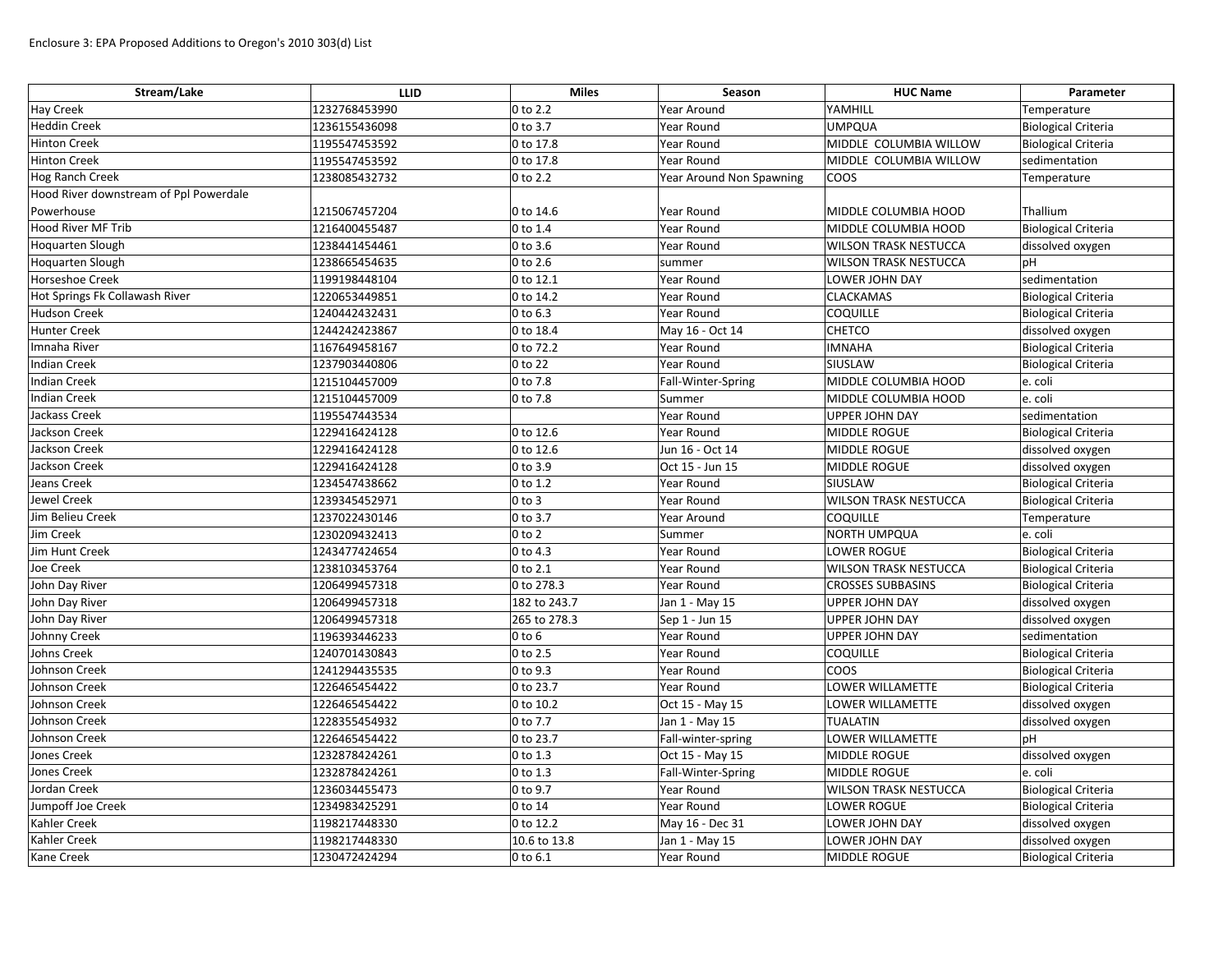| Stream/Lake                        | <b>LLID</b>                   | <b>Miles</b>                | Season                   | <b>HUC Name</b>              | Parameter                  |
|------------------------------------|-------------------------------|-----------------------------|--------------------------|------------------------------|----------------------------|
| <b>Keller Creek</b>                | 1239671442805                 | 0 to 2.6                    | Oct 15 - May 15          | <b>ALSEA</b>                 | dissolved oxygen           |
| <b>Keller Creek</b>                | 1239671442805                 | 0 to 2.6                    | Fall-Winter-Spring       | <b>ALSEA</b>                 | e. coli                    |
| <b>Keller Creek</b>                | 1239671442805                 | 0 to 2.7                    | Year Around Non Spawning | <b>ALSEA</b>                 | Temperature                |
| <b>Kelly Creek</b>                 | 1239075435808                 | 0 to 1.4                    | Year Around Non Spawning | COOS                         | Temperature                |
| <b>Kentuck Creek</b>               | 1241714434314                 | 0 to 3.4                    | Year Around Non Spawning | COOS                         | Temperature                |
| Kentuck Slough                     | 1242068434143                 | 0 to 2.2                    | May 16 - Dec 31          | <b>COOS</b>                  | dissolved oxygen           |
| Kentuck Slough                     | 1242068434143                 | 0 to 2.2                    | Jan 1 - May 15           | COOS                         | dissolved oxygen           |
| Kentuck Slough                     | 1242068434143                 | 0 to 2.2                    | Fall-Winter-Spring       | COOS                         | e. coli                    |
| <b>Kilchis River</b>               | 1238985454957                 | 2.3 to 3.7                  | Sep 1 - June 15          | <b>WILSON TRASK NESTUCCA</b> | dissolved oxygen           |
| <b>Klamath River</b>               | 1221913420005                 | 207 to 275                  | Year Round               | <b>UPPER KLAMATH</b>         | ammonia                    |
| Klamath River                      | 1221913420005                 | 207 to 285.3                | Year Round               | <b>CROSSES SUBBASINS</b>     | Arsenic                    |
| Klamath River / Upper Klamath Lake | 1221913420005 / 1218742423884 | 253 to 275                  | fall-winter-spring       | <b>CROSSES SUBBASINS</b>     | pH                         |
| <b>Klamath Strait</b>              | 1111111111138                 | $0$ to $0$                  | Year Round               | <b>LOST</b>                  | Arsenic                    |
| <b>Klamath Strait</b>              | 1111111111138                 | $0$ to $0$                  | Summer                   | <b>LOST</b>                  | e. coli                    |
| Klaskanine River                   | 1237765460924                 | 0 to 2.7                    | May 16 - Oct 14          | LOWER COLUMBIA               | dissolved oxygen           |
| Klaskanine River                   | 1237765460924                 | 0 to 2.7                    | Year Round               | <b>LOWER COLUMBIA</b>        | dissolved oxygen           |
| Klaskanine River                   | 1237765460924                 | 0 to 2.7                    | Oct 15 - May 15          | <b>LOWER COLUMBIA</b>        | dissolved oxygen           |
| Krumbo Creek                       | 1188664429763                 | 0 to 18.7                   | <b>Year Around</b>       | <b>DONNER UND BLITZEN</b>    | Temperature                |
| Lake Creek                         | 1221642431901                 | 0 to 11.5                   | Year Round               | <b>NORTH UMPQUA</b>          | <b>Biological Criteria</b> |
| Lake Creek                         | 1240618427052                 | $ 0 \text{ to } 0.9$        | Year Round               | <b>COQUILLE</b>              | <b>Biological Criteria</b> |
| Lake Creek                         | 1199578448150                 |                             | Year Round               | LOWER JOHN DAY               | sedimentation              |
| Lake Creek                         | 1237980440554                 | 0 to 35.8 (or 28.3 to 35.8) | Year Around Non Spawning | SIUSLAW                      | Temperature                |
| Lampa Creek                        | 1242958431156                 | 0 to 5.7                    | Year Around              | <b>COQUILLE</b>              | Temperature                |
| Lampa Creek                        | 1242958431156                 | 0 to 5.7                    | Fall-Winter-Spring       | <b>COQUILLE</b>              | e. coli                    |
| Lampa Creek                        | 1242958431156                 | 0 to 5.7                    | Summer                   | <b>COQUILLE</b>              | e. coli                    |
| Larson Creek                       | 1228515423145                 | 0 to 6.7                    | Jun 16 - Oct 14          | MIDDLE ROGUE                 | dissolved oxygen           |
| <b>Larson Creek</b>                | 1241413434785                 | 0 to 4.1                    | Year Round               | COOS                         | fecal coliform             |
| Larson Creek                       | 1241413434785                 | 0 to 4.1                    | Year Around              | <b>COOS</b>                  | Temperature                |
| Larson Slough                      | 1241983434618                 | 0 to 3.9                    | Summer                   | COOS                         | e. coli                    |
| Larson Slough                      | 1241983434618                 | 0.2 to 3.9                  | Year Around              | COOS                         | Temperature                |
| Lateral 197.13                     | 11739464401422                | $0$ to $0$                  | Fall-Winter-Spring       | <b>BULLY</b>                 | e. coli                    |
| Lateral 197.13                     | 11739464401422                | $0$ to $0$                  | Summer                   | BULLY                        | e. coli                    |
| Laughlin Creek                     | 1234515454344                 | 0 to 1.5                    | Year Round               | <b>WILSON TRASK NESTUCCA</b> | <b>Biological Criteria</b> |
| <b>Lazy Creek</b>                  | 1228479423146                 | $0$ to 4.5                  | Fall-winter-spring       | MIDDLE ROGUE                 | pH                         |
| Lemiti Creek Trib                  | 1217917449041                 | $0$ to $2$                  | Year Round               | <b>CLACKAMAS</b>             | <b>Biological Criteria</b> |
| Lenz Creek                         | 1215146456436                 | 0 to 1.5                    | Year Round               | MIDDLE COLUMBIA HOOD         | Arsenic                    |
| Lenz Creek                         | 1215146456436                 | 0 to 1.5                    | Year Round               | MIDDLE COLUMBIA HOOD         | <b>Biological Criteria</b> |
| Lenz Creek                         | 1215146456436                 | 0 to 1.5                    | Oct 15 - Jun 15          | MIDDLE COLUMBIA HOOD         | dissolved oxygen           |
| Lenz Creek                         | 1215146456436                 | 0 to 1.5                    | Year Round               | MIDDLE COLUMBIA HOOD         | Guthion                    |
| Lewis And Clark River              | 1238576461676                 | 0 to 27.5                   | May 16 - Oct 14          | LOWER COLUMBIA               | dissolved oxygen           |
| Lewis And Clark River              | 1238576461676                 | 0 to 27.5                   | Oct 15 - May 15          | LOWER COLUMBIA               | dissolved oxygen           |
| <b>Lick Creek</b>                  | 1226975424638                 | 0 to 6.7                    | Year Round               | <b>UPPER ROGUE</b>           | <b>Biological Criteria</b> |
| Limber Jim Creek                   | 1183437450889                 | 0 to 1.3                    | Year Round               | <b>UPPER GRANDE RONDE</b>    | Biological Criteria        |
| Little Abiqua Creek                | 1226280449569                 | $0$ to $4$                  | Oct 15 - Jun 15          | MOLALLA PUDDING              | dissolved oxygen           |
| Little Applegate River             | 1230453421985                 | 0 to 20.9                   | Jun 16 - Dec 31          | APPLEGATE                    | dissolved oxygen           |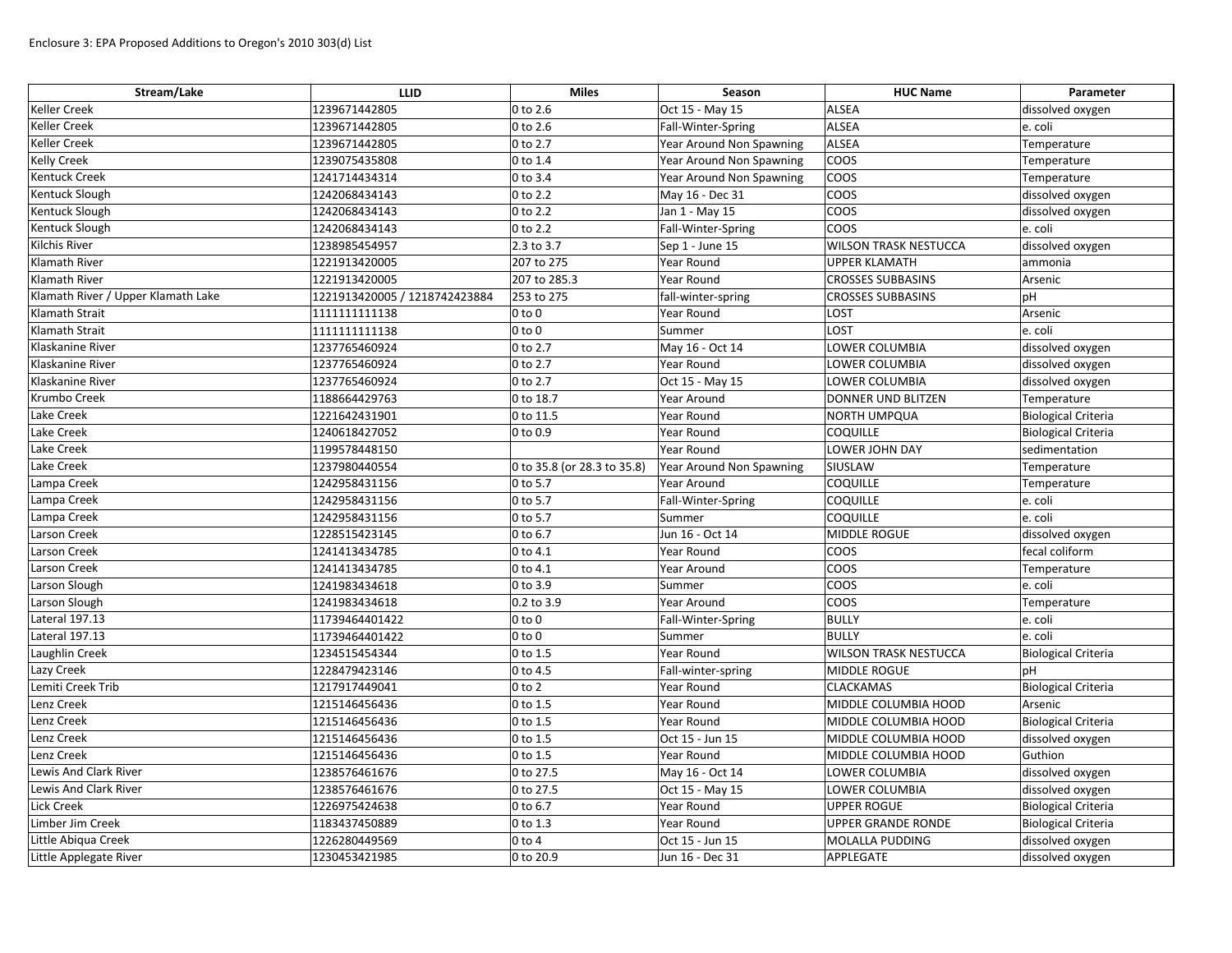| Stream/Lake                          | <b>LLID</b>   | <b>Miles</b>  | Season                   | <b>HUC Name</b>              | Parameter                  |
|--------------------------------------|---------------|---------------|--------------------------|------------------------------|----------------------------|
| Little Deschutes River               | 1214536438546 | 0 to 92.4     | Year Around Non Spawning | LITTLE DESCHUTES             | dissolved oxygen           |
| Little Malheur River                 | 1182588440188 | 0 to 23.2     | Year Round               | <b>UPPER MALHEUR</b>         | <b>Biological Criteria</b> |
| Little Mill Creek                    | 1238276436538 | 0 to 4.1      | Year Round               | <b>UMPQUA</b>                | <b>Biological Criteria</b> |
| Little Muddy Creek                   | 1231417443527 | 0 to 12.2     | Year Round               | <b>UPPER WILLAMETTE</b>      | <b>Biological Criteria</b> |
| Little Nestucca River                | 1239429451662 | 0 to 20.5     | Year Round               | <b>WILSON TRASK NESTUCCA</b> | <b>Biological Criteria</b> |
| Little North Fork Wilson River       | 1237387454728 | 0.6 to 11.2   | Year Round               | <b>WILSON TRASK NESTUCCA</b> | <b>Biological Criteria</b> |
| Little Pudding River                 | 1228537450739 | 0 to 19.1     | Year Round               | MOLALLA PUDDING              | Chlorpyrifos               |
| Little Pudding River                 | 1228537450739 | 0 to 19.1     | Year Round               | MOLALLA PUDDING              | <b>DDT</b>                 |
| Little Pudding River                 | 1228537450739 | 0 to 19.1     | Year Round               | MOLALLA PUDDING              | <b>DDT</b>                 |
| Little Pudding River                 | 1228537450739 | 0 to 19.1     | Jan 1 - May 15           | MOLALLA PUDDING              | dissolved oxygen           |
| Little Pudding River                 | 1228537450739 | 0 to 19.1     | May 16 - Dec 31          | MOLALLA PUDDING              | dissolved oxygen           |
| Little Pudding River                 | 1228537450739 | 0 to 19.1     | Fall-Winter-Spring       | MOLALLA PUDDING              | e. coli                    |
| Little Pudding River                 | 1228537450739 | 0 to 19.1     | Summer                   | MOLALLA PUDDING              | e. coli                    |
| Little Pudding River                 | 1228537450739 | 0 to 19.1     | Year Round               | MOLALLA PUDDING              | Guthion                    |
| Little Pudding River                 | 1228537450739 | 0 to $19.1$   | Year Round               | MOLALLA PUDDING              | Malathion                  |
| Little Pudding River                 | 1228537450739 | 0 to 19.1     | Year Round               | MOLALLA PUDDING              | Parathion                  |
| Little Pudding River at Rambler Road | 1228537450739 | 0 to 19.1     | Year Round               | MOLLALA PUDDING              | <b>DDE</b>                 |
| Little Rock Creek                    | 1181797452944 | 0 to 9.7      | Year Round               | <b>UPPER GRANDE RONDE</b>    | <b>Biological Criteria</b> |
| <b>Little Sandy Creek</b>            | 1222080454261 | 0 to 14.5     | Year Round               | LOWER COLUMBIA SANDY         | <b>Biological Criteria</b> |
| Little South Fk Kilchis River        | 1237851455352 | 0 to 5.5      | Year Round               | <b>WILSON TRASK NESTUCCA</b> | <b>Biological Criteria</b> |
| Little Summit Creek                  | 1200063443561 | 0 to 10       | Year Round               | <b>UPPER CROOKED</b>         | <b>Biological Criteria</b> |
| Little Wolf Creek                    | 1235865434351 | 0 to 2.5      | Year Round               | <b>UMPQUA</b>                | <b>Biological Criteria</b> |
| Lone Pine Creek                      | 1228896423703 | 0 to 5.4      | Jun 16 - Oct 14          | MIDDLE ROGUE                 | dissolved oxygen           |
| Lone Pine Creek                      | 1228896423703 | 0 to 2.2      | Oct 15 - Jun 15          | MIDDLE ROGUE                 | dissolved oxygen           |
| Lone Pine Creek                      | 1228896423703 | 0 to 5.4      | Fall-Winter-Spring       | MIDDLE ROGUE                 | e. coli                    |
| Lone Pine Creek                      | 1228896423703 | 0 to 5.4      | Summer                   | MIDDLE ROGUE                 | e. coli                    |
| Lone Pine Creek                      | 1228896423703 | 0 to 5.4      | Fall-winter-spring       | MIDDLE ROGUE                 | pH                         |
| Lone Pine Creek                      | 1228896423703 | 0 to 5.4      | Summer                   | MIDDLE ROGUE                 | рH                         |
| Long Creek                           | 1192349448877 | 0 to 36.7     | Year Round               | MIDDLE FORK JOHN DAY         | <b>Biological Criteria</b> |
| Long Creek                           | 1192349448877 | 0 to 36.7     | Year Round               | MIDDLE FORK JOHN DAY         | sedimentation              |
| Long Tom River                       | 1232400443847 | 0 to 24.2     | Year Round               | UPPER WILLAMETTE             | Biological Criteria        |
| Long Tom River                       | 1232400443847 | 0 to 57.2     | Jan 1 - May 15           | <b>UPPER WILLAMETTE</b>      | dissolved oxygen           |
| Long Tom River                       | 1232400443847 | 31.8 to 57.3  | Fall-Winter-Spring       | <b>UPPER WILLAMETTE</b>      | e. coli                    |
| Long Tom River                       | 1232400443847 | 31.8 to 57.3  | Summer                   | <b>UPPER WILLAMETTE</b>      | e. coli                    |
| Lookingglass Creek                   | 1234285431170 | 0 to 11.1     | Summer                   | SOUTH UMPQUA                 | e. coli                    |
| Lost River                           | 1212146420011 | 4.8 to 65.4   | Year Round               | LOST                         | Arsenic                    |
| Lost River                           | 1212146420011 | 4.8 to 65.4   | Summer                   | <b>LOST</b>                  | e. coli                    |
| Lost River                           | 1212146420011 | 4.8 to 65.4   | Year Around              | LOST                         | Temperature                |
| Lost River Diversion Channel         | 1221913420005 | 0 to 237.8    | Year Round               | <b>LOST</b>                  | dissolved oxygen           |
| Lousignont Creek                     | 1232983457518 | $0$ to $6.8$  | Year Round               | NEHALEM                      | <b>Biological Criteria</b> |
| Luckiamute River                     | 1231480447559 | 0 to 60.1     | Year Round               | <b>UPPER WILLAMETTE</b>      | <b>Biological Criteria</b> |
| Lutsinger Creek                      | 1237226436559 | 0 to 2.6      | Year Round               | <b>UMPQUA</b>                | <b>Biological Criteria</b> |
| <b>Malheur River</b>                 | 1169731440585 | 0 to 186.1    | Year Round               | <b>CROSSES SUBBASINS</b>     | Arsenic                    |
| <b>Malheur River</b>                 | 1169731440585 | 49 to 126.8   | Year Round               | <b>CROSSES SUBBASINS</b>     | Iron                       |
| <b>Malheur River</b>                 | 1169731440585 | 67.1 to 190.3 | May 16 - Dec 31          | <b>UPPER MALHEUR</b>         | dissolved oxygen           |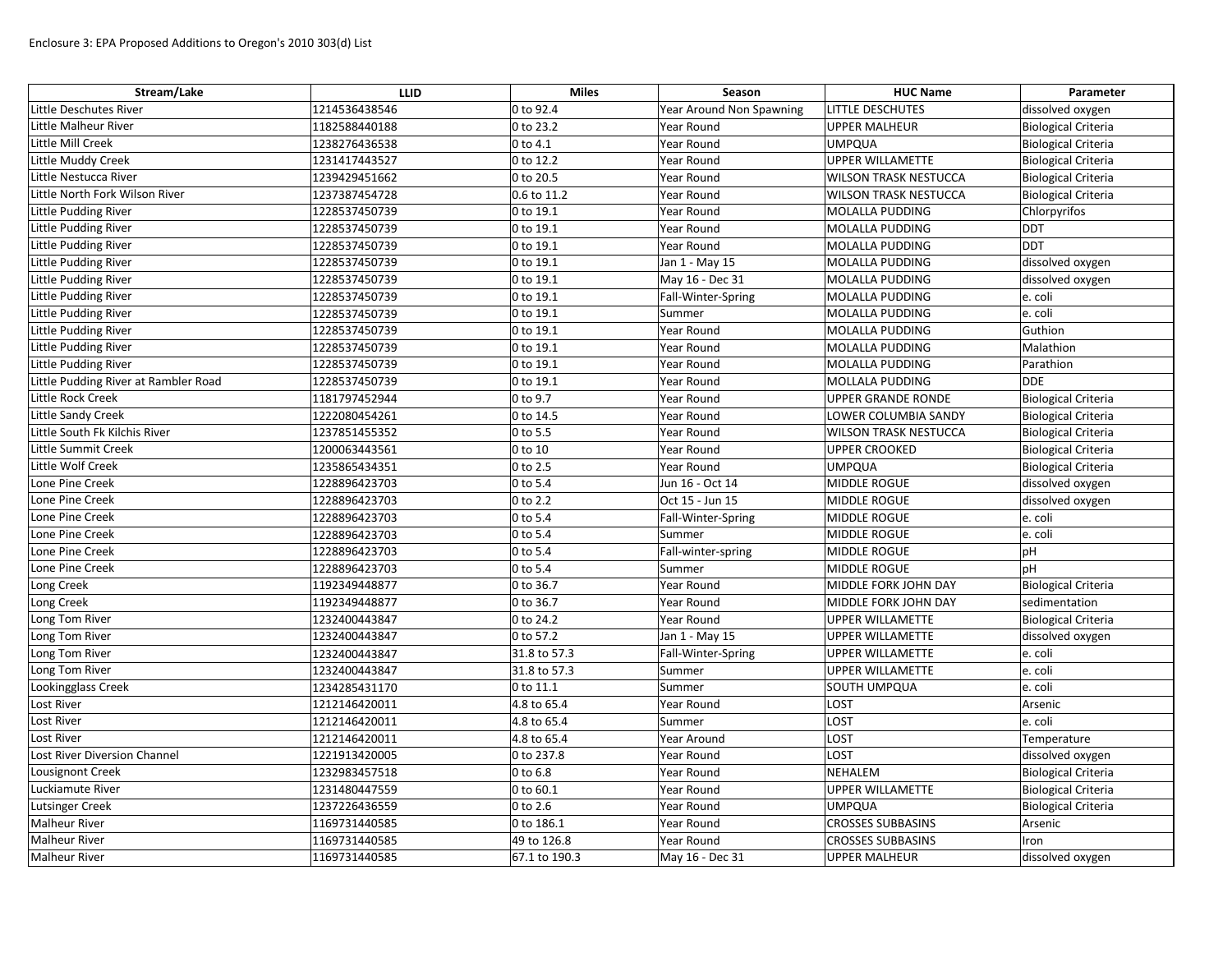| Stream/Lake                  | <b>LLID</b>                 | <b>Miles</b>           | Season                   | <b>HUC Name</b>              | Parameter                  |
|------------------------------|-----------------------------|------------------------|--------------------------|------------------------------|----------------------------|
| <b>Mallory Creek</b>         | 1192839449723               | $ 0 \text{ to } 14.3$  | Year Round               | NORTH FORK JOHN DAY          | <b>Biological Criteria</b> |
| Mallory Creek / Penland Lake | 1193215451205/1192839449723 | $ 0 \text{ to } 14.4 $ | May 16 - Dec 31          | NORTH FORK JOHN DAY          | dissolved oxygen           |
| <b>Marks Creek</b>           | 1205777443344               | 7.5 to 17.1            | Year Round               | <b>LOWER CROOKED</b>         | <b>Biological Criteria</b> |
| <b>Mart Davis Creek</b>      | 1240952433797               | 0 to 2.9               | Year Around              | <b>COOS</b>                  | Temperature                |
| <b>McCoy Creek</b>           | 1184009452623               | $0$ to 1.7             | Year Round               | <b>UPPER GRANDE RONDE</b>    | <b>Biological Criteria</b> |
| <b>McFee Creek</b>           | 1229278454064               | $ 0 \text{ to } 5.4$   | Oct 15 - May 15          | <b>TUALATIN</b>              | dissolved oxygen           |
| <b>McGuire Creek</b>         | 1215450456320               | $ 0 \text{ to } 0.9$   | Year Round               | MIDDLE COLUMBIA HOOD         | Guthion                    |
| <b>McKay Creek</b>           | 1188411456684               | $ 0 \text{ to } 0.6$   | Year Round               | UMATILLA                     | <b>Biological Criteria</b> |
| <b>McKay Creek</b>           | 1230119455224               | 0 to 10.4              | May 16 - Dec 31          | TUALATIN                     | dissolved oxygen           |
| <b>McKay Creek</b>           | 1230119455224               | $ 0 \text{ to } 15.7$  | Jan 1 - May 15           | TUALATIN                     | dissolved oxygen           |
| <b>McKay Creek</b>           | 1208992443269               | $ 0 \text{ to } 14.7$  | Summer                   | LOWER CROOKED                | e. coli                    |
| <b>McKay Creek</b>           | 1208992443269               | $ 0 \text{ to } 19.5$  | Summer                   | LOWER CROOKED                | pH                         |
| <b>McKenzie River</b>        | 1230673441173               | $ 0 \text{ to } 7.5$   | Sep 1 - Jun 15           | MCKENZIE                     | dissolved oxygen           |
| <b>McNulty Creek</b>         | 1228186458358               | 0 to 5.8               | Year Round               | LOWER WILLAMETTE             | <b>Biological Criteria</b> |
| <b>Meadow Creek</b>          | 1183775452640               | 12.7 to 23.5           | Year Round               | UPPER GRANDE RONDE           | <b>Biological Criteria</b> |
| <b>Meadow Creek</b>          | 1238586445084               | $ 0 \text{ to } 1.4$   | Year Around Non Spawning | <b>ALSEA</b>                 | Temperature                |
| <b>Meadow Fork</b>           | 1238641443656               | $ 0 \text{ to } 2.2 $  | Oct 15 - Jun 15          | ALSEA                        | Temperature                |
| <b>Mehl Creek</b>            | 1235891435824               | $ 0 \text{ to } 6.9$   | Year Round               | UMPQUA                       | <b>Biological Criteria</b> |
| Mettman Creek                | 1241714434313               | 0 to 3.5               | Fall-Winter-Spring       | COOS                         | e. coli                    |
| <b>Mettman Creek</b>         | 1241714434313               | $ 0 \text{ to } 3.5$   | Year Round               | coos                         | fecal coliform             |
| Mettman Creek                | 1241714434313               | 0 to 3.5               | Year Around Non Spawning | coos                         | Temperature                |
| Miami River                  | 1239230455475               | 8 to 15.2              | Year Round               | WILSON TRASK NESTUCCA        | <b>Biological Criteria</b> |
| Miami River                  | 1239230455475               | 1.9 to 15.2            | Sep 1 - June 15          | <b>WILSON TRASK NESTUCCA</b> | dissolved oxygen           |
| Middle Fork Burnt River      | 1181965445059               | $ 0 \text{ to } 11$    | Year Round               | <b>BURNT</b>                 | <b>Biological Criteria</b> |
| Middle Fork Burnt River      | 1181965445059               | $ 0 \text{ to } 3.9$   | May 16 - Dec 31          | <b>BURNT</b>                 | dissolved oxygen           |
| Middle Fork Burnt River      | 1181965445059               | $0$ to 11              | Jan 1 - May 15           | <b>BURNT</b>                 | dissolved oxygen           |
| Middle Fork Burnt River      | 1181965445059               | $ 0 \text{ to } 11$    | Fall-Winter-Spring       | <b>BURNT</b>                 | e. coli                    |
| Middle Fork Burnt River      | 1181965445059               | $ 0 \text{ to } 11$    | Summer                   | <b>BURNT</b>                 | e. coli                    |
| Middle Fork Coquille River   | 1241173430339               | 0 to 39.6              | Jun 16 - Dec 31          | <b>COQUILLE</b>              | dissolved oxygen           |
| Middle Fork Coquille River   | 1241173430339               | 0 to 39.6              | Fall-Winter-Spring       | <b>COQUILLE</b>              | e. coli                    |
| Middle Fork Coquille River   | 1241173430339               | 0 to 39.6              | Summer                   | <b>COQUILLE</b>              | e. coli                    |
| Middle Fork Coquille River   | 1241173430339               | 0 to 11.2              | Year Around Non Spawning | <b>COQUILLE</b>              | Temperature                |
| Middle Fork Coquille River   | 1241173430339               | $ 0 \text{ to } 11.1$  | Oct 15 - May 15          | <b>COQUILLE</b>              | Temperature                |
| Middle Fork Coquille River   | 1241173430339               | 11.1 to 19.6           | Sep 15 - Jun 15          | <b>COQUILLE</b>              | Temperature                |
| Middle Fork Hood River       | 1216272455753               | $ 0 \text{ to } 9.5$   | Year Round               | MIDDLE COLUMBIA HOOD         | <b>Biological Criteria</b> |
| Middle Fork Willamette River | 1230144440225               | $ 0 \text{ to } 9.5$   | Sep 1 - Jun 15           | MIDDLE FORK WILLAMETTE       | dissolved oxygen           |
| Middle Santiam River         | 1226337444166               | 21.3 to 37.1           | Year Round               | <b>SOUTH SANTIAM</b>         | <b>Biological Criteria</b> |
| Mill Creek                   | 1227520452422               | $ 0 \text{ to } 12.5$  | Year Round               | MOLALLA PUDDING              | Arsenic                    |
| Mill Creek                   | 1227520452422               | 0 to 12.5              | Year Round               | MOLALLA PUDDING              | <b>Biological Criteria</b> |
| Mill Creek                   | 1234447450906               | 0 to 16.7              | Year Round               | YAMHILL                      | <b>Biological Criteria</b> |
| <b>Mill Creek</b>            | 1241655429773               | $0$ to 2               | Year Round               | Coquille                     | Biological Criteria        |
| Mill Creek                   | 1211888456051               | $ 0 \text{ to } 7.7$   | Year Round               | MIDDLE COLUMBIA HOOD         | Chlorpyrifos               |
| Mill Creek                   | 1241655429773               | $ 0 \text{ to } 2 $    | May 16 - Dec 31          | <b>COQUILLE</b>              | dissolved oxygen           |
| <b>Mill Creek</b>            | 1230393449519               | 0 to 19.0              | Jan 1 - May 15           | MIDDLE WILLAMETTE            | dissolved oxygen           |
| Mill Creek                   | 1227520452422               | $ 0 \text{ to } 12.5$  | Fall-Winter-Spring       | MOLALLA PUDDING              | e. coli                    |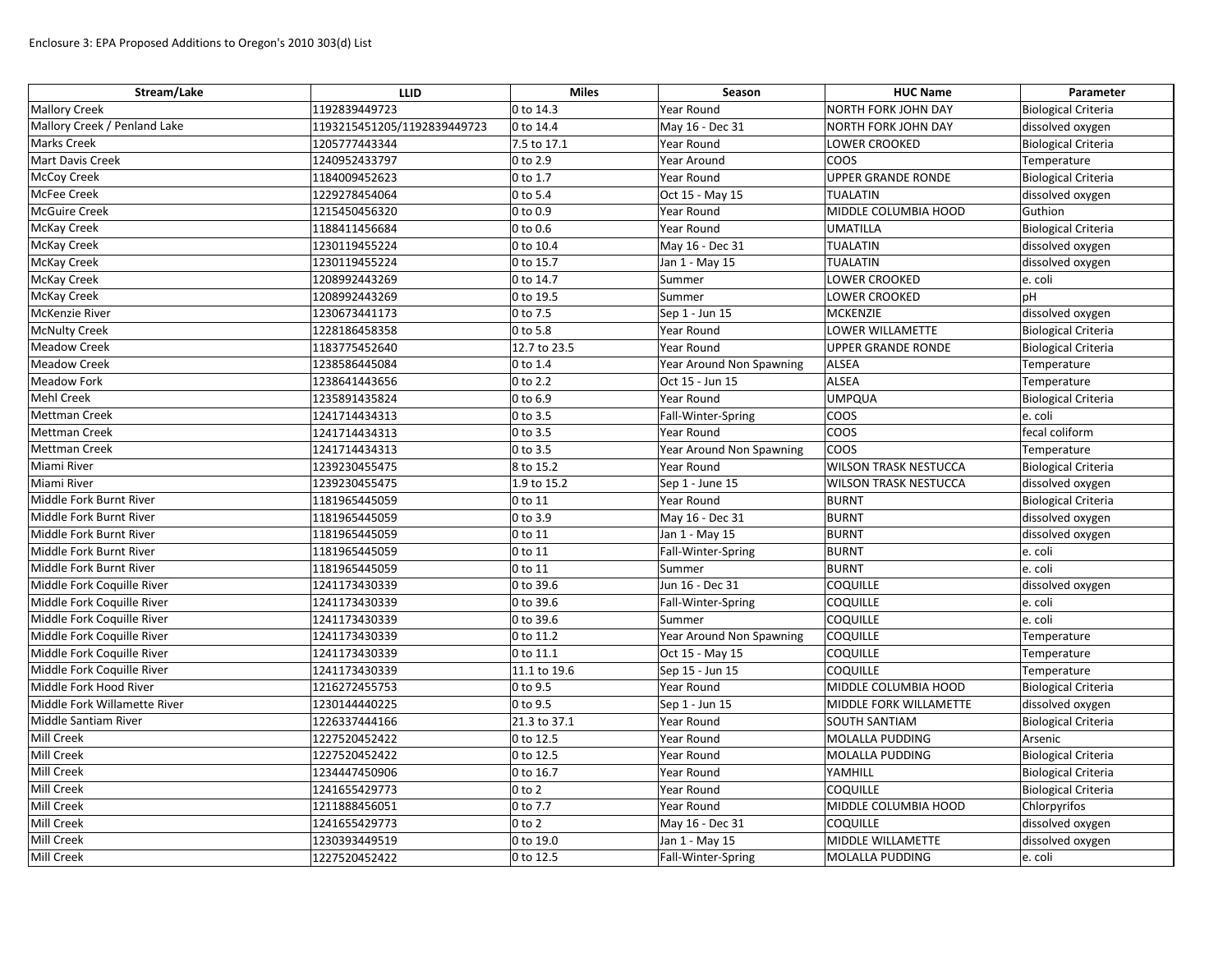| Stream/Lake              | <b>LLID</b>   | <b>Miles</b>           | Season                   | <b>HUC Name</b>              | Parameter                  |
|--------------------------|---------------|------------------------|--------------------------|------------------------------|----------------------------|
| <b>Mill Creek</b>        | 1178660452999 | $ 0 \text{ to } 10.3$  | Summer                   | <b>UPPER GRANDE RONDE</b>    | e. coli                    |
| <b>Mill Creek</b>        | 1180259455679 | $ 0 \text{ to } 7.6$   | Summer                   | <b>UPPER GRANDE RONDE</b>    | e. coli                    |
| <b>Mill Creek</b>        | 1211888456051 | $ 0 \text{ to } 7.7$   | Year Round               | MIDDLE COLUMBIA HOOD         | Malathion                  |
| <b>Mill Creek</b>        | 1237596447659 | $ 0 \text{ to } 4.2 $  | Year Around Non Spawning | <b>SILETZ YAQUINA</b>        | Temperature                |
| <b>Mill Creek</b>        | 1237596447659 | $0$ to 1.7             | Oct 1 - Jun 15           | <b>SILETZ YAQUINA</b>        | Temperature                |
| <b>Mill Creek</b>        | 1234447450906 | 0 to 22.2              | Year Around Non Spawning | YAMHILL                      | Temperature                |
| Mill Creek               | 1234447450906 | $ 0 \text{ to } 12.1$  | Oct 15 - May 15          | YAMHILL                      | Temperature                |
| <b>Miller Creek</b>      | 1218058431362 | $ 0 \text{ to } 12.7$  | Year Round               | <b>WILLIAMSON</b>            | <b>Biological Criteria</b> |
| <b>Miller Creek</b>      | 1228072456175 | $ 0 \text{ to } 1.8$   | Year Round               | LOWER WILLAMETTE             | <b>Biological Criteria</b> |
| <b>Miller Creek</b>      | 1240421436478 | $ 0 \text{ to } 1.5$   | Year Round               | UMPQUA                       | <b>Biological Criteria</b> |
| Millicoma River          | 1240991433777 | $ 0 \text{ to } 8.9$   | Year Round               | coos                         | dissolved oxygen           |
| Millicoma River          | 1240991433777 | $ 0 \text{ to } 8.9$   | Year Round               | coos                         | dissolved oxygen           |
| <b>Mina Creek</b>        | 1236194452465 | $ 0 \text{ to } 1.9$   | Year Round               | <b>WILSON TRASK NESTUCCA</b> | <b>Biological Criteria</b> |
| <b>Mission Creek</b>     | 1228824452476 | $ 0 \text{ to } 10.6$  | May 16 - Dec 31          | MIDDLE WILLAMETTE            | dissolved oxygen           |
| <b>Mohawk River</b>      | 1229753440859 | $ 0 \text{ to } 25.4 $ | Jun 16 - Dec 31          | MCKENZIE                     | dissolved oxygen           |
| <b>Mohawk River</b>      | 1229753440859 | $ 0 \text{ to } 7.2 $  | Jan 1 - Jun 15           | MCKENZIE                     | dissolved oxygen           |
| <b>Mohawk River</b>      | 1229753440859 | 7.2 to 13.2            | Jan 1 - Jun 15           | MCKENZIE                     | dissolved oxygen           |
| <b>Mohawk River</b>      | 1229753440859 | 13.2 to 21             | Sep 15 - Jun 15          | MCKENZIE                     | dissolved oxygen           |
| <b>Montgomery Creek</b>  | 1239423445893 | $ 0 \text{ to } 1.9$   | Year Round               | <b>SILETZ YAQUINA</b>        | <b>Biological Criteria</b> |
| Morgan Creek             | 1240915433450 | $ 0 \text{ to } 4.6$   | Year Around Non Spawning | <b>COOS</b>                  | Temperature                |
| <b>Morten Creek</b>      | 1244633429704 | $0$ to 6               | Year Around Non Spawning | <b>SIXES</b>                 | Temperature                |
| <b>Mud Springs Creek</b> | 1210626448018 | $0$ to 25.6            | Fall-winter-spring       | <b>TROUT</b>                 | pH                         |
| <b>Muddy Creek</b>       | 1232226445374 | $ 0 \text{ to } 56.2$  | Year Round               | <b>UPPER WILLAMETTE</b>      | <b>Biological Criteria</b> |
| <b>Muddy Creek</b>       | 1233020445206 | $ 0 \text{ to } 33.4$  | Year Round               | UPPER WILLAMETTE             | <b>Biological Criteria</b> |
| <b>Muddy Creek</b>       | 1232892451257 | 2.4 to 8.9             | May 16 - Dec 31          | YAMHILL                      | dissolved oxygen           |
| <b>Muddy Creek</b>       | 1232892451257 | 0 to 8.9               | Year Around              | YAMHILL                      | Temperature                |
| Multnomah Channel Trib   | 1228681456930 | $ 0 \text{ to } 1.5$   | Year Round               | LOWER WILLAMETTE             | <b>Biological Criteria</b> |
| <b>Murderers Creek</b>   | 1195394443145 | 0 to 24.7              | Year Round               | UPPER JOHN DAY               | sedimentation              |
| <b>Murphy Creek</b>      | 1241147436092 | $ 0 \text{ to } 3.9$   | Year Round               | coos                         | <b>Biological Criteria</b> |
| <b>Myrtle Creek</b>      | 1240011430163 | $ 0 \text{ to } 17$    | Year Round               | <b>COQUILLE</b>              | <b>Biological Criteria</b> |
| <b>Neal Creek</b>        | 1215257456640 | $ 0 \text{ to } 11.1$  | Year Round               | MIDDLE COLUMBIA HOOD         | Arsenic                    |
| <b>Neal Creek</b>        | 1215257456640 | $0$ to 6               | Year Round               | MIDDLE COLUMBIA HOOD         | <b>Biological Criteria</b> |
| <b>Neal Creek</b>        | 1215257456640 | 0 to 6.40              | Oct 15 - Jun 15          | MIDDLE COLUMBIA HOOD         | dissolved oxygen           |
| <b>Neal Creek</b>        | 1215257456640 | $ 0 \text{ to } 11.1$  | Year Round               | MIDDLE COLUMBIA HOOD         | Malathion                  |
| <b>Neal Creek</b>        | 1215257456640 | $ 0 \text{ to } 11.1$  | Year Round               | MIDDLE COLUMBIA HOOD         | Parathion                  |
| Neawanna Creek           | 1239178460164 | $0$ to 4.8             | Year Round               | NECANICUM                    | fecal coliform             |
| Necanicum River          | 1239277460111 | 0 to 20.6              | Year Round               | NECANICUM                    | <b>Biological Criteria</b> |
| <b>Necanicum River</b>   | 1239277460111 | 1.5 to 5.9             | Year Round               | NECANICUM                    | fecal coliform             |
| Nehalem River            | 1238951456889 | 36.2 to 94             | Sep 1 - Jun 15           | NEHALEM                      | dissolved oxygen           |
| Nehalem River            | 1238951456889 |                        | Year Round               | NEHALEM                      | fecal coliform             |
| <b>Neil Creek</b>        | 1226659421944 | $ 0 \text{ to } 11.4 $ | Fall-Winter-Spring       | MIDDLE ROGUE                 | e. coli                    |
| <b>Neil Creek</b>        | 1226659421944 | $ 0 \text{ to } 11.4 $ | Summer                   | MIDDLE ROGUE                 | e. coli                    |
| <b>Nelson Creek</b>      | 1201704445718 | $ 0 \text{ to } 5.7 $  | Year Round               | LOWER JOHN DAY               | <b>Biological Criteria</b> |
| <b>Nelson Creek</b>      | 1201704445718 | $ 0 \text{ to } 5.7$   | Year Round               | LOWER JOHN DAY               | sedimentation              |
| Nestucca River           | 1239555451826 | 39.2 to 53.8           | Year Round               | <b>WILSON TRASK NESTUCCA</b> | <b>Biological Criteria</b> |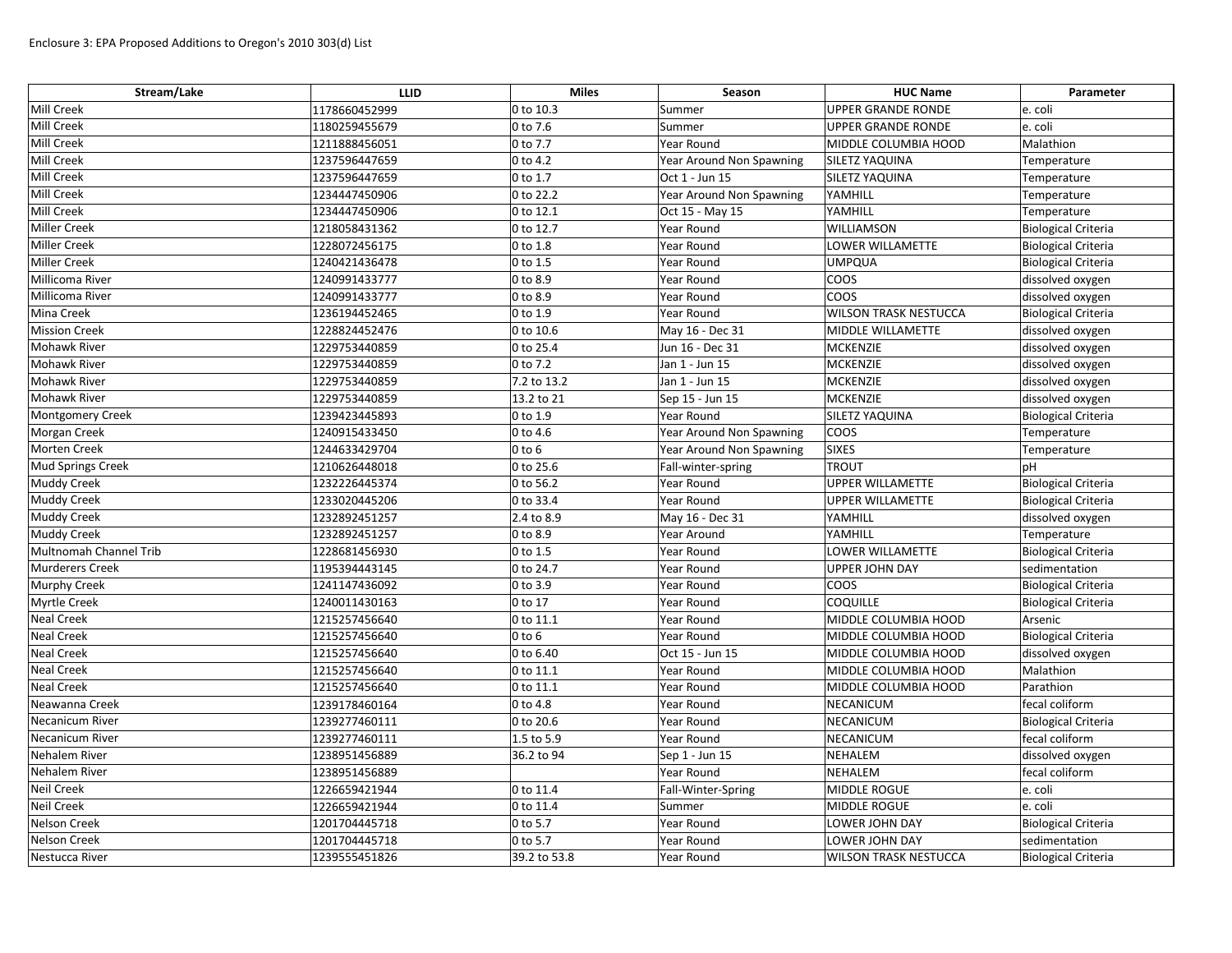| Stream/Lake                                 | <b>LLID</b>                   | <b>Miles</b>         | Season                   | <b>HUC Name</b>              | Parameter                  |
|---------------------------------------------|-------------------------------|----------------------|--------------------------|------------------------------|----------------------------|
| <b>Netarts Bay</b>                          | 1239524454337                 | 0 to 4.2             | Year Round               | <b>WILSON TRASK NESTUCCA</b> | fecal coliform             |
| <b>Nicoll Creek</b>                         | 1196713436725                 | 0 to 14.1            | Year Round               | SILVER                       | <b>Biological Criteria</b> |
| Noble Creek                                 | 1242150432567                 | 0 to 3.6             | <b>Year Round</b>        | COOS                         | fecal coliform             |
| Noble Creek                                 | 1242150432567                 | 0 to 3.6             | fall-winter-spring       | COOS                         | pH                         |
| Noble Creek                                 | 1242150432567                 | 0 to 3.6             | Year Around              | <b>COOS</b>                  | Temperature                |
| North Fork Beaver Creek                     | 1240123445100                 | 0 to 9.5             | Year Round               | ALSEA                        | Biological Criteria        |
| North Fork Beaver Creek                     | 1240123445100                 | 0 to 9.5             | Oct 15 - May 15          | ALSEA                        | dissolved oxygen           |
| North Fork Beaver Creek                     | 1240123445100                 | 0 to 9.5             | Summer                   | <b>ALSEA</b>                 | e. coli                    |
| North Fork Beaver Creek                     | 1240123445100                 | 0 to 9.5             | Year Around Non Spawning | <b>ALSEA</b>                 | Temperature                |
| North Fork Burnt River                      | 1181903445028                 | 1.9 to 28.7          | summer                   | <b>BURNT</b>                 | pH                         |
| North Fork Coquille River                   | 1241417430804                 | 0 to 48.6            | Year Round               | <b>COQUILLE</b>              | <b>Biological Criteria</b> |
| North Fork Coquille River                   | 1241417430804                 | 0 to 19              | Fall-Winter-Spring       | <b>COQUILLE</b>              | e. coli                    |
| North Fork Coquille River                   | 1241417430804                 | 0 to 19              | Summer                   | <b>COQUILLE</b>              | e. coli                    |
| North Fork Coquille River                   | 1241417430804                 | 0 to 19              | Year Round               | <b>COQUILLE</b>              | fecal coliform             |
| North Fork Crooked River                    | 1202468441164                 | 26.8 to 44.7         | Year Round               | <b>UPPER CROOKED</b>         | <b>Biological Criteria</b> |
| North Fork Deep Creek                       | 1224107453935                 | $0$ to $9$           | Year Round               | <b>CLACKAMAS</b>             | <b>Biological Criteria</b> |
| North Fork Deep Creek                       | 1224107453935                 | $0$ to $9$           | <b>Year Round</b>        | <b>CLACKAMAS</b>             | Chlorpyrifos               |
| North Fork Deep Creek                       | 1224107453935                 | 0 to 6.58            | Oct 15 - Jun 15          | <b>CLACKAMAS</b>             | dissolved oxygen           |
| North Fork Deep Creek                       | 1224107453935                 | $0$ to $9$           | Year Round               | <b>CLACKAMAS</b>             | Guthion                    |
| North Fork Deer Creek                       | 1193348441832                 | 0 to 4.2             | Year Round               | <b>UPPER JOHN DAY</b>        | <b>Biological Criteria</b> |
| North Fork Deer Creek                       | 1193348441832                 | 0 to 4.2             | Year Round               | <b>UPPER JOHN DAY</b>        | sedimentation              |
| North Fork Floras Creek                     | 1243207429083                 | 0 to 10.9            | May 16 - Dec 31          | <b>SIXES</b>                 | dissolved oxygen           |
| North Fork Johnson Creek                    | 1223963454665                 | $ 0 \text{ to } 2.1$ | Fall-Winter-Spring       | LOWER WILLAMETTE             | e. coli                    |
| North Fork Little Butte Creek / Fish Lake   | 1226154424196/122333423868    | 15.9 to 17.6         | Summer                   | <b>UPPER ROGUE</b>           | chlorophyll a              |
| North Fork Lousignont Creek                 | 1233050457447                 | $0$ to $3$           | Year Round               | <b>NEHALEM</b>               | <b>Biological Criteria</b> |
| North Fork Malheur River                    | 1180605437569                 | 0 to 51.4            | Year Round               | <b>UPPER MALHEUR</b>         | <b>Biological Criteria</b> |
| North Fork Malheur River                    | 1180605437569                 | 0 to 32.1            | Jan 1 - May 15           | <b>UPPER MALHEUR</b>         | dissolved oxygen           |
| North Fork Malheur River                    | 1180605437569                 | 18 to 59.3           | Summer                   | <b>UPPER MALHEUR</b>         | e. coli                    |
| North Fork Malheur River / Beulah Reservoir | 1180605437569 / 1181527439317 | 18 to 20.7           | Year Round               | <b>UPPER MALHEUR</b>         | dissolved oxygen           |
| North Fork Pistol River                     | 1242665422945                 | 0 to 2.8             | Year Around Non Spawning | <b>CHETCO</b>                | Temperature                |
| North Fork Silver Creek                     | 1226643448888                 | 0 to 10.4            | Jan 1 - May 15           | MOLALLA PUDDING              | dissolved oxygen           |
| North Fork Sixes River                      | 1241896428381                 | 0 to 5.1             | Year Round               | <b>SIXES</b>                 | <b>Biological Criteria</b> |
| North Fork Yachats River                    | 1239775442973                 | 0 to 6.3             | Oct 15 - May 15          | <b>ALSEA</b>                 | dissolved oxygen           |
| North Fork Yachats River                    | 1239775442973                 | 0 to 6.3             | Fall-Winter-Spring       | <b>ALSEA</b>                 | e. coli                    |
| North Fork Yachats River                    | 1239775442973                 | $0$ to $6.3$         | Year Around Non Spawning | ALSEA                        | Temperature                |
| North Myrtle Creek                          | 1232963430229                 | 0 to 18.3            | Year Round               | SOUTH UMPQUA                 | <b>Biological Criteria</b> |
| North Myrtle Creek                          | 1232963430229                 | 0 to 17              | Oct 15 - May 15          | SOUTH UMPQUA                 | dissolved oxygen           |
| North Powder River                          | 1178956450385                 | 0 to 24.3            | Fall-Winter-Spring       | <b>POWDER</b>                | e. coli                    |
| North Powder River                          | 1178956450385                 | 0 to 24.3            | Summer                   | <b>POWDER</b>                | e. coli                    |
| North Santiam River                         | 1230064446868                 | 0 ot 45.25           | Sep 1 - June 15          | <b>NORTH SANTIAM</b>         | dissolved oxygen           |
| North Slough                                | 1242253434772                 | $0$ to 6.1           | Year Around Non Spawning | <b>COOS</b>                  | Temperature                |
| North Tenmile Lake / North Tenmile Lake     | 1241613435770 / 1241456435885 | 0 to 4.5             | Summer                   | COOS                         | chlorophyll a              |
| North Yamhill River                         | 1231445452259                 | 0 to 32.4            | Year Round               | YAMHILL                      | Biological Criteria        |
| North Yamhill River                         | 1231445452259                 | 12.3 to 32.4         | Summer                   | YAMHILL                      | e. coli                    |
| Noyer Creek                                 | 1224188453949                 | 0 to 3.5             | Year Round               | <b>CLACKAMAS</b>             | Chlorpyrifos               |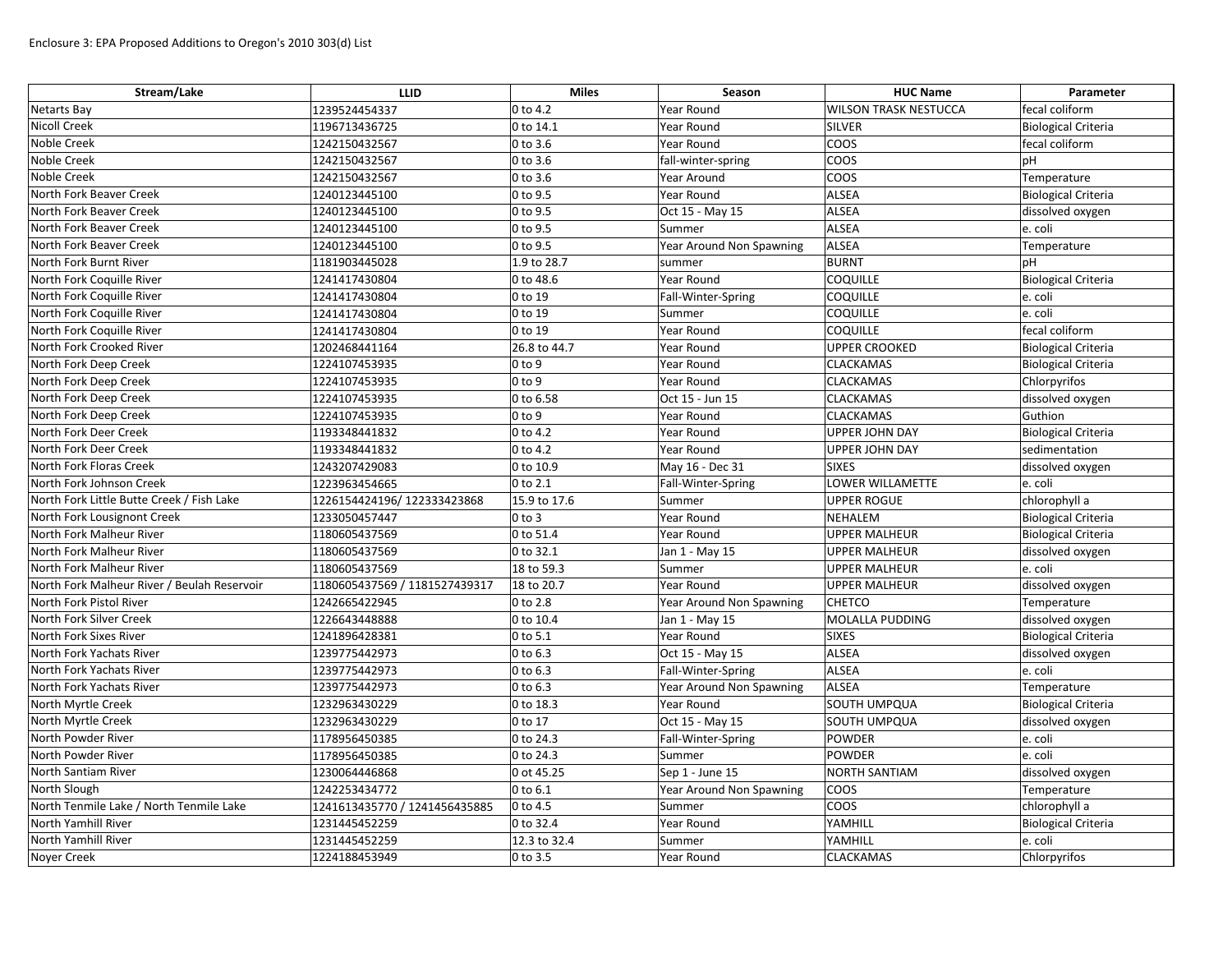| Stream/Lake              | <b>LLID</b>                   | <b>Miles</b>  | Season                   | <b>HUC Name</b>            | Parameter                  |
|--------------------------|-------------------------------|---------------|--------------------------|----------------------------|----------------------------|
| <b>Noyer Creek</b>       | 1224188453949                 | 0 to 3.5      | Year Round               | <b>CLACKAMAS</b>           | Dieldrin                   |
| Noyer Creek              | 1224188453949                 | $0$ to 3.5    | Jan 1 - Jun 15           | <b>CLACKAMAS</b>           | dissolved oxygen           |
| <b>Nyberg Creek</b>      | 1227381453844                 | 0 to 1.3      | Jan 1 - May 15           | <b>TUALATIN</b>            | dissolved oxygen           |
| Ochoco Creek             | 1208917443218                 | 25.3 to 30    | Year Round               | LOWER CROOKED              | <b>Biological Criteria</b> |
| Ochoco Creek             | 1208917443218                 | 0 to 36.4     | Summer                   | <b>LOWER CROOKED</b>       | e. coli                    |
| <b>Odell Creek</b>       | 1220475435847                 | 3.4 to 16.3   | Aug 15 - Jun 15          | <b>UPPER DESCHUTES</b>     | dissolved oxygen           |
| Odell Lake/Odell Creek   | 1220475435847 / 1219963435741 | 11 to 16.3    | Jun 16 - Aug 14          | <b>UPPER DESCHUTES</b>     | dissolved oxygen           |
| Odell Lake/Odell Creek   | 1220475435847 / 1219963435741 | 11 to 16.3    | Aug 15 - Jun 15          | <b>UPPER DESCHUTES</b>     | dissolved oxygen           |
| <b>Oliver Creek</b>      | 1240313444801                 | $0$ to $2$    | Year Round               | <b>ALSEA</b>               | <b>Biological Criteria</b> |
| <b>Onion Creek</b>       | 1184006449127                 | 0 to 4.5      | Year Round               | <b>NORTH FORK JOHN DAY</b> | <b>Biological Criteria</b> |
| <b>Onion Creek</b>       | 1184006449127                 | 0 to 4.5      | Year Round               | <b>NORTH FORK JOHN DAY</b> | sedimentation              |
| <b>Oriental Creek</b>    | 1187277449752                 | 0 to 3.8      | Year Round               | NORTH FORK JOHN DAY        | <b>Biological Criteria</b> |
| <b>Osburn Creek</b>      | 1224918455561                 | 0 to 5.8      | Year Round               | LOWER WILLAMETTE           | <b>Biological Criteria</b> |
| Pacific Ocean            | 1240637462558                 | 20.19         | Year Round               | <b>NECANICUM</b>           | fecal coliform             |
| <b>Packard Creek</b>     | 1240486434040                 | 0 to 2.3      | Year Around Non Spawning | <b>COOS</b>                | Temperature                |
| <b>Palmer Creek</b>      | 1230703452218                 | 0 to 14.5     | May 16 - Dec 31          | YAMHILL                    | dissolved oxygen           |
| <b>Palmer Creek</b>      | 1230703452218                 | 0 to 17       | Jan1 - May 15            | YAMHILL                    | dissolved oxygen           |
| Palouse Creek            | 1241899434658                 | 0 to 10.5     | Year Around Non Spawning | COOS                       | Temperature                |
| <b>Panther Creek</b>     | 1231806452443                 | 0 to 14       | Year Round               | YAMHILL                    | <b>Biological Criteria</b> |
| <b>Panther Creek</b>     | 1231806452443                 | 8.9 to 15.8   | May 16 - Oct 14          | YAMHILL                    | dissolved oxygen           |
| <b>Panther Creek</b>     | 1231806452443                 | 0 to 14       | Summer                   | YAMHILL                    | e. coli                    |
| <b>Panther Creek</b>     | 1239187435747                 | 0 to 2.4      | Year Around Non Spawning | COOS                       | Temperature                |
| Paul Creek               | 1185639430746                 | 0 to 10.2     | Year Around              | <b>HARNEY MALHEUR</b>      | Temperature                |
| Paulina Creek            | 1214804437619                 | 0 to 15       | Year Round               | LITTLE DESCHUTES           | <b>Biological Criteria</b> |
| Pea Creek                | 1243579425643                 | 0 to 1.4      | Year Around              | <b>SIXES</b>               | Temperature                |
| <b>Pelican Creek</b>     | 1182400453605                 | 0 to 9.1      | Year Round               | <b>UPPER GRANDE RONDE</b>  | <b>Biological Criteria</b> |
| Periwinkle Creek         | 1230877446430                 | 0 to 5.7      | Year Round               | <b>UPPER WILLAMETTE</b>    | <b>Biological Criteria</b> |
| <b>Pine Creek</b>        | 1194874441152                 | $0$ to $8$    | Year Round               | <b>UPPER JOHN DAY</b>      | <b>Biological Criteria</b> |
| <b>Pine Creek</b>        | 1194874441152                 | $0$ to $8$    | Year Round               | <b>UPPER JOHN DAY</b>      | sedimentation              |
| <b>Pistol River</b>      | 1243982422746                 | 1.08 to 12.91 | May 16 - Oct 14          | <b>CHETCO</b>              | dissolved oxygen           |
| <b>Pistol River</b>      | 1243982422746                 | 0 to 1.08     | Year Round               | <b>CHETCO</b>              | dissolved oxygen           |
| <b>Plentywater Creek</b> | 1230655457114                 | 0 to 2.1      | Year Round               | <b>TUALATIN</b>            | <b>Biological Criteria</b> |
| Polallie Cr Trib         | 1216093454055                 | 0 to 2.7      | Year Round               | MIDDLE COLUMBIA HOOD       | <b>Biological Criteria</b> |
| Pony Creek               | 1242319434076                 | 0 to 5.8      | Fall-Winter-Spring       | <b>COOS</b>                | e. coli                    |
| Pony Creek               | 1242319434076                 | 0 to 5.8      | Summer                   | <b>COOS</b>                | e. coli                    |
| Pony Creek               | 1242319434076                 | 0 to 5.8      | Year Around              | <b>COOS</b>                | Temperature                |
| <b>Porter Creek</b>      | 1200780443295                 | 0 to 4.5      | Year Round               | <b>UPPER CROOKED</b>       | <b>Biological Criteria</b> |
| Porter Creek             | 1234306430584                 | 0 to 2.6      | <b>Year Round</b>        | SOUTH UMPQUA               | <b>Biological Criteria</b> |
| Potamus Creek            | 1192754449735                 | 0 to 18.4     | Year Round               | NORTH FORK JOHN DAY        | <b>Biological Criteria</b> |
| <b>Potamus Creek</b>     | 1192754449735                 | 0 to 18.4     | May 16 - Dec 31          | NORTH FORK JOHN DAY        | dissolved oxygen           |
| <b>Potamus Creek</b>     | 1192754449735                 | 0 to 14.5     | Jan 1 - May 15           | NORTH FORK JOHN DAY        | dissolved oxygen           |
| Potamus Creek            | 1192754449735                 | 14.5 to 18.4  | Jan 1 - May 15           | NORTH FORK JOHN DAY        | dissolved oxygen           |
| Potamus Creek            | 1192754449735                 | 0 to 18.4     | fall-winter-spring       | NORTH FORK JOHN DAY        | pH                         |
| Potato Patch Creek       | 1235938440092                 | 0 to 1.7      | Year Round               | SIUSLAW                    | <b>Biological Criteria</b> |
| Powder River             | 1170508447455                 | 0 to 156.3    | Year Round               | <b>POWDER</b>              | Arsenic                    |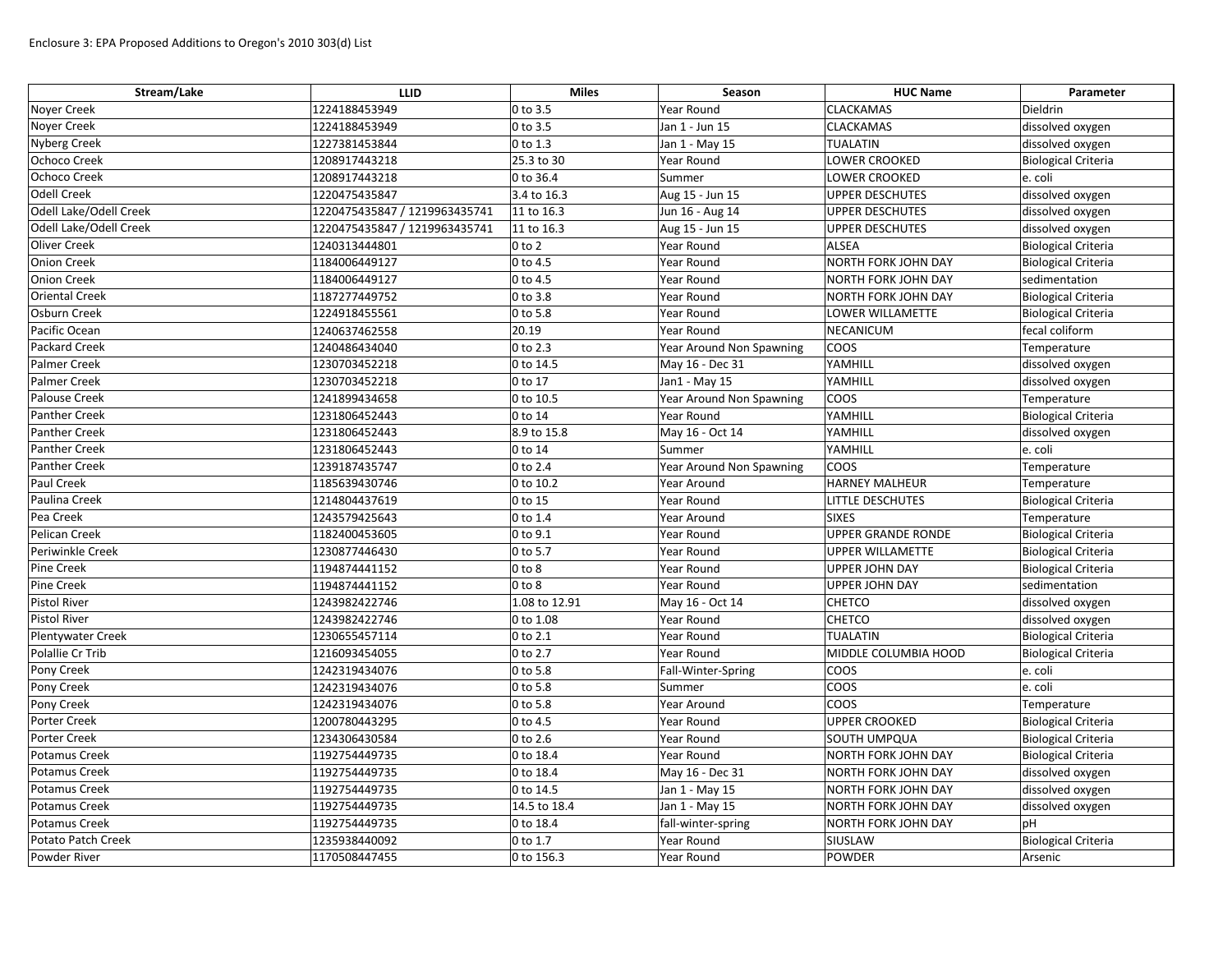| Stream/Lake                       | <b>LLID</b>                 | <b>Miles</b>        | Season                   | <b>HUC Name</b>              | Parameter                  |
|-----------------------------------|-----------------------------|---------------------|--------------------------|------------------------------|----------------------------|
| Powder River                      | 1170508447455               | 0 to 130            | Jan 1 - May 15           | <b>POWDER</b>                | dissolved oxygen           |
| Powder River                      | 1170508447455               | 0 to 130            | Fall-Winter-Spring       | <b>POWDER</b>                | e. coli                    |
| Powder River                      | 1170508447455               | 0 to 130            | Summer                   | <b>POWDER</b>                | e. coli                    |
| Powder River / Phillips Reservoir | 1180416446808/1170508447455 | 130 to 138.2        | Year Round               | <b>POWDER</b>                | dissolved oxygen           |
| Pringle Creek Trib                | 1230217449092               | 0 to 2.8            | Year Round               | MIDDLE WILLAMETTE            | <b>Biological Criteria</b> |
| <b>Prong Creek</b>                | 1225680431375               | 0 to 4.2            | Year Round               | SOUTH UMPQUA                 | <b>Biological Criteria</b> |
| <b>Pudding River</b>              | 1227161452842               | 0 to 61.8           | Year Round               | <b>MOLALLA PUDDING</b>       | <b>Biological Criteria</b> |
| <b>Pudding River</b>              | 1227161452842               | 0 to 54.8           | May 16 - Oct 14          | <b>MOLALLA PUDDING</b>       | dissolved oxygen           |
| <b>Pudding River</b>              | 1227161452842               | 35.4 to 61.7        | Fall-Winter-Spring       | MOLALLA PUDDING              | e. coli                    |
| <b>Pudding River</b>              | 1227161452842               | 0 to 61.8           | Year Round               | <b>MOLALLA PUDDING</b>       | Guthion                    |
| <b>Purdy Creek</b>                | 1237624436642               | 0 to 1.9            | Year Round               | <b>UMPQUA</b>                | <b>Biological Criteria</b> |
| <b>Quartz Creek</b>               | 1235579458459               | 0 to 2.2            | Year Round               | NEHALEM                      | <b>Biological Criteria</b> |
| <b>Reed Creek</b>                 | 1236987430215               | 0 to 3.4            | Jun 16 - Dec 31          | <b>COQUILLE</b>              | dissolved oxygen           |
| <b>Reed Creek</b>                 | 1236987430215               | 0 to 2.5            | Fall-Winter-Spring       | <b>COQUILLE</b>              | e. coli                    |
| <b>Reed Creek</b>                 | 1236987430215               | 0 to 2.5            | Summer                   | <b>COQUILLE</b>              | e. coli                    |
| <b>Reed Creek</b>                 | 1236987430215               | 0 to 3.4            | Year Around              | <b>COQUILLE</b>              | Temperature                |
| <b>Roaring River</b>              | 1227405446303               | 0 to 6.9            | Year Round               | <b>SOUTH SANTIAM</b>         | <b>Biological Criteria</b> |
| Roba Creek                        | 1200026442224               | 0 to 7.2            | Year Round               | <b>SOUTH FORK BEAVER</b>     | <b>Biological Criteria</b> |
| <b>Rock Creek</b>                 | 1204052455767               | 0 to 79.2           | Year Round               | LOWER JOHN DAY               | <b>Biological Criteria</b> |
| <b>Rock Creek</b>                 | 1226023445851               | 0 to 3.4            | Year Round               | <b>SOUTH SANTIAM</b>         | <b>Biological Criteria</b> |
| <b>Rock Creek</b>                 | 1237491420358               | 0 to 1.8            | Year Round               | <b>ILLINOIS</b>              | <b>Biological Criteria</b> |
| <b>Rock Creek</b>                 | 1240012449667               | 0 to 6.8            | Year Round               | SILETZ YAQUINA               | <b>Biological Criteria</b> |
| <b>Rock Creek</b>                 | 1225134454085               | 1.4 to 6            | Jan 1 - May 15           | <b>CLACKAMAS</b>             | dissolved oxygen           |
| <b>Rock Creek</b>                 | 1229444454907               | 0 to 12.6           | Jan 1 - May 15           | <b>TUALATIN</b>              | dissolved oxygen           |
| <b>Rock Creek</b>                 | 1225134454085               | 0 to 6.1            | Year Round               | <b>CLACKAMAS</b>             | Guthion                    |
| <b>Rock Creek</b>                 | 1225134454085               | 0 to 6.1            | Year Round               | <b>CLACKAMAS</b>             | Parathion                  |
| <b>Rock Creek</b>                 | 1204052455767               | 0 to 79.2           | Year Round               | LOWER JOHN DAY               | sedimentation              |
| <b>Rock Creek</b>                 | 1240012449667               | 1.9 to 6.6          | Year Around Non Spawning | SILETZ YAQUINA               | Temperature                |
| <b>Rock Creek</b>                 | 1240012449667               | 0 to 1.9            | Year Around Non Spawning | <b>SILETZ YAQUINA</b>        | Temperature                |
| <b>Rogers Creek</b>               | 1238781441578               | 0 to 4.4            | Year Around Non Spawning | SIUSLAW                      | Temperature                |
| Rogue River                       | 1244292424210               | 33.8 to 131.8       | Oct 15 - May 15          | <b>CROSSES SUBBASINS</b>     | dissolved oxygen           |
| <b>Rogue River</b>                | 1244292424210               | 83.4 to 90.9        | fall-winter-spring       | <b>CROSSES SUBBASINS</b>     | pH                         |
| <b>Rogue River</b>                | 1244292424210               | 68.3 to 94.9        | Summer                   | <b>CROSSES SUBBASINS</b>     | рH                         |
| <b>Rogue River</b>                | 1244292424210               | 132.2 to 156.8      | Summer                   | <b>CROSSES SUBBASINS</b>     | pH                         |
| <b>Rosary Creek</b>               | 1220077435775               | 0 to 1.9            | Aug 15 - Jun 15          | <b>UPPER DESCHUTES</b>       | dissolved oxygen           |
| <b>Ross Slough</b>                | 1241687433509               | 0 to 3.1            | Summer                   | <b>COOS</b>                  | e. coli                    |
| <b>Ross Slough</b>                | 1241687433509               | 0 to 5.2            | Year Around              | <b>COOS</b>                  | Temperature                |
| <b>Rough Creek</b>                | 1196550436961               | 0 to 10.6           | Year Round               | <b>SILVER</b>                | <b>Biological Criteria</b> |
| <b>Row River</b>                  | 1230436438208               | 0 to 20.8           | Year Round               | <b>COAST FORK WILLAMETTE</b> | <b>Biological Criteria</b> |
| <b>Rowe Creek</b>                 | 1202050447528               | 0 to 12.2           | Year Round               | LOWER JOHN DAY               | sedimentation              |
| Sager Creek                       | 1234011459864               | $0$ to 3.9          | Year Round               | NEHALEM                      | <b>Biological Criteria</b> |
| Salmon River                      | 1220304453766               | 0 to 33.9           | Year Round               | LOWER COLUMBIA SANDY         | <b>Biological Criteria</b> |
| Salmon River                      | 1240043450472               | 0 to 23.1           | Year Around Non Spawning | SILETZ YAQUINA               | Temperature                |
| <b>Salt Creek</b>                 | 1232202451614               | 0 to 32.8           | Jan1 - May 15            | YAMHILL                      | dissolved oxygen           |
| <b>Salt Creek</b>                 | 1224392437260               | $ 0 \text{ to } 1 $ | Year Round               | MIDDLE FORK WILLAMETTE       | sedimentation              |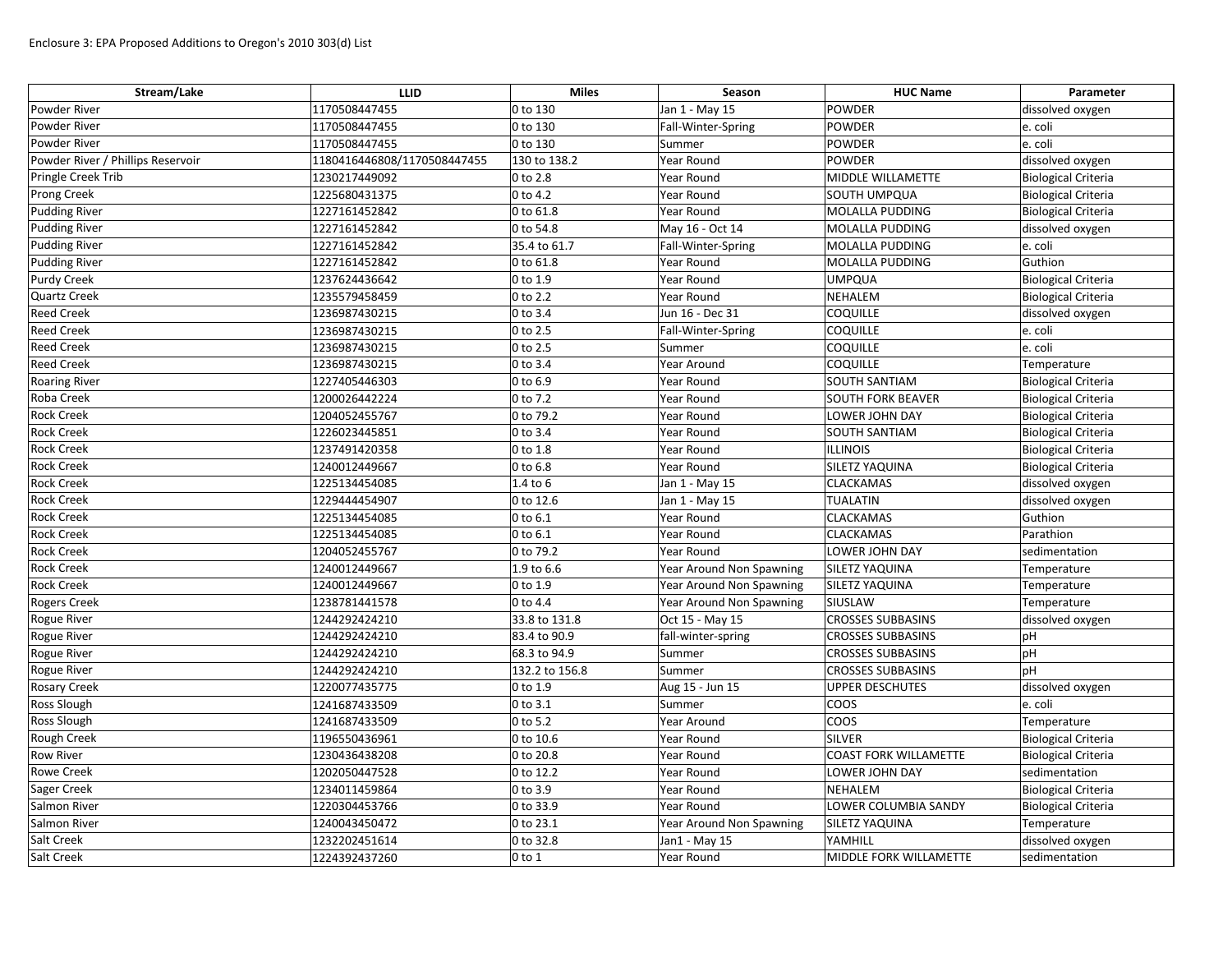| Stream/Lake                          | <b>LLID</b>   | <b>Miles</b>          | Season                    | <b>HUC Name</b>            | Parameter                  |
|--------------------------------------|---------------|-----------------------|---------------------------|----------------------------|----------------------------|
| <b>Sawmill Creek</b>                 | 1174261448973 | 0 to 2.5              | Year Round                | <b>POWDER</b>              | sedimentation              |
| <b>School Fork</b>                   | 1239444442895 | 0 to 3.2              | Oct 15 - May 15           | <b>ALSEA</b>               | dissolved oxygen           |
| <b>School Fork</b>                   | 1239444442895 | $ 0 \text{ to } 3.2$  | Fall-Winter-Spring        | ALSEA                      | e. coli                    |
| <b>School Hollow</b>                 | 1231837430369 | 0 to 1.6              | Year Round                | <b>SOUTH UMPQUA</b>        | <b>Biological Criteria</b> |
| <b>Schooner Creek</b>                | 1240202449262 | 0 to 2.7              | Summer                    | <b>SILETZ YAQUINA</b>      | e. coli                    |
| <b>Schooner Creek</b>                | 1240202449262 | 0 to 9.7              | Year Around Non Spawning  | <b>SILETZ YAQUINA</b>      | Temperature                |
| <b>Scoggins Creek</b>                | 1231261454600 | 0 to 14               | Year Round                | <b>TUALATIN</b>            | <b>Biological Criteria</b> |
| Sevenmile Canal                      | 1220516426463 | 0 to 10.5             | May 16 - Dec 31           | <b>UPPER KLAMATH</b>       | dissolved oxygen           |
| <b>Shafer Creek</b>                  | 1232955443114 | 0 to 2.6              | Year Round                | UPPER WILLAMETTE           | <b>Biological Criteria</b> |
| <b>Shields Creek</b>                 | 1235755430877 | 0 to 4.5              | Year Round                | SOUTH UMPQUA               | <b>Biological Criteria</b> |
| Sieben Drainage Ditch                | 1225222454131 | $0$ to $1$            | Jan 1 - May 15            | <b>CLACKAMAS</b>           | dissolved oxygen           |
| <b>Siletz River</b>                  | 1240207449091 | 21.6 to 65.3          | Sep 1 - Jun 15            | <b>SILETZ YAQUINA</b>      | dissolved oxygen           |
| <b>Silver Creek</b>                  | 1193480433617 | 0 to 63.6             | Year Round                | SILVER                     | <b>Biological Criteria</b> |
| <b>Silver Creek</b>                  | 1228414450001 | 2 to 16.2             | May 16 - Oct 14           | MOLALLA PUDDING            | dissolved oxygen           |
| <b>Silver Creek</b>                  | 1228414450001 | 0.9 to 16.2           | Oct 15 - May 15           | MOLALLA PUDDING            | dissolved oxygen           |
| <b>Simpson Creek</b>                 | 1233618438539 | 0 to 0.8              | Year Round                | SIUSLAW                    | <b>Biological Criteria</b> |
| <b>Siuslaw River</b>                 | 1241338440157 | 0 to 58.4             | Year Round                | SIUSLAW                    | <b>Biological Criteria</b> |
| <b>Siuslaw River</b>                 | 1241338440157 | 60.2 to 105.9         | Year Round                | SIUSLAW                    | <b>Biological Criteria</b> |
| <b>Sixes River</b>                   | 1245439428541 | 0 to 13.1             | Year Round                | <b>SIXES</b>               | <b>Biological Criteria</b> |
| <b>Sixes River</b>                   | 1245439428541 | 15.1 to 30.1          | Year Round                | <b>SIXES</b>               | <b>Biological Criteria</b> |
| <b>Sixes River</b>                   | 1245439428541 | 0 to 30.1             | May 16 - Oct 14           | <b>SIXES</b>               | dissolved oxygen           |
| <b>Skipanon River</b>                | 1239211461664 | 0 to 5.8              | Year Round                | LOWER COLUMBIA             | dissolved oxygen           |
| <b>Skipanon River</b>                | 1239211461664 | 0 to 6.1              | Year Round                | LOWER COLUMBIA             | fecal coliform             |
| <b>Skookum Creek</b>                 | 1194313449697 | 4.3 to 12.4           | May 16 - Dec 31           | <b>NORTH FORK JOHN DAY</b> | dissolved oxygen           |
| <b>Skookum Creek</b>                 | 1194313449697 | 0 to 11.2             | Jan 1 - May 15            | <b>NORTH FORK JOHN DAY</b> | dissolved oxygen           |
| <b>Skookum Creek</b>                 | 1194313449697 | 0 to 12.4             | fall-winter-spring        | <b>NORTH FORK JOHN DAY</b> | pH                         |
| <b>Slick Rock Creek</b>              | 1238852450121 | 0 to 9.0              | Year Around Non Spawning  | <b>SILETZ YAQUINA</b>      | Temperature                |
| <b>Smith Lake</b>                    | 1239336461416 | $0$ to $0$            | Year Round                | LOWER COLUMBIA             | dissolved oxygen           |
| <b>Snake River</b>                   | 1190296461886 | 280.5 to 404          | <b>Fall-Winter Spring</b> | <b>CROSSES SUBBASINS</b>   | chlorophyll a              |
| <b>Snake River</b>                   | 1190296461886 | 280.5 to 404          | Summer                    | <b>CROSSES SUBBASINS</b>   | chlorophyll a              |
| South Fork Alsea River               | 1236036443765 | 0 to 2.4              | Sep 15 - Jun 15           | ALSEA                      | Temperature                |
| South Fork Beaver Creek              | 1240487445112 | 0 to 6.0              | May 16 - Oct 14           | <b>ALSEA</b>               | dissolved oxygen           |
| South Fork Beaver Creek              | 1240487445112 | 0 to 6.0              | Oct 15 - May 15           | <b>ALSEA</b>               | dissolved oxygen           |
| South Fork Beaver Creek              | 1240487445112 | 0 to 5.7              | Summer                    | <b>ALSEA</b>               | e. coli                    |
| South Fork Beaver Creek              | 1240487445112 | 0 to 2.8              | Fall-winter-spring        | <b>ALSEA</b>               | pH                         |
| South Fork Beaver Creek              | 1240487445112 | $ 0 \text{ to } 2.8$  | Summer                    | ALSEA                      | pH                         |
| South Fork Beaver Creek              | 1240487445112 | $0$ to $6$            | Year Around Non Spawning  | <b>ALSEA</b>               | Temperature                |
| South Fork Bochsler Creek at Hwy 214 | 1227943450944 | 0 to 0.6              | Year Round                | MOLLALA PUDDING            | Nitrates                   |
| South Fork Breitenbush River         | 1219653447800 | 0 to 1.6              | Year Round                | <b>NORTH SANTIAM</b>       | <b>Biological Criteria</b> |
| South Fork Breitenbush River         | 1219653447800 | 0 to 9.4              | Year Round                | <b>NORTH SANTIAM</b>       | sedimentation              |
| South Fork Burnt River               | 1181903445029 | 0 to 11.5             | Jan 1 - May 15            | <b>BURNT</b>               | dissolved oxygen           |
| South Fork Burnt River               | 1181903445029 | 0 to 11.5             | Fall-Winter-Spring        | <b>BURNT</b>               | e. coli                    |
| South Fork Burnt River               | 1181903445029 | 0 to 11.5             | Summer                    | <b>BURNT</b>               | e. coli                    |
| South Fork Coos River                | 1240991433776 | 0 to 31.1             | Year Around Non Spawning  | <b>COOS</b>                | Temperature                |
| South Fork Coquille River            | 1241417430803 | $ 0 \text{ to } 51.9$ | Year Round                | <b>COQUILLE</b>            | <b>Biological Criteria</b> |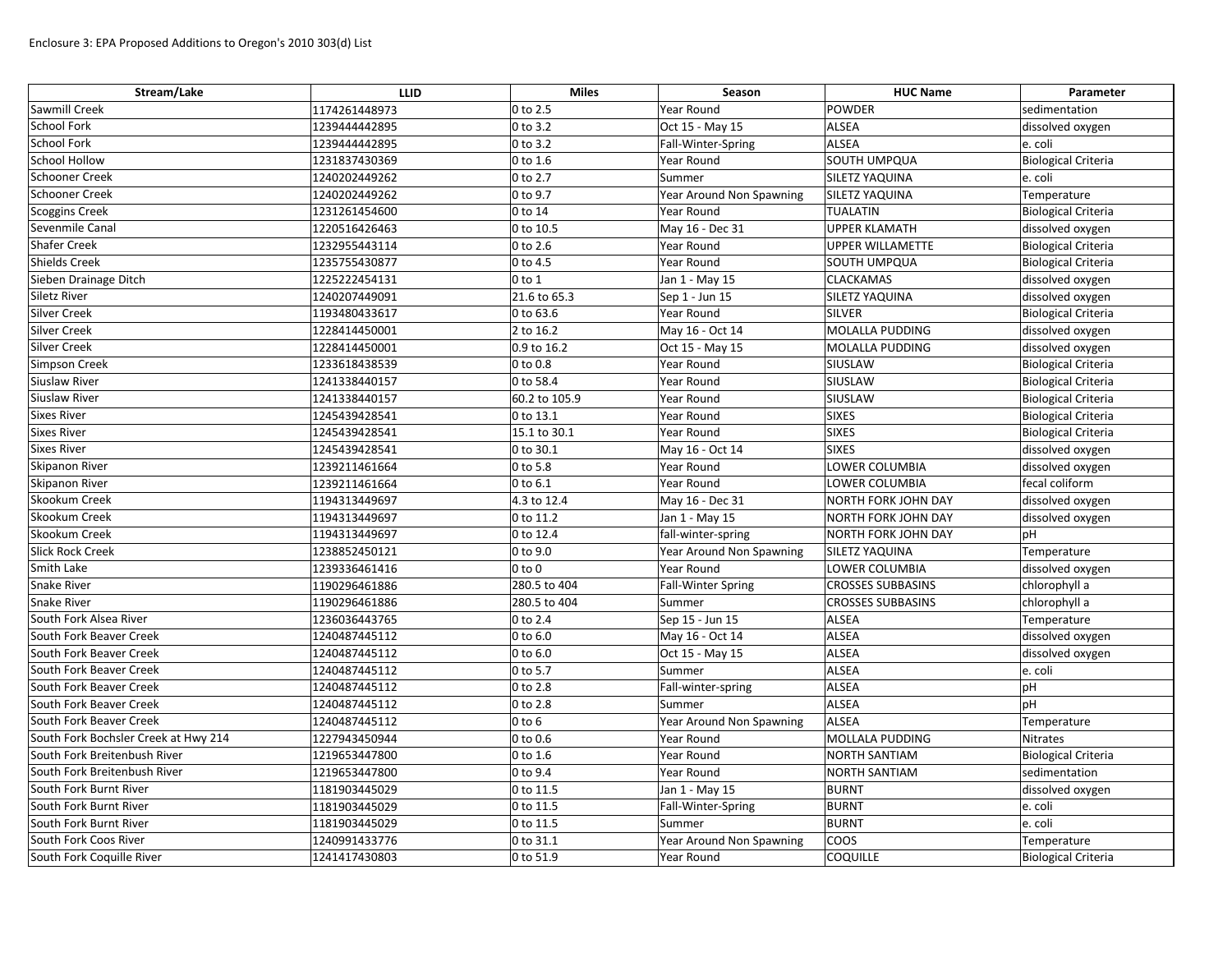| Stream/Lake                  | <b>LLID</b>   | <b>Miles</b>         | Season                   | <b>HUC Name</b>              | Parameter                  |
|------------------------------|---------------|----------------------|--------------------------|------------------------------|----------------------------|
| South Fork Coquille River    | 1241417430803 | 53.4 to 61.9         | Year Round               | <b>COQUILLE</b>              | <b>Biological Criteria</b> |
| South Fork Coquille River    | 1241417430803 | 0 to 18.9            | Fall-Winter-Spring       | <b>COQUILLE</b>              | e. coli                    |
| South Fork Coquille River    | 1241417430803 | 0 to 18.1            | Year Around Non Spawning | <b>COQUILLE</b>              | Temperature                |
| South Fork Coquille River    | 1241417430803 | 18.1 to 47.1         | Sep 15 - Jun 15          | <b>COQUILLE</b>              | Temperature                |
| South Fork Crooked River     | 1200526441018 | 0 to 54              | May 16 - Dec 31          | <b>SOUTH FORK BEAVER</b>     | dissolved oxygen           |
| South Fork Dixie Creek       | 1174506444499 | 0 to 9.6             | Year Round               | <b>BURNT</b>                 | sedimentation              |
| South Fork John Day River    | 1195355444739 | 0 to 57.3            | Year Round               | <b>UPPER JOHN DAY</b>        | <b>Biological Criteria</b> |
| South Fork Kilchis River     | 1237541456044 | $ 0 \text{ to } 5.6$ | Year Round               | <b>WILSON TRASK NESTUCCA</b> | <b>Biological Criteria</b> |
| South Fork Mill Creek        | 1213083455502 | 0 to 2.8             | Year Round               | MIDDLE COLUMBIA HOOD         | Chlorpyrifos               |
| South Fork Mill Creek        | 1213083455502 | 0 to 2.8             | Oct 15 - May 15          | MIDDLE COLUMBIA HOOD         | dissolved oxygen           |
| South Fork Mill Creek        | 1213083455502 | 0 to 2.8             | Year Round               | MIDDLE COLUMBIA HOOD         | Guthion                    |
| South Fork Mill Creek        | 1213083455502 | 0 to 2.8             | Year Round               | MIDDLE COLUMBIA HOOD         | Malathion                  |
| South Fork Mill Creek        | 1213083455502 | 0 to 2.8             | Year Round               | MIDDLE COLUMBIA HOOD         | Parathion                  |
| South Fork Myrtle Creek      | 1232847430231 | 0 to 22.2            | Fall-Winter-Spring       | <b>SOUTH UMPQUA</b>          | e. coli                    |
| South Fork Myrtle Creek      | 1232847430231 | 0 to 22.2            | Summer                   | <b>SOUTH UMPQUA</b>          | e. coli                    |
| South Fork Pudding River     | 1228100449098 | $0$ to $6$           | May 16 - Dec 31          | MOLALLA PUDDING              | dissolved oxygen           |
| South Fork Pudding River     | 1228100449098 | $0$ to $6$           | Jan 1 - May 15           | <b>MOLALLA PUDDING</b>       | dissolved oxygen           |
| South Fork Pudding River     | 1228100449098 | $0$ to $6$           | Fall-Winter-Spring       | MOLALLA PUDDING              | e. coli                    |
| South Fork Pudding River     | 1228100449098 | $0$ to $6$           | Summer                   | MOLALLA PUDDING              | e. coli                    |
| South Fork Rock Creek        | 1234681458072 | 0 to 3.2             | Year Round               | NEHALEM                      | Biological Criteria        |
| South Fork Salmon River      | 1219382452722 | 0 to 5.2             | Year Round               | LOWER COLUMBIA SANDY         | <b>Biological Criteria</b> |
| South Fork Siletz River      | 1237117448801 | 0 to 11.4            | Year Round               | <b>SILETZ YAQUINA</b>        | <b>Biological Criteria</b> |
| South Fork Smith River       | 1234699437823 | 0 to 4.5             | Year Round               | <b>UMPQUA</b>                | <b>Biological Criteria</b> |
| South Fork Walla Walla River | 1183076458985 | 0 to 27.2            | Sep 1 - Jun 15           | <b>WALLA WALLA</b>           | dissolved oxygen           |
| South Myrtle Creek           | 1232847430231 | 0 to 21.1            | Oct 15 - May 15          | <b>SOUTH UMPQUA</b>          | dissolved oxygen           |
| South Santiam River          | 1230064446867 | 0 to 63.4            | Year Round               | <b>SOUTH SANTIAM</b>         | <b>Biological Criteria</b> |
| South Slough                 | 1243210433542 | 0 to 5.3             | Summer                   | <b>COOS</b>                  | e. coli                    |
| South Umpqua River           | 1234460432680 | 0 to 68.8            | Oct 15 - May 15          | <b>SOUTH UMPQUA</b>          | dissolved oxygen           |
| <b>Spencer Creek</b>         | 1232637440089 | 0 to 8.7             | May 16 - Dec 31          | <b>UPPER WILLAMETTE</b>      | dissolved oxygen           |
| <b>Spencer Creek</b>         | 1232637440089 | 0 to 8.7             | Jan 1 - May 15           | UPPER WILLAMETTE             | dissolved oxygen           |
| <b>Spout Creek</b>           | 1236952445392 | 0 to 5.8             | Year Around Non Spawning | <b>SILETZ YAQUINA</b>        | Temperature                |
| <b>Spring Brook</b>          | 1229212452679 | 0 to 7.3             | Summer                   | MIDDLE WILLAMETTE            | e. coli                    |
| <b>Squaw Creek</b>           | 1231287420409 | 0 to 13.7            | Year Round               | APPLEGATE                    | <b>Biological Criteria</b> |
| Squeedunk Slough             | 1238970454941 | 0 to $2.1$           | Summer                   | <b>WILSON TRASK NESTUCCA</b> | e. coli                    |
| Squirrel Camp Creek          | 1239063426180 | 0 to 2.7             | Year Round               | LOWER ROGUE                  | <b>Biological Criteria</b> |
| <b>Steel Creek</b>           | 1239625431574 | 0 to 4.9             | Year Round               | <b>COQUILLE</b>              | <b>Biological Criteria</b> |
| <b>Stock Slough</b>          | 1241571433361 | 0 to 1.1             | Fall-Winter-Spring       | <b>COOS</b>                  | e. coli                    |
| <b>Stock Slough</b>          | 1241571433361 | 0 to 1.1             | Summer                   | <b>COOS</b>                  | e. coli                    |
| <b>Stock Slough</b>          | 1241571433361 | $0$ to $2.3$         | Year Around              | <b>COOS</b>                  | Temperature                |
| <b>Straw Fork</b>            | 1201398449604 | 0 to 3.4             | Year Round               | LOWER JOHN DAY               | sedimentation              |
| <b>Stump Creek</b>           | 1239622442775 | $0$ to $2$           | Oct 15 - May 15          | <b>ALSEA</b>                 | dissolved oxygen           |
| <b>Stump Creek</b>           | 1239622442775 | $0$ to $2$           | Fall-Winter-Spring       | <b>ALSEA</b>                 | e. coli                    |
| <b>Stump Creek</b>           | 1239622442775 | $0$ to $2$           | Year Around Non Spawning | <b>ALSEA</b>                 | Temperature                |
| <b>Sullivan Creek</b>        | 1241413434784 | 0 to 3.3             | Year Round               | coos                         | fecal coliform             |
| <b>Sullivan Creek</b>        | 1241413434784 | 0 to 3.3             | Year Around Non Spawning | <b>COOS</b>                  | Temperature                |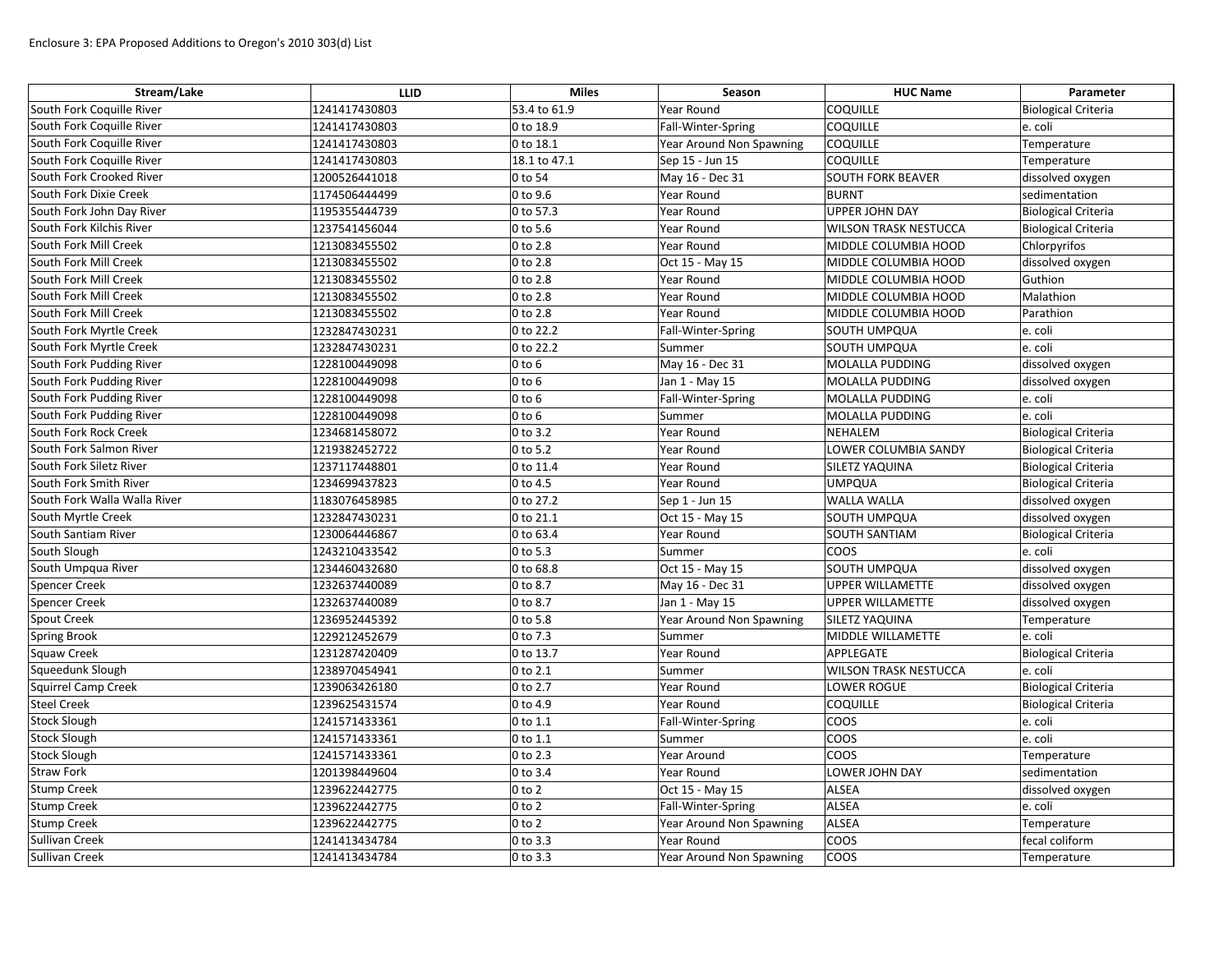| Stream/Lake                   | <b>LLID</b>                   | <b>Miles</b>        | Season             | <b>HUC Name</b>              | Parameter                  |
|-------------------------------|-------------------------------|---------------------|--------------------|------------------------------|----------------------------|
| <b>Summer Creek</b>           | 1227852454334                 | $0$ to $4$          | Jan 1 - May 15     | <b>TUALATIN</b>              | dissolved oxygen           |
| Summit Creek                  | 1185880440989                 | 0 to 14.2           | Year Round         | <b>UPPER MALHEUR</b>         | <b>Biological Criteria</b> |
| <b>Summit Creek</b>           | 1184296445846                 | $0$ to 8.6          | Year Round         | MIDDLE FORK JOHN DAY         | sedimentation              |
| Sunset Lake                   | 1239233460714 / 1239267460988 | 0 to 3.1            | Year Round         | <b>NECANICUM</b>             | dissolved oxygen           |
| Sunshine Creek                | 1243059427155                 | 0 to 1.2            | Year Round         | <b>SIXES</b>                 | <b>Biological Criteria</b> |
| <b>Swale Creek</b>            | 1194087449980                 | 2.8 to 11.2         | May 16 - Dec 31    | <b>NORTH FORK JOHN DAY</b>   | dissolved oxygen           |
| <b>Swale Creek</b>            | 1194087449980                 | 4.8 to 11.2         | Jan 1 - May 15     | NORTH FORK JOHN DAY          | dissolved oxygen           |
| <b>Swamp Creek</b>            | 1221918445188                 | $ 0 \text{ to } 3$  | <b>Year Round</b>  | <b>SOUTH SANTIAM</b>         | <b>Biological Criteria</b> |
| <b>Swede Flat Creek</b>       | 1175656440259                 | 0 to 4.1            | Year Round         | <b>BULLY</b>                 | <b>Biological Criteria</b> |
| <b>Sweet Creek</b>            | 1239148440138                 | 0 to 11.6           | Year Round         | SIUSLAW                      | <b>Biological Criteria</b> |
| Table Rock Fork Molalla River | 1224152449575                 | 0 to 12             | Year Round         | <b>MOLALLA PUDDING</b>       | sedimentation              |
| Tamarack Creek                | 1197041449106                 | 0 to 1.3            | May 16 - Dec 31    | LOWER JOHN DAY               | dissolved oxygen           |
| Tenmile Creek                 | 1235185431039                 | 0 to 11.8           | Year Round         | <b>SOUTH UMPQUA</b>          | <b>Biological Criteria</b> |
| Tenmile Lake / Tenmile Lake   | 1241746435728 / 1241367435617 | $0$ to 5            | Summer             | <b>COOS</b>                  | chlorophyll a              |
| Tenmile Lake / Tenmile Lake   | 1241746435728 / 1241367435617 | $0$ to 5            | Summer             | coos                         | pH                         |
| Thomas Creek                  | 1229666446777                 | 0 to 26.4           | Year Round         | <b>SOUTH SANTIAM</b>         | <b>Biological Criteria</b> |
| Three Rivers                  | 1238734452348                 | 5 to 12.4           | Year Round         | <b>WILSON TRASK NESTUCCA</b> | <b>Biological Criteria</b> |
| Three Rivers                  | 1238734452348                 | 0 to 12.5           | Fall-Winter-Spring | <b>WILSON TRASK NESTUCCA</b> | e. coli                    |
| Three Rivers                  | 1238734452348                 | 0 to 12.5           | Summer             | <b>WILSON TRASK NESTUCCA</b> | e. coli                    |
| Tillamook River               | 1238834454692                 | 0 to 18.5           | Year Round         | <b>WILSON TRASK NESTUCCA</b> | <b>Biological Criteria</b> |
| Tillamook River               | 1238834454692                 | 5.1 to 18.5         | Jun 16 - Oct 14    | <b>WILSON TRASK NESTUCCA</b> | dissolved oxygen           |
| <b>Tipsoo Creek</b>           | 1219684432353                 | $ 0 \text{ to } 3$  | Year Round         | <b>WILLIAMSON</b>            | <b>Biological Criteria</b> |
| <b>Tipsoo Creek</b>           | 1222180440479                 | 0 to 1.6            | Year Round         | MCKENZIE                     | <b>Biological Criteria</b> |
| <b>Tour Creek</b>             | 1225809453624                 | 0 to 1.2            | Year Round         | MIDDLE WILLAMETTE            | <b>Biological Criteria</b> |
| Trib of Mill Creek            | 1237818454158                 | $0$ to $2$          | Fall-Winter-Spring | <b>WILSON TRASK NESTUCCA</b> | e. coli                    |
| Trib of Mill Creek            | 1237818454158                 | $0$ to $2$          | Summer             | <b>WILSON TRASK NESTUCCA</b> | e. coli                    |
| Trib to Indian Creek #1       | 1215484456855                 | $0$ to $0$          | Fall-Winter-Spring | MIDDLE COLUMBIA HOOD         | e. coli                    |
| Trib to Indian Creek #2       | 1215269456956                 | $0$ to $0$          | Fall-Winter-Spring | MIDDLE COLUMBIA HOOD         | e. coli                    |
| Trib to Mud Springs Creek     | 1210929447070                 | 0 to 1.9            | Fall-winter-spring | <b>TROUT</b>                 | pH                         |
| Trib to Mud Springs Creek     | 1210929447070                 | 0 to 1.9            | Summer             | <b>TROUT</b>                 | pH                         |
| Trib to Strawberry Creek      | 1186486443518                 | 0 to 1.6            | Year Round         | <b>UPPER JOHN DAY</b>        | sedimentation              |
| Trib to Wilson Creek          | 1196531449832                 | $0$ to 3.2          | May 16 - Dec 31    | <b>NORTH FORK JOHN DAY</b>   | dissolved oxygen           |
| Trib to Wilson Creek          | 1196531449832                 | 0 to 0.9            | Jan 1 - May 15     | <b>NORTH FORK JOHN DAY</b>   | dissolved oxygen           |
| Trib to Wilson Creek          | 1196531449832                 | 0.9 to 3.2          | Jan 1 - May 15     | <b>NORTH FORK JOHN DAY</b>   | dissolved oxygen           |
| <b>Trillium Creek</b>         | 1225073454091                 | 0 to 10             | Year Round         | <b>CLACKAMAS</b>             | Chlorpyrifos               |
| <b>Trillium Creek</b>         | 1225073454091                 | $ 0 \text{ to } 10$ | Jan 1 - May 15     | <b>CLACKAMAS</b>             | dissolved oxygen           |
| <b>Trillium Creek</b>         | 1225073454091                 | 0 to 10             | Year Round         | <b>CLACKAMAS</b>             | Guthion                    |
| <b>Trillium Creek</b>         | 1225073454091                 | 0 to 10             | Year Round         | <b>CLACKAMAS</b>             | Malathion                  |
| <b>Trillium Creek</b>         | 1225073454091                 | 0 to 10             | Year Round         | <b>CLACKAMAS</b>             | Parathion                  |
| <b>Trout Creek</b>            | 1210877448214                 | 0 to 13.6           | Year Round         | <b>TROUT</b>                 | <b>Biological Criteria</b> |
| <b>Tryon Creek</b>            | 1226557454227/1226727454311   | $0$ to 5            | Year Round         | LOWER WILLAMETTE             | <b>Biological Criteria</b> |
| <b>Tualatin River</b>         | 1226500453377                 | 0 to 80.6736        | Year Round         | <b>TUALATIN</b>              | <b>Biological Criteria</b> |
| <b>Tualatin River</b>         | 1226500453377                 | 0 to 65.9           | May 16 - Dec 31    | <b>TUALATIN</b>              | dissolved oxygen           |
| Tualatin River                | 1226500453377                 | 0 to 62.6           | Jan1 - May 15      | <b>TUALATIN</b>              | dissolved oxygen           |
| <b>Tualatin River</b>         | 1226500453377                 | 0 to 44.7           | Fall-Winter-Spring | <b>TUALATIN</b>              | e. coli                    |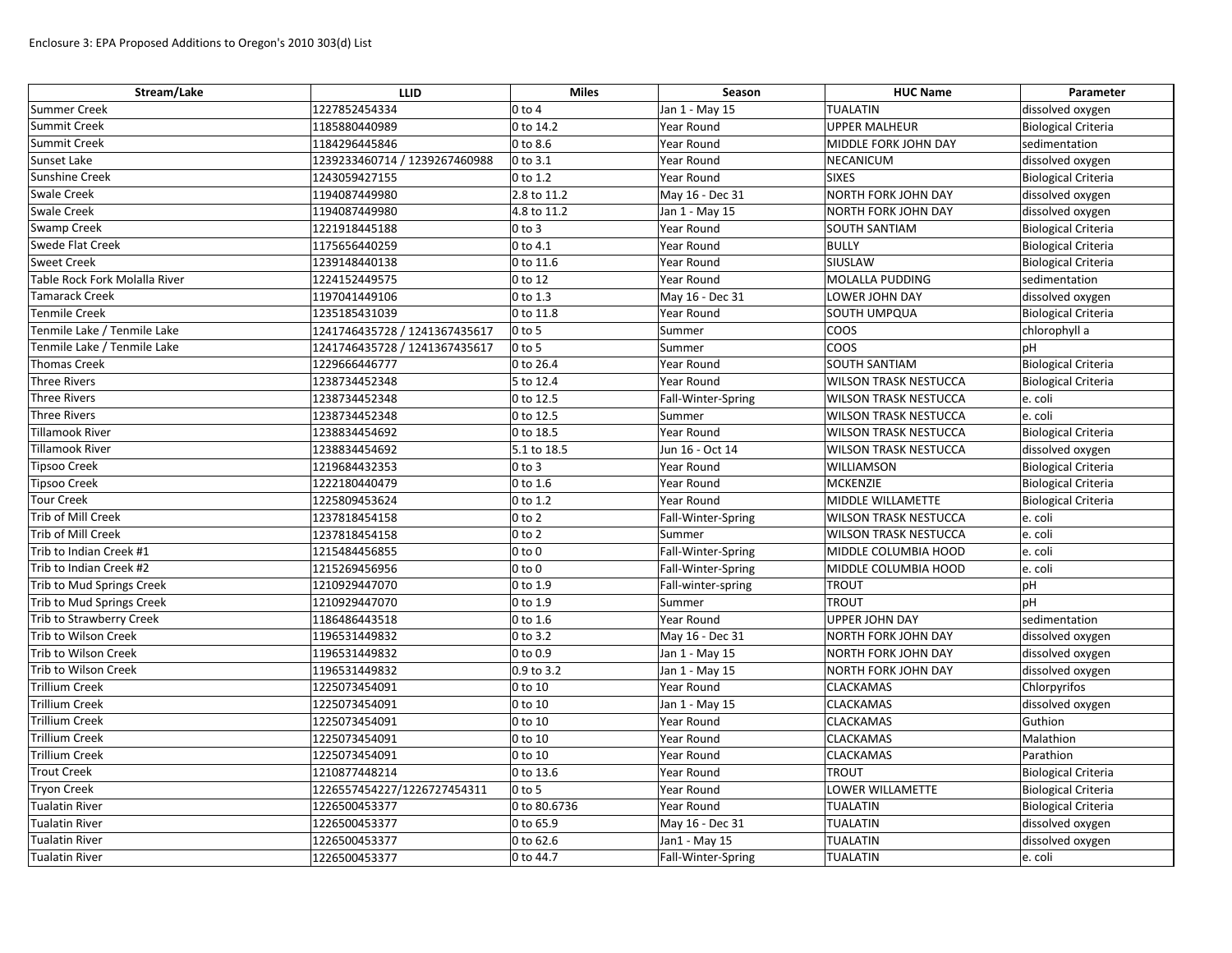| Stream/Lake                            | <b>LLID</b>   | <b>Miles</b>          | Season                   | <b>HUC Name</b>              | Parameter                  |
|----------------------------------------|---------------|-----------------------|--------------------------|------------------------------|----------------------------|
| Tualatin River                         | 1226500453377 | 0 to 44.7             | Summer                   | <b>TUALATIN</b>              | e. coli                    |
| Turner Creek                           | 1232587453714 | 0 to 7.3              | Summer                   | YAMHILL                      | e. coli                    |
| Turner Creek                           | 1244136423889 | $ 0 \text{ to } 1.5$  | Year Around              | <b>CHETCO</b>                | Temperature                |
| Twelvemile Creek                       | 1200456439316 | 2.2 to 2.8            | Year Round               | <b>SOUTH FORK BEAVER</b>     | <b>Biological Criteria</b> |
| Twelvemile Creek at end of BLM Road    | 1199663420530 | 0 to 17.3             | Year Round               | <b>WARNER LAKES</b>          | Thallium                   |
| Twentymile Creek                       | 1198315422125 | 0 to 28.9             | Year Round               | <b>WARNER LAKES</b>          | Thallium                   |
| <b>Twomile Creek</b>                   | 1244427430438 | $ 0 \text{ to } 9.1$  | Year Around Non Spawning | <b>SIXES</b>                 | Temperature                |
| <b>Tyler Creek</b>                     | 1225407421154 | $ 0 \text{ to } 4$    | Year Round               | MIDDLE ROGUE                 | <b>Biological Criteria</b> |
| Umpqua River                           | 1242038436694 | 25.9 to 109.3         | Summer                   | <b>UMPQUA</b>                | рH                         |
| <b>Unnamed Boulder Creek Tributary</b> | 1244767428611 | $ 0 \text{ to } 1.4$  | May 16 - Dec 31          | <b>SIXES</b>                 | dissolved oxygen           |
| <b>Unnamed Boulder Creek Tributary</b> | 1244767428611 | $ 0 \text{ to } 1.4$  | Jan 1 - May 15           | <b>SIXES</b>                 | dissolved oxygen           |
| <b>Unnamed Creek</b>                   | 1221054442721 | $ 0 \text{ to }$      | Year Round               | <b>MCKENZIE</b>              | sedimentation              |
| <b>Unnamed Stream</b>                  | 1171143437820 | 0 to 0.23             | Year Round               | WILLOW (MIDDLE SNAKE-BOISE)  | Arsenic                    |
| <b>Unnamed Stream</b>                  | 1171410437824 | 0 to 0.36             | Year Round               | WILLOW (MIDDLE SNAKE-BOISE)  | Arsenic                    |
| <b>Unnamed Stream</b>                  | 1182880453391 | $ 0 \text{ to } 3$    | Year Round               | <b>UPPER GRANDE RONDE</b>    | <b>Biological Criteria</b> |
| <b>Unnamed Stream</b>                  | 1213842452193 | $ 0 \text{ to } 3.1$  | Year Round               | <b>LOWER DESCHUTES</b>       | <b>Biological Criteria</b> |
| <b>Unnamed Stream</b>                  | 1221305432145 | $0$ to 4.8            | Year Round               | <b>NORTH UMPQUA</b>          | <b>Biological Criteria</b> |
| <b>Unnamed Stream</b>                  | 1223214454074 | $ 0 \text{ to } 2.5$  | <b>Year Round</b>        | <b>CLACKAMAS</b>             | <b>Biological Criteria</b> |
| <b>Unnamed Stream</b>                  | 1225257454715 | $ 0 \text{ to } 1.4$  | Year Round               | <b>LOWER WILLAMETTE</b>      | <b>Biological Criteria</b> |
| <b>Unnamed Stream</b>                  | 1226877454471 | $ 0 \text{ to } 1.8$  | Year Round               | LOWER WILLAMETTE             | <b>Biological Criteria</b> |
| <b>Unnamed Stream</b>                  | 1226667454690 | 0 to 1.2              | Year Round               | LOWER WILLAMETTE             | <b>Biological Criteria</b> |
| <b>Unnamed Stream</b>                  | 1227428453006 | $ 0 \text{ to } 1.5$  | Year Round               | MIDDLE WILLAMETTE            | <b>Biological Criteria</b> |
| <b>Unnamed Stream</b>                  | 1227452454860 | $ 0 \text{ to } 0.9$  | Year Round               | <b>TUALATIN</b>              | <b>Biological Criteria</b> |
| <b>Unnamed Stream</b>                  | 1227637454494 | $ 0 \text{ to } 1.5$  | Year Round               | <b>TUALATIN</b>              | <b>Biological Criteria</b> |
| <b>Unnamed Stream</b>                  | 1229389449477 | $ 0 \text{ to } 3.7$  | Year Round               | <b>MOLLALA PUDDING</b>       | <b>Biological Criteria</b> |
| <b>Unnamed Stream</b>                  | 1229432454621 | 0 to 3.9              | Year Round               | <b>TUALATIN</b>              | <b>Biological Criteria</b> |
| <b>Unnamed Stream</b>                  | 1230665428986 | $0$ to 3              | Year Round               | SOUTH UMPQUA                 | <b>Biological Criteria</b> |
| <b>Unnamed Stream</b>                  | 1233811431530 | 0 to 3.2              | Year Round               | SOUTH UMPQUA                 | <b>Biological Criteria</b> |
| <b>Unnamed Stream</b>                  | 1235167426927 | $0$ to 1.6            | Year Round               | <b>LOWER ROGUE</b>           | <b>Biological Criteria</b> |
| <b>Unnamed Stream</b>                  | 1236099455964 | $ 0 \text{ to } 1.4$  | Year Round               | <b>WILSON TRASK NESTUCCA</b> | <b>Biological Criteria</b> |
| <b>Unnamed Stream</b>                  | 1236582438840 | 0 to 1.1              | Year Round               | SIUSLAW                      | <b>Biological Criteria</b> |
| <b>Unnamed Stream</b>                  | 1237130439944 | $ 0 \text{ to } 1$    | Year Round               | SIUSLAW                      | <b>Biological Criteria</b> |
| <b>Unnamed Stream</b>                  | 1238588438104 | $ 0 \text{ to } 1.1$  | Year Round               | <b>UMPQUA</b>                | <b>Biological Criteria</b> |
| <b>Unnamed Stream</b>                  | 1238652438195 | $ 0 \text{ to } 1.5$  | Year Round               | <b>UMPQUA</b>                | <b>Biological Criteria</b> |
| <b>Unnamed Stream</b>                  | 1238783438902 | $ 0 \text{ to } 2.4$  | Year Round               | <b>UMPQUA</b>                | <b>Biological Criteria</b> |
| <b>Unnamed Stream</b>                  | 1243207432506 | $0$ to 1.8            | Year Round               | <b>COOS</b>                  | <b>Biological Criteria</b> |
| <b>Unnamed Stream</b>                  | 1215145456442 | $ 0 \text{ to } 0.3 $ | Year Round               | MIDDLE COLUMBIA HOOD         | Guthion                    |
| <b>Unnamed Stream</b>                  | 1171143437820 | 0 to 0.23             | Year Round               | WILLOW (MIDDLE SNAKE-BOISE)  | Mercury                    |
| <b>Unnamed Stream</b>                  | 1171410437824 | 0 to 0.36             | Year Round               | WILLOW (MIDDLE SNAKE-BOISE)  | Mercury                    |
| Unnamed Trib to Devil's Lake trib      | 1239965450015 | $ 0 \text{ to } 1$    | Year Around              | SILETZ YAQUINA               | Temperature                |
| Unnamed trib to Spencer Creek          | 1231182446057 | $ 0 \text{ to } 8.1$  | May 16 - Dec 31          | UPPER WILLAMETTE             | dissolved oxygen           |
| Unnamed trib to Spencer Creek          | 1231182446057 | 0 to 8.1              | Jan 1 - May 15           | <b>UPPER WILLAMETTE</b>      | dissolved oxygen           |
| Unnamed Warm Springs Creek Trib        | 1181284439435 | $ 0 \text{ to } 1.3$  | Jan 1 - May 15           | <b>UPPER MALHEUR</b>         | dissolved oxygen           |
| <b>Upton Slough</b>                    | 1239450451675 | $ 0 \text{ to } 0.7$  | Fall-Winter-Spring       | <b>WILSON TRASK NESTUCCA</b> | e. coli                    |
| <b>Upton Slough</b>                    | 1239450451675 | $ 0 \text{ to } 0.7$  | Summer                   | <b>WILSON TRASK NESTUCCA</b> | e. coli                    |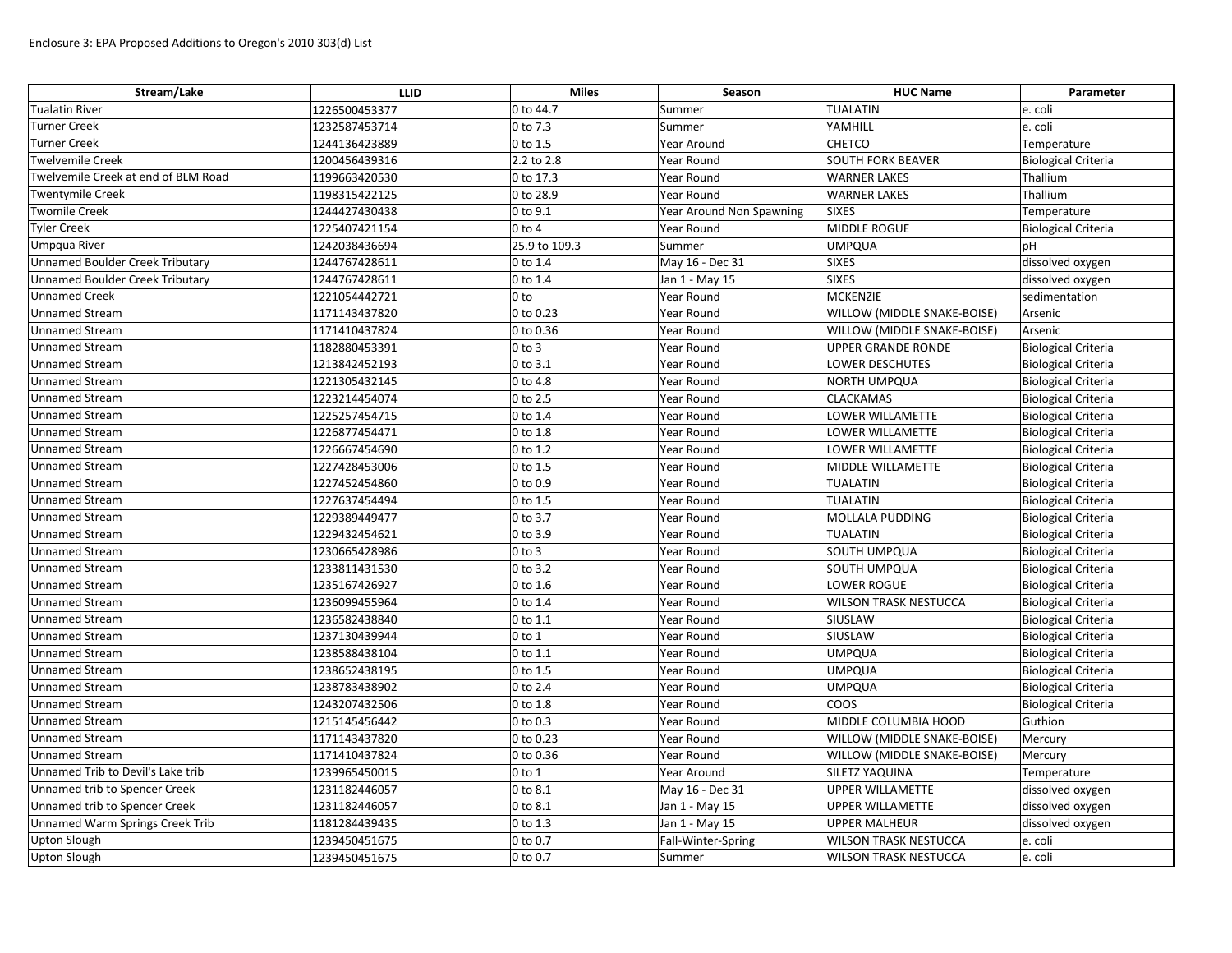| Stream/Lake                                        | <b>LLID</b>   | <b>Miles</b>        | Season                          | <b>HUC Name</b>       | Parameter                  |
|----------------------------------------------------|---------------|---------------------|---------------------------------|-----------------------|----------------------------|
| Van Aspen Creek                                    | 1189929441575 | 0 to 7.8            | Year Round                      | SILVIES               | <b>Biological Criteria</b> |
| <b>Vinegar Creek</b>                               | 1185357446012 | 0 to 9.4            | Year Round                      | MIDDLE FORK JOHN DAY  | <b>Biological Criteria</b> |
| <b>Wagner Creek</b>                                | 1227791422477 | $0$ to $6$          | Jun 16 - Oct 14                 | MIDDLE ROGUE          | dissolved oxygen           |
| <b>Wagner Creek</b>                                | 1227791422477 | 0 to 7.3            | Oct 15 - Jun 15                 | <b>MIDDLE ROGUE</b>   | dissolved oxygen           |
| <b>Wagner Creek</b>                                | 1227791422477 | 0 to 7.4            | Summer                          | MIDDLE ROGUE          | e. coli                    |
| Walla Walla River                                  | 1189393460624 | 40.6 to 46.1        | Jan 1 - Jun 15                  | <b>WALLA WALLA</b>    | dissolved oxygen           |
| Walla Walla River                                  | 1189393460624 | 46.1 to 50.6        | Sep 1 - Jun 15                  | <b>WALLA WALLA</b>    | dissolved oxygen           |
| <b>Wallowa River</b>                               | 1177853457255 | 0 to 35.7           | Jan 1 - Jun 15                  | <b>WALLOWA</b>        | dissolved oxygen           |
| <b>Ward Creek</b>                                  | 1242059430208 | 0 to 3.3            | Year Round                      | <b>COQUILLE</b>       | <b>Biological Criteria</b> |
| <b>Weaver Creek</b>                                | 1230672430456 | 0 to 4.9            | Oct 15 - May 15                 | <b>SOUTH UMPQUA</b>   | dissolved oxygen           |
| <b>Wehmeyer Creek</b>                              | 1232491436557 | 0 to 1.9            | Year Round                      | <b>UMPQUA</b>         | <b>Biological Criteria</b> |
| West Branch North Fork Smith River                 | 1238760438800 | 0 to 3.4            | Year Round                      | <b>UMPQUA</b>         | <b>Biological Criteria</b> |
| West Branch West Crockett Branch                   | 1184169459820 | 0 to 2.6            | Year Round                      | <b>WALLA WALLA</b>    | Chlorpyrifos               |
| West Branch West Crockett Branch                   | 1184169459820 | 4.6 to 11.5         | Jan 1 - May 15                  | <b>WALLA WALLA</b>    | dissolved oxygen           |
| <b>West Branch West Crockett Branch</b>            | 1184169459820 | 0 to 2.6            | Year Round                      | <b>WALLA WALLA</b>    | Guthion                    |
| West Drew Creek down stream site at RM 1.04        | 1232410441579 | 0 to 3.4            | Year Round                      | UPPER WILLAMETTE      | <b>Nitrates</b>            |
| West Drew Creek upstream site at RM 1.62           | 1232410441579 | 0 to 3.4            | <b>Year Round</b>               | UPPER WILLAMETTE      | <b>Nitrates</b>            |
| <b>West Fork Burnt River</b>                       | 1182082445197 | 2 to 5.4            | May 16 - Dec 31                 | <b>BURNT</b>          | dissolved oxygen           |
| <b>West Fork Cow Creek</b>                         | 1236018428116 | 0 to 22.2           | Year Round                      | SOUTH UMPQUA          | <b>Biological Criteria</b> |
| <b>West Fork Evans Creek</b>                       | 1230144425933 | 0 to 7.5            | Year Round                      | <b>MIDDLE ROGUE</b>   | <b>Biological Criteria</b> |
| West Fork Hood River                               | 1216335456049 |                     | FallWinterSpring                | MIDDLE COLUMBIA HOOD  | pH                         |
| West Fork Hood River at Lost Lake Road (River Mile |               |                     |                                 |                       |                            |
| (4.7)                                              | 1216335456049 | 0 to 4.6            | Year Round                      | MIDDLE COLUMBIA HOOD  | Thallium                   |
| <b>West Fork Illinois River</b>                    | 1236586421597 | 0 to 17.3           | Year Round                      | <b>ILLINOIS</b>       | <b>Biological Criteria</b> |
| <b>West Fork Jackson Creek</b>                     | 1229318423752 | 0 to 9.6            | Jun 16 - Dec 31                 | <b>MIDDLE ROGUE</b>   | dissolved oxygen           |
| <b>West Fork Jackson Creek</b>                     | 1229318423752 | 0 to 9.6            | Jan 1 - Jun 15                  | MIDDLE ROGUE          | dissolved oxygen           |
| <b>West Fork Jackson Creek</b>                     | 1229318423752 | 0 to 9.6            | Fall-Winter-Spring              | MIDDLE ROGUE          | e. coli                    |
| <b>West Fork Jackson Creek</b>                     | 1229318423752 | 0 to 9.6            | Summer                          | MIDDLE ROGUE          | e. coli                    |
| West Fork Millicoma River                          | 1240300434241 | 0 to 34.8           | Year Around Non Spawning        | <b>COOS</b>           | Temperature                |
| <b>West Fork Neal Creek</b>                        | 1214995455943 | $ 0 \text{ to } 9 $ | Oct 15 - Jun 15                 | MIDDLE COLUMBIA HOOD  | dissolved oxygen           |
| <b>West Fork Palmer Creek</b>                      | 1230779452146 | 0 to 5.2            | May 16 - Dec 31                 | YAMHILL               | dissolved oxygen           |
| <b>West Fork Palmer Creek</b>                      | 1230779452146 | 0 to 5.2            | Jan1 - May 15                   | YAMHILL               | dissolved oxygen           |
| <b>West Fork Palmer Creek</b>                      | 1230779452146 | 0 to 5.3            | Year Around                     | YAMHILL               | Temperature                |
| <b>West Fork Salt Creek</b>                        | 1233348450021 | 0 to 6.4            | Year Around                     | YAMHILL               | Temperature                |
| West Little Walla Walla River                      | 1184802460383 | 4.6 to 11.5         | Year Round                      | <b>WALLA WALLA</b>    | Chlorpyrifos               |
| West Little Walla Walla River                      | 1184802460383 | 4.6 to 11.5         | Jan 1 - May 15                  | <b>WALLA WALLA</b>    | dissolved oxygen           |
| West Little Walla Walla River                      | 1184802460383 | 4.6 to 11.5         | Year Round                      | <b>WALLA WALLA</b>    | Guthion                    |
| West Little Walla Walla River                      | 1184802460383 | 4.6 to 11.5         | Year Round                      | <b>WALLA WALLA</b>    | Parathion                  |
| <b>Wheeler Creek</b>                               | 1241077420356 | 0 to 11             | <b>Year Around Non Spawning</b> | <b>CHETCO</b>         | Temperature                |
| <b>Whittaker Creek</b>                             | 1236592439859 | 0 to 6.4            | Year Round                      | SIUSLAW               | <b>Biological Criteria</b> |
| <b>Wildcat Creek</b>                               | 1236557440032 | 0 to 18.8           | Oct 15 - may 15                 | SIUSLAW               | dissolved oxygen           |
| <b>Wildcat Creek</b>                               | 1195344441730 | 0 to 2.5            | Year Round                      | <b>UPPER JOHN DAY</b> | sedimentation              |
| <b>Wildhorse Creek</b>                             | 1187658456785 | 0 to 33.2           | Year Round                      | <b>UMATILLA</b>       | ammonia                    |
| <b>Wildwood Creek</b>                              | 1232734453926 | 0 to 2.3            | Year Around                     | YAMHILL               | Temperature                |
| <b>Willamette River</b>                            | 1227618456580 | 0 to 24.8           | Year Round                      | LOWER WILLAMETTE      | 1,2-Diphenylhydrazine      |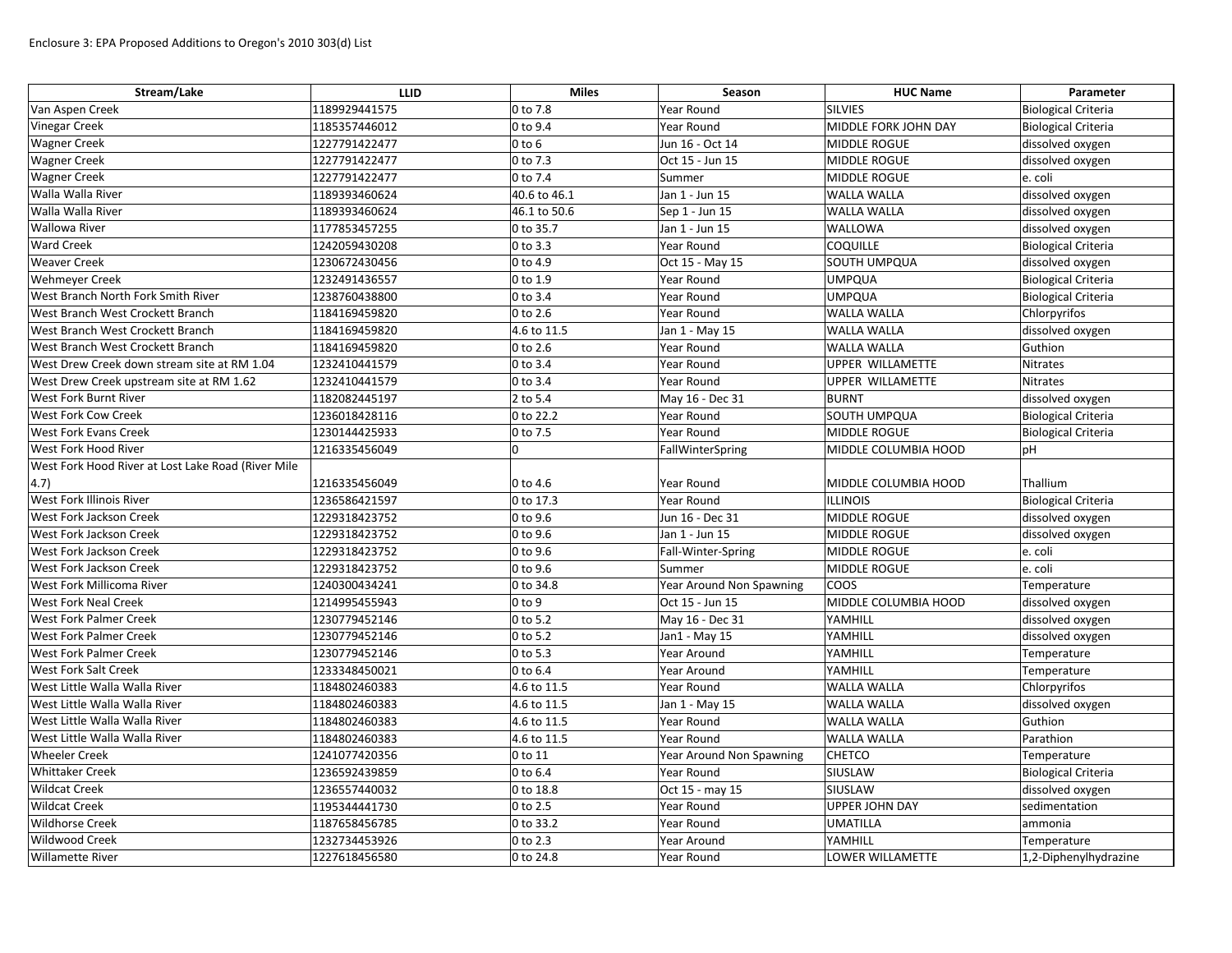| Stream/Lake             | <b>LLID</b>   | <b>Miles</b> | Season                   | <b>HUC Name</b>              | Parameter                  |
|-------------------------|---------------|--------------|--------------------------|------------------------------|----------------------------|
| <b>Willamette River</b> | 1227618456580 | 0 to 24.8    | Year Round               | LOWER WILLAMETTE             | 2,4,6-Trichlorophenol      |
| <b>Willamette River</b> | 1227618456580 | 0 to 24.8    | Year Round               | LOWER WILLAMETTE             | 2,4-Dinitrotoluene         |
| <b>Willamette River</b> | 1227618456580 | 0 to 24.8    | Year Round               | LOWER WILLAMETTE             | 3,3'-Dichlorobenzidine     |
| <b>Willamette River</b> | 1227618456580 | 0 to 24.8    | Year Round               | LOWER WILLAMETTE             | Benzene                    |
| <b>Willamette River</b> | 1227618456580 | 0 to 24.8    | <b>Year Round</b>        | LOWER WILLAMETTE             | Bis(2-chloroethyl) ether   |
| <b>Willamette River</b> | 1227618456580 | 0 to 24.8    | Year Round               | LOWER WILLAMETTE             | Chlordane, total           |
| <b>Willamette River</b> | 1227618456580 | 0 to 54.8    | Summer                   | <b>CROSSES SUBBASINS</b>     | chlorophyll a              |
| <b>Willamette River</b> | 1227618456580 | 0 to 24.8    | Year Round               | LOWER WILLAMETTE             | Cyanide                    |
| <b>Willamette River</b> | 1227618456580 | 0 to 24.8    | Year Round               | LOWER WILLAMETTE             | Heptachlor                 |
| <b>Willamette River</b> | 1227618456580 | 0 to 24.8    | <b>Year Round</b>        | LOWER WILLAMETTE             | Hexachlorobenzene          |
| <b>Willamette River</b> | 1227618456580 | 0 to 24.8    | Year Round               | LOWER WILLAMETTE             | Hexachlorobutadiene        |
| <b>Willamette River</b> | 1227618456580 | 0 to 24.8    | Year Round               | LOWER WILLAMETTE             | Hexachloroethane           |
| <b>Willamette River</b> | 1227618456580 | 0 to 24.8    | Year Round               | LOWER WILLAMETTE             | N-Nitrosodiphenylamine     |
| <b>Willamette River</b> | 1227618456580 | 0 to 24.8    | Year Round               | LOWER WILLAMETTE             | N-Nitrosodipropylamine     |
| <b>Willamette River</b> | 1227618456580 | 0 to 24.8    | Year Round               | LOWER WILLAMETTE             | Thallium                   |
| <b>Willamette River</b> | 1227618456580 | 0 to 24.8    | Year Round               | LOWER WILLAMETTE             | Vinyl chloride             |
| <b>Willamina Creek</b>  | 1234765450782 | 0 to 20.8    | Year Round               | YAMHILL                      | <b>Biological Criteria</b> |
| <b>Willamina Creek</b>  | 1234765450782 | 0 to 20.8    | Summer                   | YAMHILL                      | e. coli                    |
| Willamina Creek         | 1234765450782 | 0 to 20.8    | Year Around Non Spawning | YAMHILL                      | Temperature                |
| <b>Willamina Creek</b>  | 1234765450782 | 0 to 8.5     | Oct 15 - May 15          | YAMHILL                      | Temperature                |
| <b>Willanch Slough</b>  | 1242083434031 | 0.7 to 2.8   | Year Around              | coos                         | Temperature                |
| <b>Williams River</b>   | 1238097433168 | 0 to 16.2    | Year Round               | coos                         | <b>Biological Criteria</b> |
| <b>Williamson Creek</b> | 1239748443170 | 0 to 2.7     | Oct 15 - May 15          | ALSEA                        | dissolved oxygen           |
| <b>Williamson Creek</b> | 1239748443170 | 0 to 2.7     | Year Around Non Spawning | ALSEA                        | Temperature                |
| <b>Williamson River</b> | 1219591424414 | 0 to 94.6    | <b>Year Round</b>        | WILLIAMSON                   | sedimentation              |
| <b>Willow Creek</b>     | 1172554440234 | 0 to 56.8    | Year Round               | WILLOW (MIDDLE SNAKE-BOISE)  | Arsenic                    |
| <b>Willow Creek</b>     | 1172554440234 | 0 to 56.8    | Year Round               | WILLOW                       | <b>Biological Criteria</b> |
| <b>Willow Creek</b>     | 1228737455117 | $0$ to 5     | Year Round               | TUALATIN                     | <b>Biological Criteria</b> |
| <b>Willow Creek</b>     | 1200159457949 | 66.6 to 72.7 | May 16 - Dec 31          | MIDDLE COLUMBIA WILLOW       | dissolved oxygen           |
| <b>Willow Creek</b>     | 1200159457949 | 0 to 72.7    | Jan 1 - May 15           | MIDDLE COLUMBIA WILLOW       | dissolved oxygen           |
| <b>Willow Creek</b>     | 1200159457949 | 0 to 72.7    | Summer                   | MIDDLE COLUMBIA WILLOW       | e. coli                    |
| <b>Willow Creek</b>     | 1182718424975 | 0 to 33.6    | Year Round               | ALVORD LAKE                  | sedimentation              |
| <b>Willow Creek</b>     | 1200159457949 | 62.2 to 72.7 | fall-winter-spring       | MIDDLE COLUMBIA WILLOW       | pH                         |
| <b>Wilson Creek</b>     | 1236584432171 | 0 to 6.6     | Year Around Non Spawning | <b>COOS</b>                  | Temperature                |
| <b>Wilson River</b>     | 1238972454917 | 2.2 to 4.8   | Oct 15 - May 15          | <b>WILSON TRASK NESTUCCA</b> | dissolved oxygen           |
| <b>Winchester Creek</b> | 1243214432826 | 0 to 5.4     | Year Round               | coos                         | <b>Biological Criteria</b> |
| <b>Winchuck River</b>   | 1242066420048 | 0 to 11.1    | May 16 - Oct 14          | <b>CHETCO</b>                | dissolved oxygen           |
| <b>Wind Creek</b>       | 1240885436633 | 0 to 3.1     | Year Round               | UMPQUA                       | sedimentation              |
| <b>Windfall Creek</b>   | 1224579436007 | 0 to 4.6     | Year Round               | MIDDLE FORK WILLAMETTE       | <b>Biological Criteria</b> |
| <b>Wolf Creek</b>       | 1235702434438 | 0 to 7.6     | Year Round               | <b>UMPQUA</b>                | <b>Biological Criteria</b> |
| <b>Wolf Creek</b>       | 1238951456889 | 0 to 7.8     | Year Round               | NEHALEM                      | Biological Criteria        |
| <b>Wood Creek</b>       | 1233919427684 | $0$ to $4$   | Jun 16 - Aug 31          | SOUTH UMPQUA                 | dissolved oxygen           |
| <b>Yachats River</b>    | 1241083443079 | 3.4 to 16.6  | Oct 15 - May 15          | <b>ALSEA</b>                 | dissolved oxygen           |
| Yachats River           | 1241083443079 | 0 to 16.4    | Fall-Winter-Spring       | <b>ALSEA</b>                 | e. coli                    |
| <b>Yale Creek</b>       | 1229558421485 | 0 to 8.5     | Year Round               | APPLEGATE                    | Biological Criteria        |